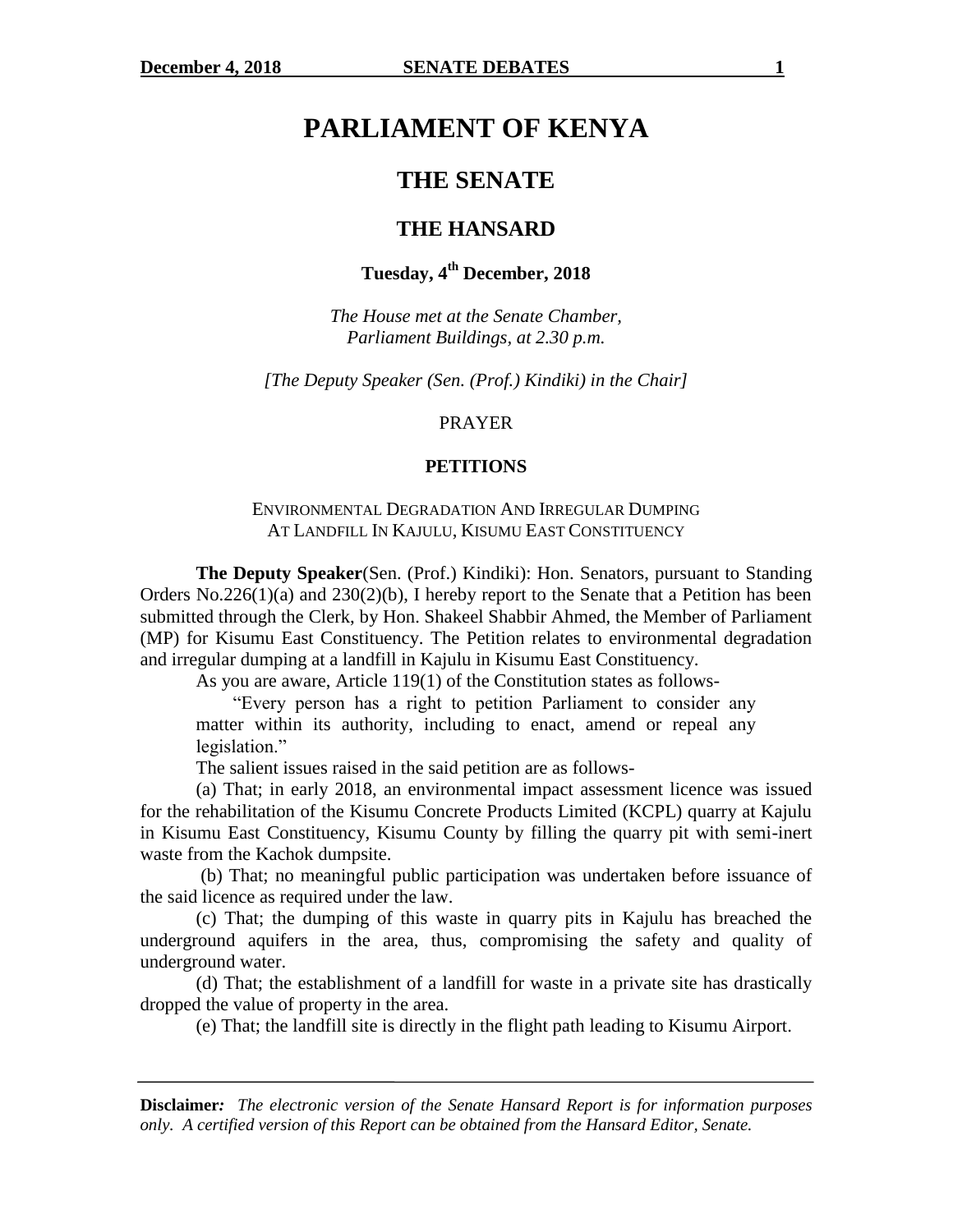(f) That; the County Government of Kisumu irregularly awarded the tender for transportation of the semi-inert waste from Kachok dumpsite to the Kajulu landfill and at an excessive price above market rates.

The Petitioner, therefore, prays that the Senate investigates this matter with a view to ensuring that the pollution and environmental degradation arising from the Kajulu landfill is halted.

Hon. Senators, pursuant to Standing Order No.231, I shall now allow comments, observations or clarifications in relation to the Petition for not more than 30 minutes.

Thank you.

Proceed, Sen. Wetangula. Please be as brief as possible because we have only this week up to Thursday to do what we must. Welcome Sen. Wetangula.

**Sen. Wetangula:** Mr. Speaker, Sir, this Petition is very important. I had mentioned that my distinguished colleague from Kisumu, the MP, brought this Petition to the Senate on  $28<sup>th</sup>$  August, 2018. He has been waiting for this Petition to be brought to the Floor until he started lamentations, protestations and visiting offices, which is not right. He asked me to bring this to the attention of the Chair.

Secondly, Mr. Deputy Speaker, Sir, the Committee that will look at this Petition must address a very important point that you have read out from that Petition: That a dumpsite in Kajulu has been put on the flight path where aircraft landing at Kisumu International Airport pass. There are myriads of examples the world over where such dangerously located dumpsites attract birds that eventually cause accidents by flying into the engines of the aircrafts.

So, if there was no other reason to deal with this dumpsite, that is enough reason for the National Environment Management Authority (NEMA), the national Government and the Kenya Airports Authority (KAA) to move and engage the County Government of Kisumu to remove this dumpsite from this particular location.

We, who use the Kisumu International Airport regularly, fly over this dumpsite every other day when planes are about to land. Sooner or later we will easily have difficulties with birds that come to scavenge. These scavenging birds are very huge. They can bring down an aircraft.

**The Deputy Speaker** (Sen. (Prof.) Kindiki): Thank you. Please let us follow Sen. Wetangula"s example. Although, Sen. Wetangula, the birds do not fly into the engines of the aircraft; they are sucked into the engines.

### *(Laughter)*

**Sen. Wetangula:** You are right, Mr. Deputy Speaker, Sir.

**The Deputy Speaker** (Sen. (Prof.) Kindiki): Very well. Proceed, Sen. Susan Kihika, Senator for Nakuru County.

**Sen. Kihika:** Thank you, Mr. Deputy Speaker, Sir. I also rise to support the Petition. This Petition will, probably, help us solve what we have been seeing around the country. A lot of times we find these landfills or dumpsites all over the place without any regard to the location and the environmental degradation that occurs due to what is dumped there. It then becomes a health hazard and an eyesore.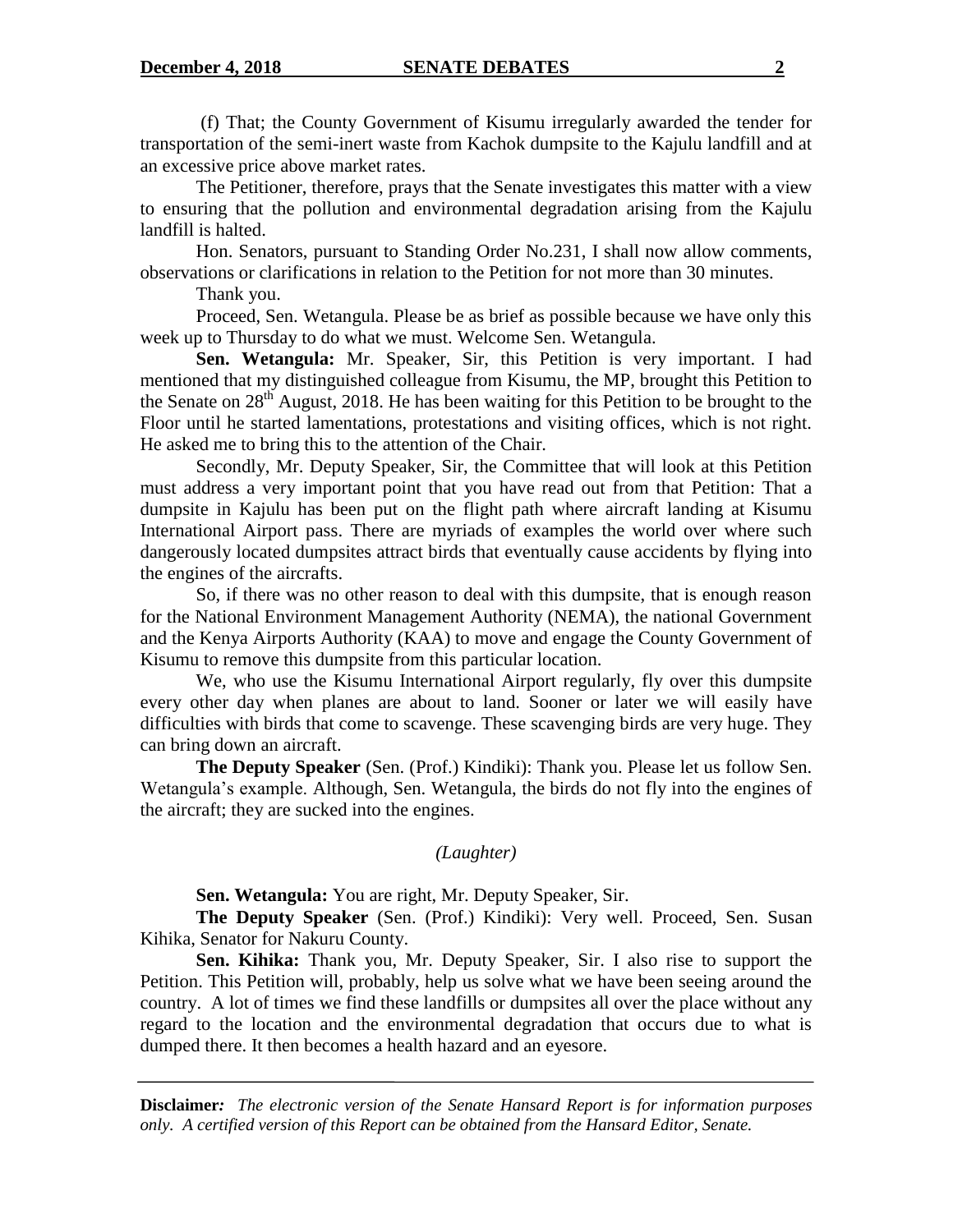Mr. Deputy Speaker, Sir, this Petition is timely. I agree with what my colleague Sen. Wetangula has noted here. The location of the dumpsite being so close to the Kisumu International Airport would lead to environmental degradation and attract birds that could lead to plane accidents. That would be a terrible thing to happen because we have been warned against having dumpsites around our airports.

It also begs the question of what the National Environment Management Authority (NEMA) and the county government are doing to stop this dumping. What are these two agencies waiting for before they can act? It is just the lacklustre way that we have seen a lot of these agencies or county governments act when it comes to issues that are within their jurisdiction.

Mr. Deputy Speaker, Sir, I support.

**The Deputy Speaker** (Sen. (Prof.) Kindiki): Very well. Keep them brief. Let us have the Senator for Kisumu County, Hon. Outa.

**Sen. Outa:** Thank you, Mr. Deputy Speaker, Sir. I begin by thanking the Senator for Bungoma County for tabling this Petition on behalf of my country men. The Petition is overdue because the concerns of the people of Kajulu regarding the manner in which the County Government of Kisumu is trying to relocate the dumpsite within the trading centre has a lot of challenges. I met with the people there and agreed that all the procedures be followed before removing the dumpsite which was causing a menace within the city. As far as I am concerned, the procedures were not followed.

One thing I want us to focus on is the recommendation by NEMA to the County Government of Kisumu. They recommended that the dumpsite of Kachok be relocated. However, this is not happening because it has become a cash cow for some people. As I speak, a sum of Kshs100 million has been spent, but nothing has been done on the ground by the county government. We need to move with speed to stop the corruption that is emerging in the name of removing the dumpsite of Kachok.

I thank the Hon. Shabbir for bringing this Petition. I urge this House to help the people of Kisumu County, especially with the environmental challenges caused by this dumpsite.

Secondly, I plead with the County Government of Kisumu not to use this dumpsite as a cash cow. Imagine Kshs100 million spent, but there is nothing to show on the ground. As I speak now, in the supplementary budget of the county government, they have lined up another Kshs200 million for the relocation of this dumpsite. At the end of the day, they would have spent Kshs300 million. If we cannot save Kisumu City, I do not know who else will do so. I truly believe the Committee of this House will help our people.

I thank you, Mr. Deputy Speaker, Sir.

**The Deputy Speaker** (Sen. (Prof.) Kindiki): Sen. Outa, just a slight clarification that we save every county. You have asked who else if we cannot save Kisumu. However, Kisumu is a very important county just like other 46 counties in the country.

I am afraid I will allow just one or two more and then we move on. Proceed Sen. Mutula Kilonzo Jnr. It is Senator Sen. Mutula Jnr. not junior Senator.

**Sen. Mutula Kilonzo Jnr.:** Thank you, Mr. Deputy Speaker, Sir, for that clarification. I went to China and they called me a junior Senator.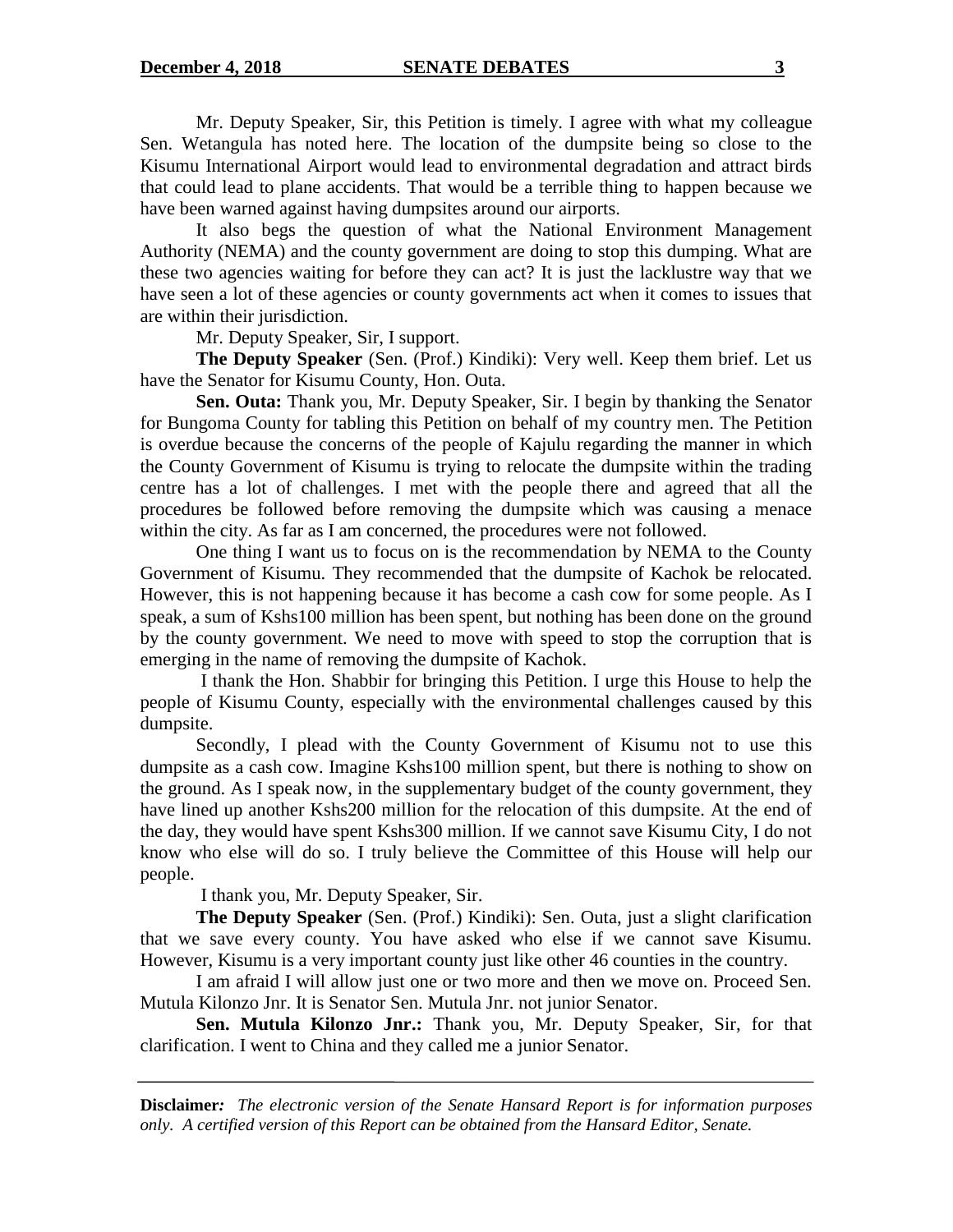I am afraid that although Sen. Wetangula has raised a concern about this Petition having stayed for too long without being handled, we have another challenge that this Senate is going on recess in another two days. However, this Petition as important as it is, might lapse. I will seek that you give some directions as to its fate after Thursday. This is because even if we commit it today, I believe under the Standing Orders, it will have lapsed after Thursday.

Secondly, I hope this Petition goes to the Senate Committee on Land, Environment and Natural Resources. This is because the question of planning of our counties has been sitting in this Senate under the Physical Planning Bill that has now been transformed to the Land Use Planning Bill for the whole of this term.

This Senate should pronounce itself on land use planning, not just in Kisumu, but in all counties. I have dumping of medical waste in Makueni in a place called Kikumini. There is also the dumping of sewage in Two Rivers in Nairobi. All these things are about waste management. Nairobi and other cities, including Kisumu are going to choke in dumpsites unless we address the question of Land Use Planning Bill, which is before this Senate.

Can we not pass this Bill so that we can guide this country? Otherwise, we will continue lamenting while that issue is here. Can we plan where Nyeri County will build homes, dumpsites, do Early Childhood Development Education (ECDE) centres *et cetera*? It is in the land use plainly that the waste management will be handled properly.

Mr. Deputy Speaker, Sir, under the Urban Areas and Cities Act, Kisumu County just like any other - I have said here that Kisumu County is, probably, the only county that has a city board - should have consulted the citizens about the dumpsite and conducted public participation.

Mr. Deputy Speaker, Sir, I hope the Committee will not spend too much time here, but go there and find out that this is not only a dumpsite for purposes of what Sen. Wetangula has said because it is a nuisance to everybody. The foul smell and the birds that we are talking about is something that should concern everybody. It is an eyesore. I wonder where the Kenya Civil Aviation Authority were when somebody put a dumpsite like we would do either at Wilson Airport or Jomo Kenyatta International Airport. Where were these people?

Mr. Deputy Speaker, Sir, to me, the question of the lapse of this Petition is of utmost concern. The fact that this Petition has delayed in the Senate, we as a House should not punish *Mheshimiwa* Shabbir who sits in the other House, but thinks this is a House of wisdom to have brought the Petition to the "upper" House or the Senate. Let us not let this gentleman down.

I thank you, Mr. Deputy Speaker, Sir.

### *(Applause)*

**The Deputy Speaker** (Sen. (Prof.) Kindiki): Very well, Senator Junior. Proceed Sen. Kirinyaga.

**Sen. (Eng.) Maina:** Thank you, Mr. Deputy Speaker, Sir. I rise to support this Petition. This kind of behaviour where people in authority in this country feel that they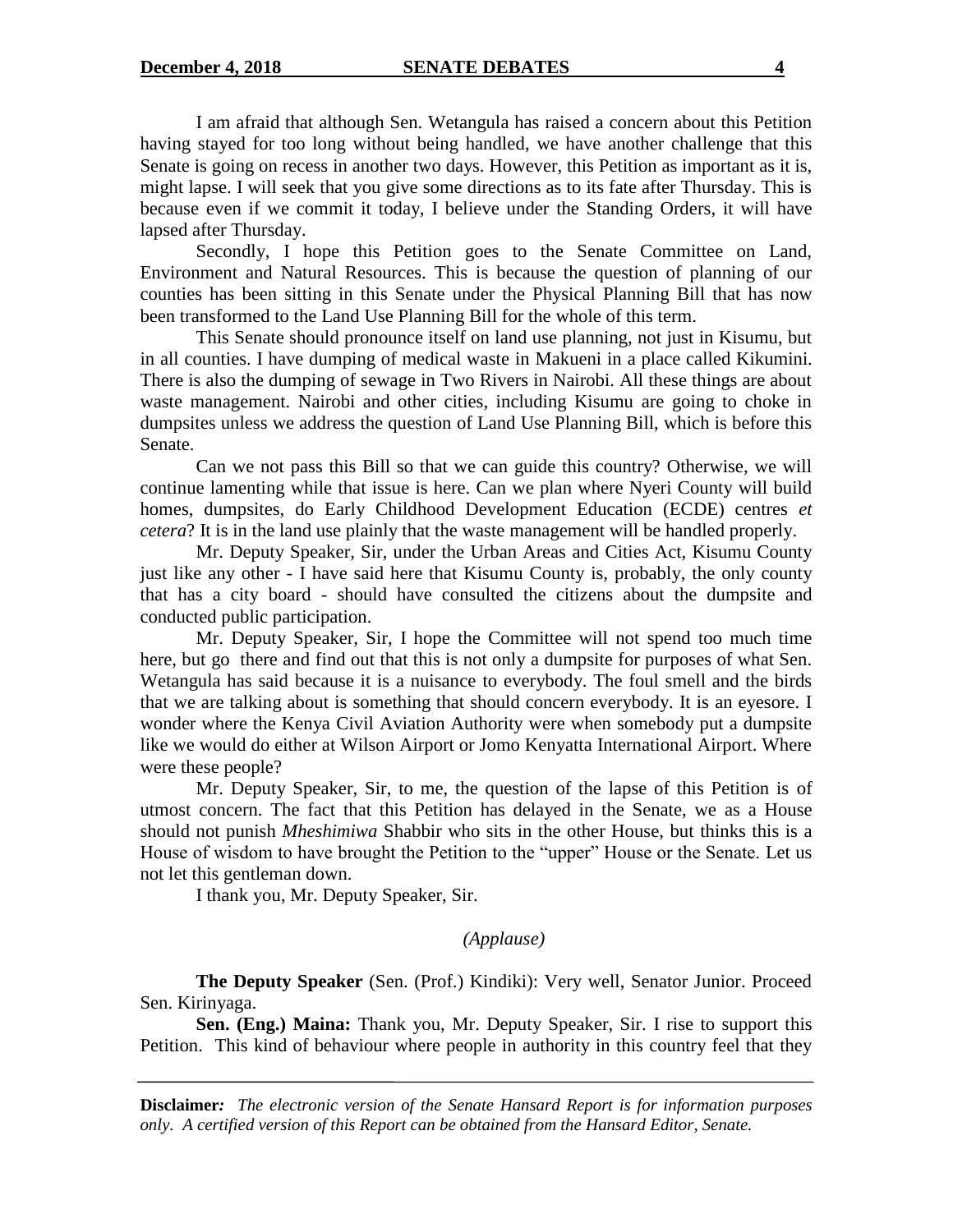can wake up and do as they wish irrespective of what their people think about their actions, is wrong. First of all, they have spent Kshs100 million. They are planning to spend another Kshs200 million. That in itself is "condemnable" because the people for Kisumu have more urgent things that could be done with that money.

Mr. Deputy Speaker, Sir, Secondly, this kind of behaviour of degrading our environment without recourse to any law of conscience must never be tolerated. This matter should be expedited so as to stop this environmental degradation.

Kajulu is in Kisumu Town where we have the biggest fresh water lake. We expect it to be kept clean and not to see the kind of things that we are witnessing. One might ask a question; who are the people who dug this quarry for it is said in the Petition that it looks like a quarry ground. One of the requirements that one has to meet when digging a quarry or anything is that they are to leave the area the way it was before they started digging. It is a requirement in law.

Nowadays, our management bodies such as Water Resources Management Authority (WRMA) and National Environment Management Authority (NEMA) just wake up one day and say that; 'your house is next to a river and it should be demolished,' when we all know what has happened. They do this yet they are the ones who looked the other way when such things were happening and we know that they did so because they were "treated nicely".

This Petition should be expedited and be taken to the Committee and as our learned friend, Sen. Mutula Kilonzo Jnr. has said; let it not be left to expire. Use your powers to see that this is expedited. This is not just happening in Kisumu or Kajulu. It is happening all over the country. The Committee should actually make an overriding recommendation for the whole country.

**Sen. Cherargei**: On a point of order, Mr. Deputy Speaker, Sir.

**The Deputy Speaker** (Sen. (Prof.) Kindiki): What is it Sen. Cherargei?

**Sen. Cherargei**: Mr. Deputy Speaker, Sir, I did not want to interrupt my good friend and senior.

**The Deputy Speaker** (Sen. (Prof.) Kindiki): That is what you have done. Nevertheless, your point of order is allowed.

**Sen. (Eng.) Maina**: On a point of order, Mr. Deputy Speaker, Sir. If his intention is---

**The Deputy Speaker** (Sen. (Prof.) Kindiki): Order, Sen. (Eng.) Maina! He is on a point of order.

**Sen. Cherargei**: Mr. Deputy Speaker, Sir, from what I heard; is it in order for Sen. (Eng.) Maina, who is my good friend and our mentor, to infer that it is Sen. Mutula Kilonzo Jnr. who will sort out this issue? Is it in order?

**The Deputy Speaker** (Sen. (Prof.) Kindiki): Is that what you said Sen. (Eng.) Maina? Did you say that it is the job of Sen. Mutula Kilonzo Jnr. to sort out the issue?

**Sen. (Eng.) Maina**: No, Mr. Deputy Speaker, Sir. My younger friend misunderstood me.

**The Deputy Speaker** (Sen. (Prof.) Kindiki): Are you referring to the Senator of Nandi County?

**Sen. (Eng.) Maina**: Yes, Mr. Deputy Speaker, Sir, the Senator of Nandi County.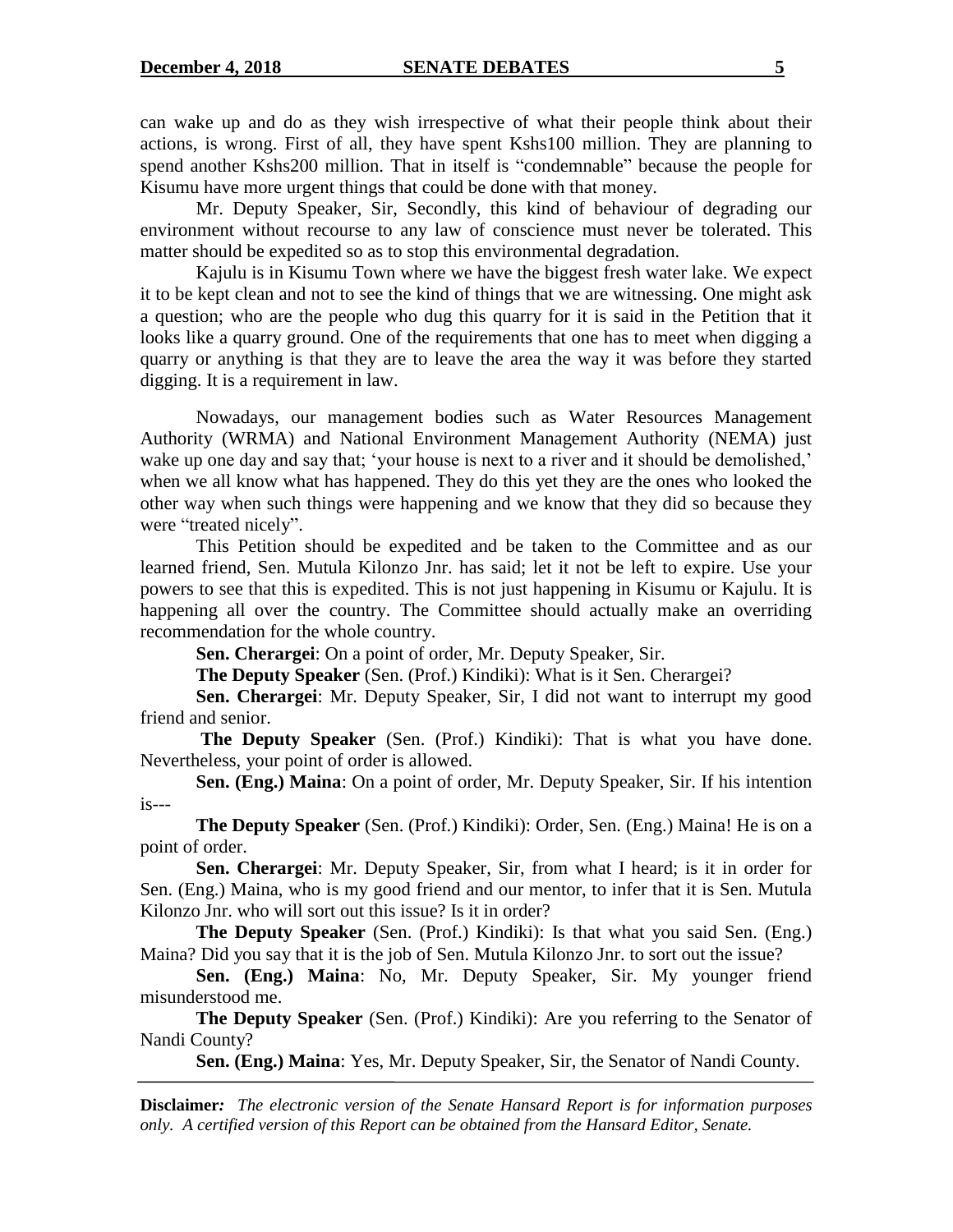**The Deputy Speaker** (Sen. (Prof.) Kindiki): You could have very many younger friends and some of them could even be in town.

#### *(Laughter)*

**Sen. (Eng.) Maina**: Mr. Deputy Speaker, Sir, I was referring to the point where Sen. Mutula Kilonzo Jnr. pointed out that the Physical Bill has been pending here. This Petition could be overcome by time; therefore, I was requesting that you use your powers to ensure that it does not expire.

**The Deputy Speaker** (Sen. (Prof.) Kindiki): Very well. Thank you. However, I expected the lawyers to protest when you referred to the Senator of Makueni County as your learned friend. The last time I checked, you were an engineer.

#### *(Laughter)*

**Sen. Seneta**: Thank you, Mr. Deputy Speaker, Sir. I also support this Petition. I request the Committee that is going to look into this Petition to look at the issues of dumping and management of waste in all counties. It has become a business where county governments enter into partnership, they are paid some money for recycling but recycling is done in few places. These people are no longer collecting the waste and neither are they managing the dumpsites.

This is an important Petition that will help us to look at the regulations and policies that govern disposal and waste management in our counties. It is a serious Petition and I want to congratulate my friend, Hon. Shabbir, for having thought of this important Petition and having faith in this House. I do concur that we should look at it before its time lapses.

**The Deputy Speaker** (Sen. (Prof.) Kindiki): Sen. Wetangula seems to have left but he received a lot of support from the Senator for Kisumu County for following up on this Petition on behalf of the House.

Pursuant to Standing Order No. 232(1) the Petition stands committed to the Standing Committee on Lands, Environment and Natural Resources. In terms of Standing Order No. 232(2) the Committee is required in not more than 60 days from the time of reading the prayer, to respond to the Petitioner by way of a report addressed to the Petitioner and laid on the Table of the Senate.

> *(The Petition was referred to the Standing Committee on Land, Environment and Natural Resources)*

**Sen. Cherargei**: On a point of order, Mr. Deputy Speaker, Sir. **The Deputy Speaker** (Sen. (Prof.) Kindiki): What is it Sen. Cherargei?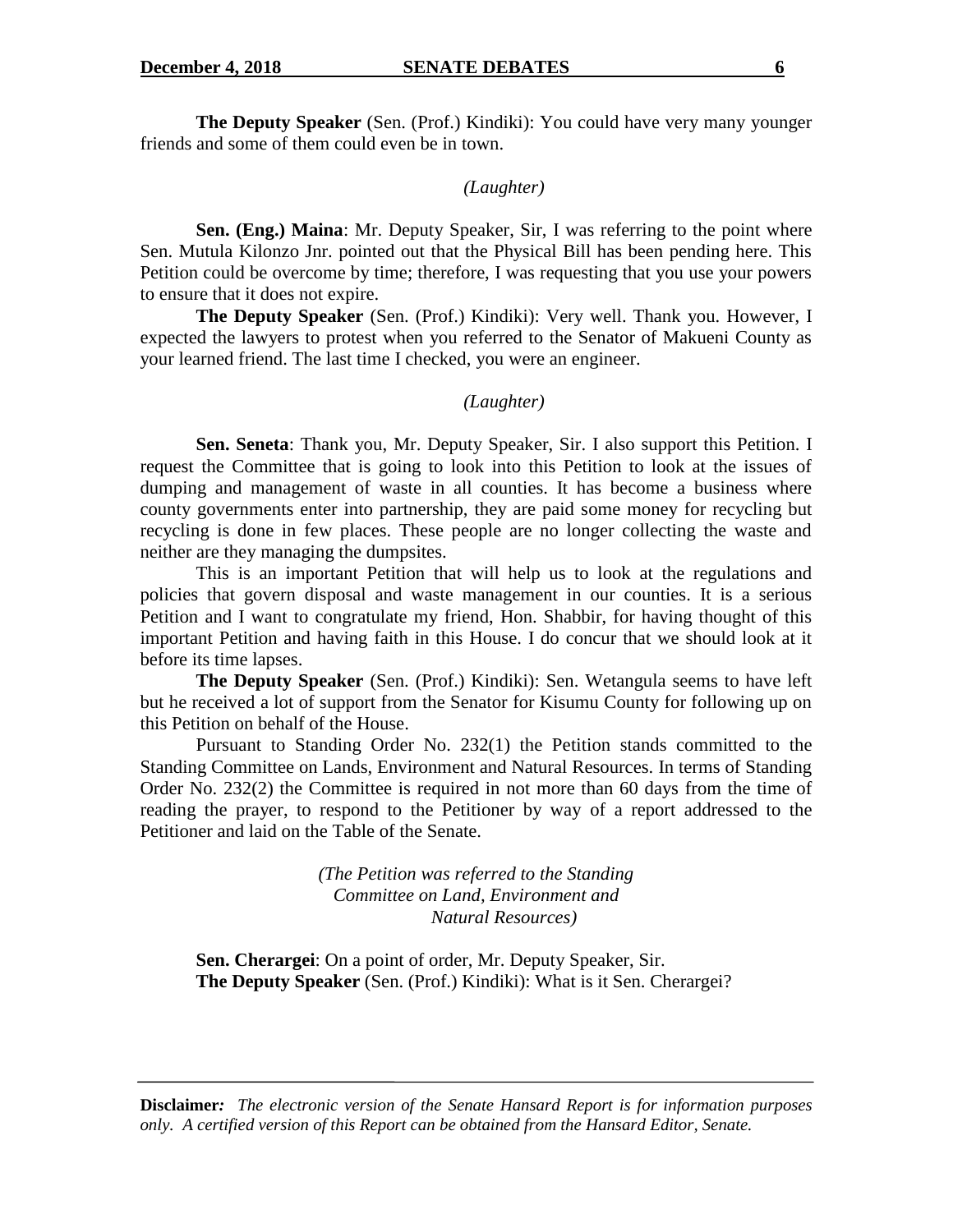#### **December 4, 2018 SENATE DEBATES** 7

### AGREEMENT BETWEEN ISIOLO COUNTY GOVERNMENT AND LIVING GOODS LIMITED

**Sen. Cherargei**: Thank you, Mr. Deputy Speaker, Sir. I stand to seek clarification. There is a Petition that is already in this House on behalf of the people of Isiolo County. Can I proceed?

**The Deputy Speaker** (Sen. (Prof.) Kindiki): Proceed, Sen. Cherargei.

**Sen. Cherargei**: Mr. Deputy Speaker, Sir, this is a Petition by residents of Isiolo County regarding the agreement between the County Government of Isiolo and Living Goods Limited for provision of community health services in Isiolo County.

I wish to rise on a point of order on behalf of Sen. Dullo---

**The Deputy Speaker** (Sen. (Prof.) Kindiki): Order, Senator. Are you on a point of order?

**Sen. Cherargei**: Yes, Mr. Deputy Speaker, Sir.

**The Deputy Speaker** (Sen. (Prof.) Kindiki): Is there something that is out of order?

**Sen. Cherargei**: Yes, Mr. Deputy Speaker, Sir. The time for this Petition is lapsing---

**The Deputy Speaker** (Sen. (Prof.) Kindiki): So?

**Sen. Cherargei**: Mr. Deputy Speaker, Sir, on behalf of Senator for Isiolo County I was requesting---

**The Deputy Speaker** (Sen. (Prof.) Kindiki): The Petition that you are referring to is not in today"s Order Paper. If it is---

**Sen. Cherargei**: Mr. Deputy Speaker, Sir, I was requesting for your indulgence.

**The Deputy Speaker** (Sen. (Prof.) Kindiki): What is out of order? There is as Petition before this House. What is the position?

**Sen. Cherargei**: Mr. Deputy Speaker, Sir, the position is that time might lapse because we are going for recess. I am suspecting that we might be going for recess in the next few days and justice will not have been done to this Petition. As Sen. Mutula Kilonzo Jnr. has requested on the Petition of the Kisumu Member of Parliament, Hon. Shabbir, I request that you allow the extension for that Petition so that its lifespan does not lapse before we come back from recess.

**The Deputy Speaker** (Sen. (Prof.) Kindiki): Has the time for that Petition lapsed? **Sen. Cherargei**: It is almost, Mr. Deputy Speaker, Sir.

**The Deputy Speaker** (Sen. (Prof.) Kindiki): When is it to lapse?

**Sen. Cherargei**: Mr. Deputy Speaker, Sir, I think that it will lapse in January.

**The Deputy Speaker** (Sen. (Prof.) Kindiki): I saw a letter from the Senator of Isiolo County addressed to the Speaker on that issue. What are you trying to ask? Are you asking for directions?

**Sen. Cherargei**: Mr. Deputy Speaker, Sir, I am asking for your indulgence and direction for the lifespan of that Petition not to lapse without justice being---

**The Deputy Speaker** (Sen. (Prof.) Kindiki): Where is that Petition? It is under which Committee?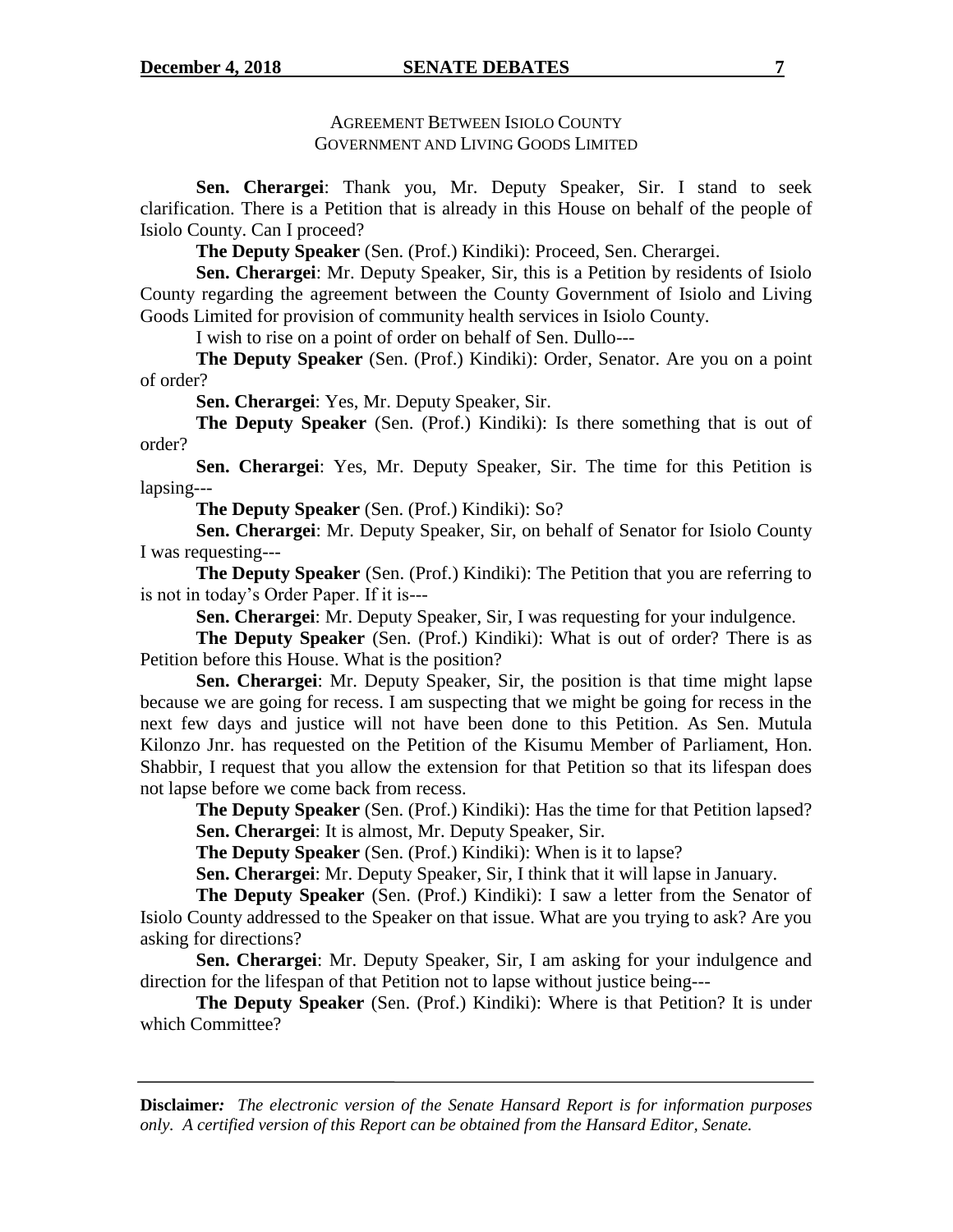**Sen. Cherargei**: Mr. Deputy Speaker, Sir, it has already been committed to the Chairperson of the Committee on Health, Sen. (Dr.) Mbito.

**The Deputy Speaker** (Sen. (Prof.) Kindiki): Sen. (Dr.) Mbito, are you aware of that issue?

**Sen. (Dr.) Mbito**: Yes, Mr. Deputy Speaker, Sir.

**The Deputy Speaker** (Sen. (Prof.) Kindiki): I know that the Senator of Isiolo County is out of the country on official duty. I saw a letter that she had written touching on the same issue.

Sen. (Dr.) Mbito, what is the position of that Petition?

**Sen. (Dr.) Mbito**: Mr. Deputy Speaker, Sir, that Petition has been dealt with by my Committee.

**The Deputy Speaker** (Sen. (Prof.) Kindiki): Where is the report?

**Sen. (Dr.) Mbito**: Mr. Deputy Speaker, Sir, the report is not ready because ever since we started dealing with this Petition, the Senator of Isiolo County has always insisted on being present in all sessions of my Committee. Unfortunately, she has been travelling a lot of late. I can cite two examples, between  $20<sup>th</sup>$  ----

**The Deputy Speaker** (Sen. (Prof.) Kindiki): Order, Senator! So, what is the status?

**Sen. (Dr.) Mbito:** Mr. Speaker, Sir, the current status is that we had already had a word with the governor and the petitioners. In fact, there is a matter that came up the other day. It has been brought to our attention that this matter is before the court. I have the court documents which I would wish to table. I want to find out from the Speaker because the issues canvassed in court are exactly the same as what---

**Sen. Mutula Kilonzo Jnr.:** On a point of order, Mr. Deputy Speaker, Sir.

**The Deputy Speaker** (Sen. (Prof.) Kindiki): What is it, Sen. Mutula Kilonzo Jnr.?

**Sen. Mutula Kilonzo Jnr.:** Mr. Deputy Speaker, Sir, the rules on the Standing Orders on *sub judice* are very clear. The Committee cannot, on its own notion, decide a matter is *sub judice* simply because somebody has mentioned it and the Speaker has not issued a ruling. Therefore, the Chairperson should tell us what came first between the Petition that was read here and the court cases. However, to suggest that there is a suit in court and therefore they cannot proceed yet they are seeking for direction and nobody has sought an objection that the matter cannot proceed, in my view, is out of order. You should give direction.

The Committee cannot purport to cut its own hands. It does not happen like that. It should read the Constitution and act like a Committee of Parliament.

**The Senate Minority Leader** (Sen. Orengo): Mr. Deputy Speaker, Sir, I am concerned about the way the matter has come before the House. We are dealing with a matter which is not properly before the House. One, we are now entering into a situation where we are discussing the Senator for Isiolo County, in her absence, to suggest that she has not been attending some of the meetings. This is totally unfair to her. However, I thought that the Senator for Nandi should have brought this matter to the notice of the Speaker so that we---

**The Deputy Speaker** (Sen. (Prof.) Kindiki): On that, I have a letter copied to me.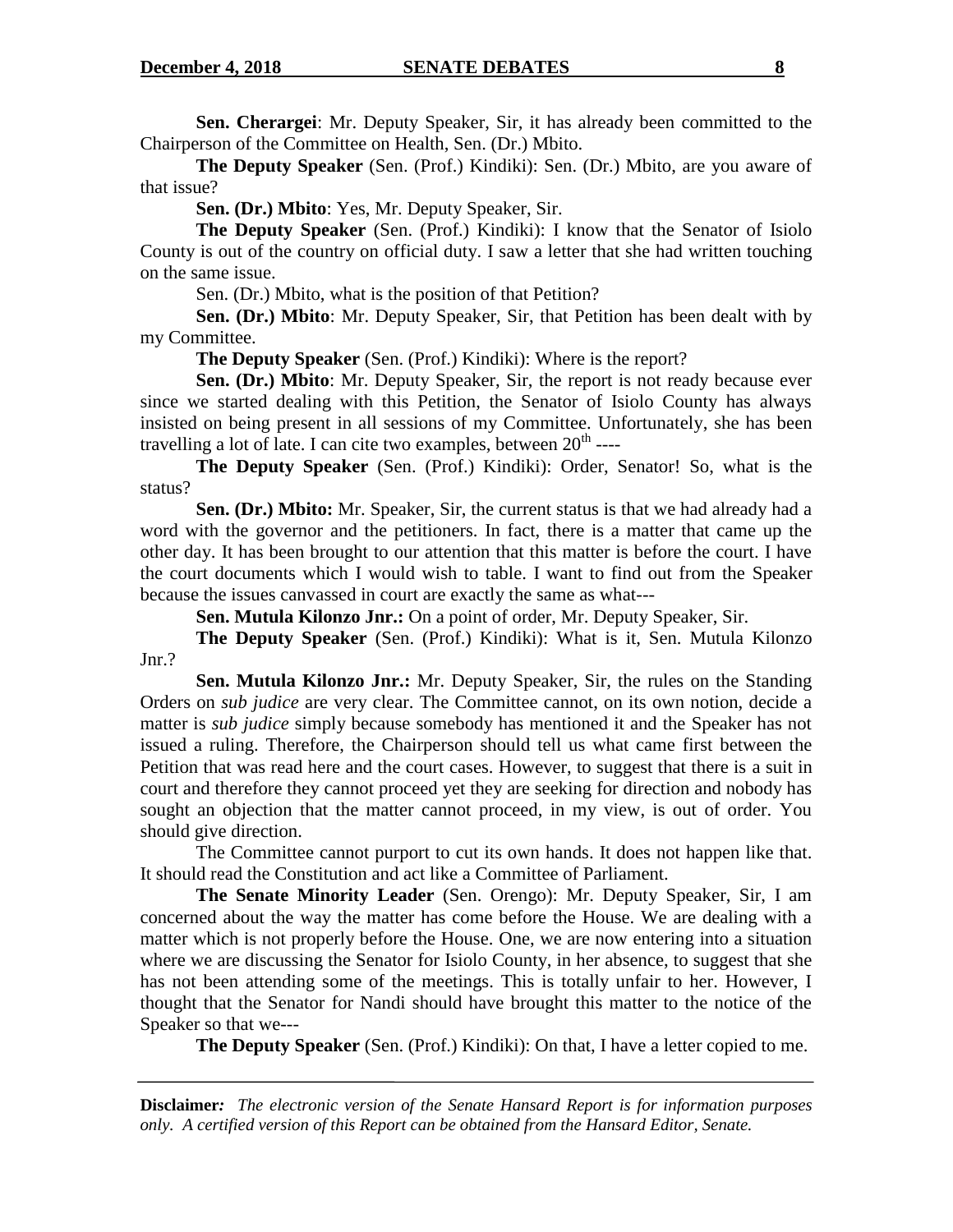**The Senate Minority Leader** (Sen. Orengo): Mr. Deputy Speaker, Sir, he should have notified your office so that the matter is then properly placed. Otherwise, all of us will just listen to claims from him, the Chair and now the Senate Minority Whip has also brought another angle. There is no record for us to interrogate. It is not properly handled.

**The Deputy Speaker** (Sen. (Prof.) Kindiki): Very well. Sen. Cherargei, there is nothing that prevents the Committee after the 60 days, from handling the matter. In fact, we have Petitions which have been in this Senate for a very long time. What the Standing Orders do is to obligate Committees to conclude in 60 days. Of course, that is discouraged. Committees should not take forever with Petitions. Therefore, I see no prejudice in pending the issue.

I do not think your point of order requires any further direction other than that. The Committee should expedite and report. If they cannot report within the 60 days, we will accept the report after the 60 days like we have done in the past. On the issue of the courts, you will seek procedural assistance later on how to canvass that. If that issue has been brought to your attention and you need legal advice on how to deal with it, you will approach the Office of the Clerk for assistance in due course of time.

We move to the next Order.

**Sen. Mutula Kilonzo Jnr.:** On a point of order, Mr. Deputy Speaker, Sir.

**The Deputy Speaker** (Sen. (Prof.) Kindiki): What is it, Sen. Mutula Kilonzo Jnr.?

**Sen. Mutula Kilonzo Jnr.:** Mr. Deputy Speaker, Sir, I need a clarification on the same concerns that Sen. Cherargei has raised as to whether when we go on recess, Petitions like this one and the one concerning Kisumu County will lapse. If they are not lapsing, I will require your direction on the question of tabulation of time and whether or not they will continue.

**Sen. Wetangula**: On a point of order, Mr. Deputy Speaker, Sir. As you give direction on this matter, I recall that in the last Parliament where we were together with you, some Petitions lasted for more than six months and some a year.

I request the Chair to give direction that the 60 days rule is not abstract. On the  $60<sup>th</sup>$  day of the committal of a Petition, if the Chair of Committee where the Petition has been committed is not ready, he or she must seek extension from the House and bring a progress report so that the Chair can give them a discretionary extra time. This is because *wananchi* come to this House.

Just like Sen. Mutula Kilonzo Jnr. has said, a Member of the National Assembly, with capacity and ability to prosecute his Petition in his House has brought it here because he has more faith in this House than probably the House in which he sits. If we will sit on that Petition beyond 60 days, three or six months, then we are also frustrating and embarrassing both the public and ourselves.

**The Deputy Speaker** (Sen. (Prof.) Kindiki): Hon. Senators, first and foremost, as I have ruled, the Standing Orders provide that Chairpersons of Committees should respond to the petitioners with a report within 60 days and the same report tabled to the Senate. However, the Standing Orders do not say what happens after that. That is the end of the Petition business. Also, the Standing Orders are silent on what happens if the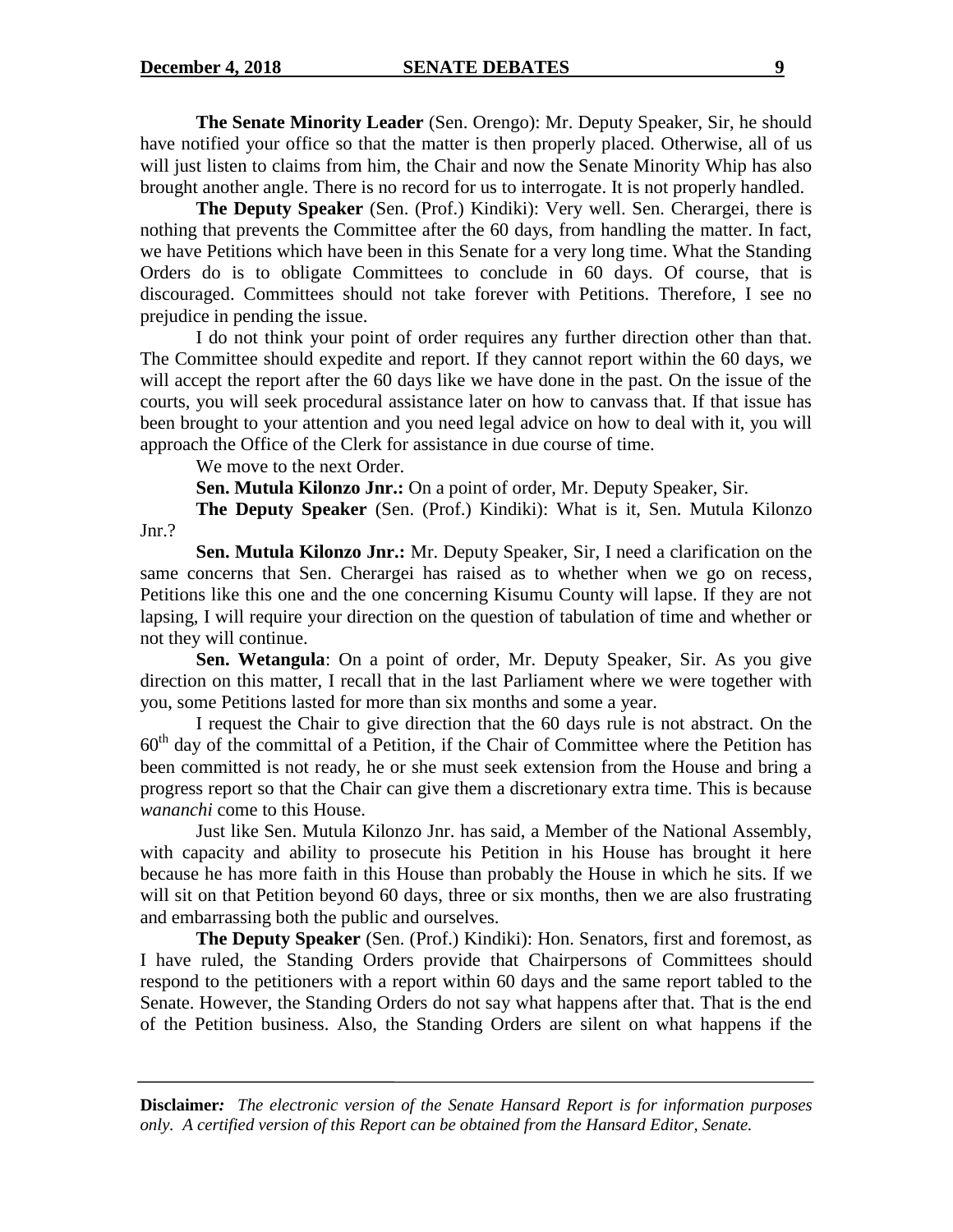Committee is, for whatever reason, unable to discharge the business of that Petition within 60 days.

As you are aware, genuine circumstances may sometimes prevent a Committee from prosecuting a Petition in 60 days. Therefore, my opinion is that when a Committee is faced with such circumstances, it should respect the procedures of this House by approaching the Speaker to seek for extension, as suggested by Sen. Wetangula, which would not be from the letter of the Standing Orders. May be, Standing Order No. 1 would apply and the Speaker would weigh the circumstances and perhaps exercise discretion of extension.

Therefore, Sen. (Dr.) Mbito, if there are issues that have affected your Petition and you have not finished in the 60 days, you can still seek that extension from the Speaker and not just about this Petition but any other Petition. This applies to all the Chairpersons of Committees.

The issue of *sub-judice* has been raised by Sen. (Dr.) Mbito; that if, for example, a Committee while processing a Petition, encounters existence of court cases and requires guidance, the approach is, again, we have the Clerk"s office and the Legal Department which would really support it even before the matter comes to the Floor of the House. If, for instance, you still feel the Speaker should give guidance and ruling, there is a way of doing it and that way is not what you have done today.

Finally, we are doing very badly as a House on Petitions. The business of prosecuting and completing the matter of Petitions is not the business of the Speaker but that of the Committees. Therefore, I want to urge Committee Chairs to stop making us look bad. That should cease and in this particular matter now that we are on it by default; it has been raised by Sen. Cherargei on the basis of Standing Order No. 1, I direct that the report on this Petition be tabled on the first day of the next session without fail. I will follow through to ensure that, that work is done on the first day of resumption of the session, the report must be in.

*(Applause)*

Similarly, because of the delay that was highlighted by Sen. Wetangula in the Petition we have just dealt with, I want to urge the Committee for Lands, Environment and Natural Resources to whom I have committed the Petition to strictly adhere to the 60 days deadline. In the same breath, in the event that there could be other cases similar to Kisumu, they could have a consolidated report, so that we also ease the burden of dealing with the same thing in installments.

However, the 60 days should be complied with by the Lands, Environment and Natural Resources Committee on the Petition on the land-fill in Kajulu, Kisumu County.

It is so ordered. Thank you.

*(Applause)*

Next Order.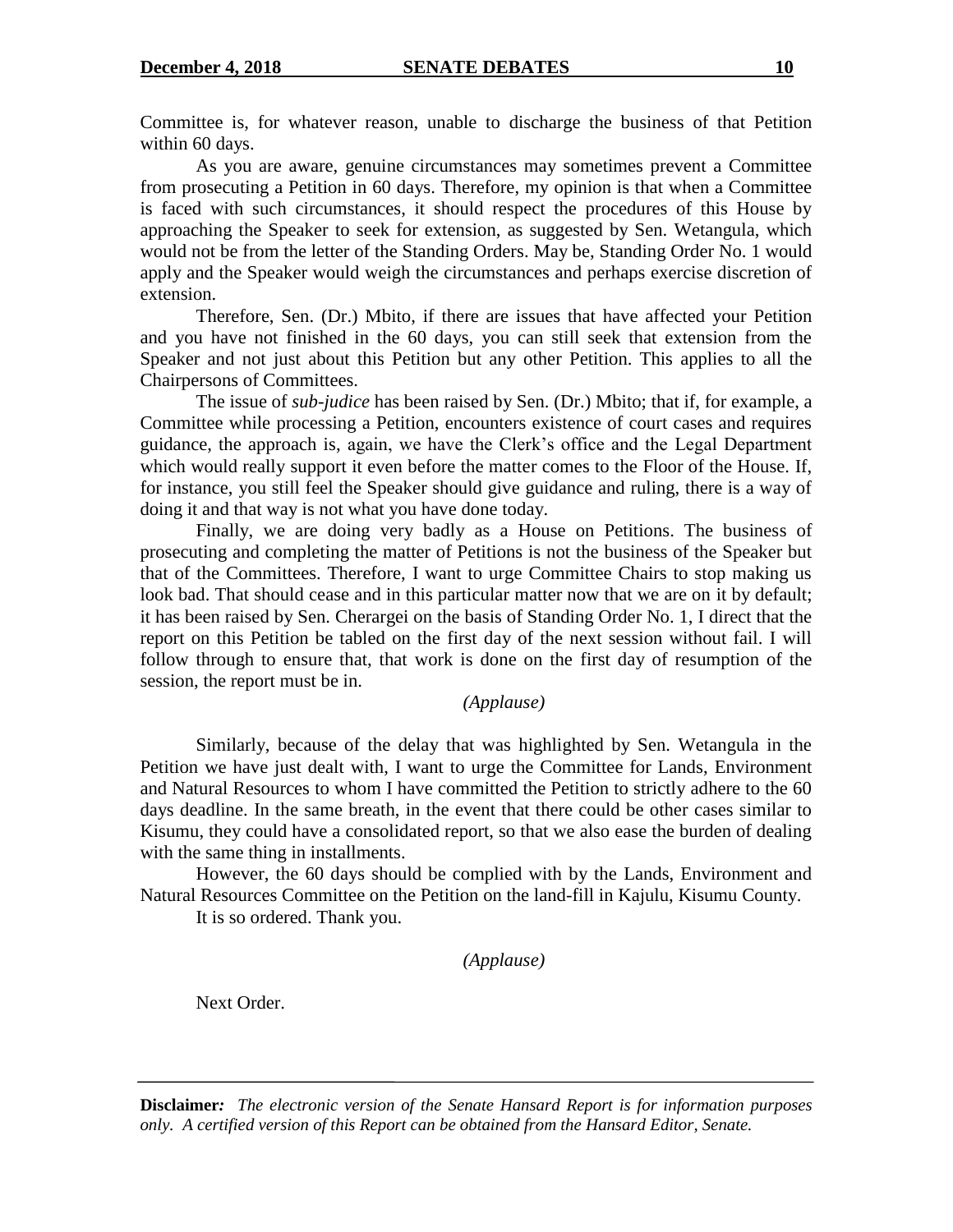### **PAPER LAID**

### REPORT ON FINANCIAL STATEMENTS OF LAMU WATER AND SEWERAGE COMPANY

**The Deputy Speaker** (Sen. (Prof.) Kindiki): Senate Majority Leader.

**Sen. Kihika:** Mr. Deputy Speaker, Sir, I beg to lay the following Paper on the table of the Senate:-

Report of the Auditor-General on the Financial Statements of Lamu Water and Sewerage Company Ltd, for the year ended  $30<sup>th</sup>$  June 2017.

Thank you.

*(Sen. Kihika laid the document on the Table)*

**The Deputy Speaker** (Sen. (Prof.) Kindiki): Next order.

### **STATEMENTS**

*(Sen. (Eng.) Hargura and Sen. Cherargei took to the Floor)*

**The Deputy Speaker** (Sen. (Prof.) Kindiki): Order Sen. (Eng.) Hargura and Sen. Cherargei. You do not give yourselves the Floor.

Very well, Senator for Turkana County is not here.

### THE INVASION AND TAKE-OVER OF CDF-NG PROJECT

*(Statement deferred)*

Next Statement. These are Statements under Standing Order No. 48(1). Sen. Seneta, I am advised you would want to defer the Statement.

> THE STATUS OF KAJIADO-MASHUURU-ISARA ROAD IN KAJIADO COUNTY

#### *(Statement Deferred)*

Statements pursuant to Standing Order No.51 (1) (b). Chairperson Standing Committee on Roads and Transportation to issue statement relating to the activities of the Committee.

Sen. Wamatangi or the Vice Chairperson.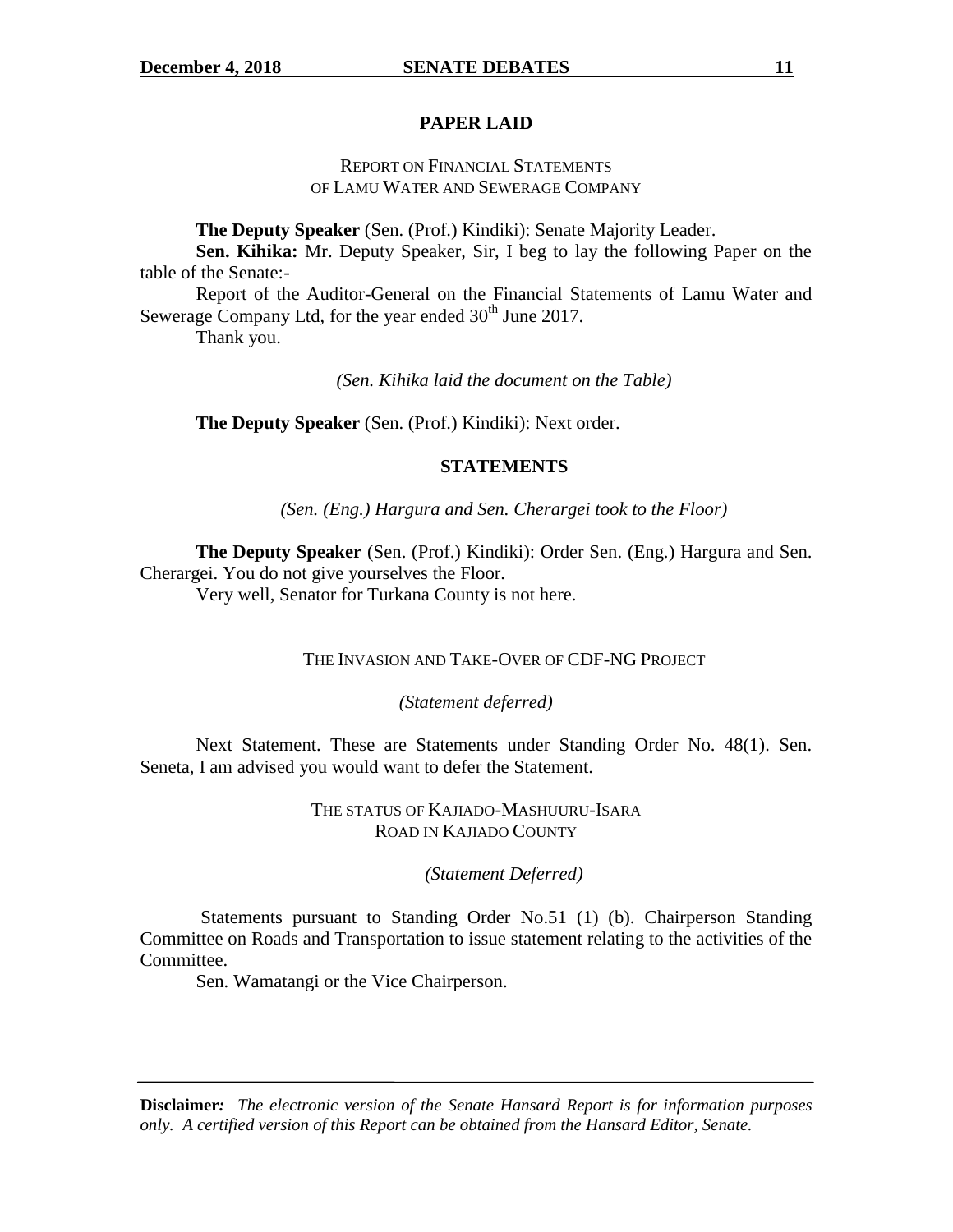#### **December 4, 2018 SENATE DEBATES** 12

### ACTIVITIES OF THE COMMITTEE ON ROADS AND TRANSPORTATION

**Sen. (Eng.) Hargura:** Thank you, Mr. Deputy Speaker, Sir. I would like to issue a Statement relating to the activities of the Standing Committee on Roads and Transportation, pursuant to Standing Order No.51 (1)(b) for the period commencing  $9<sup>th</sup>$ August to  $9^{th}$  November 2018.

Mr. Deputy Speaker, Sir, Standing Order No. 51 (1)(b) provides that at least every three months, a Committee Chairperson is expected to make a Statement relating to the activities of the Committee. In fulfillment of that provision, I wish to make a Statement with regard to the Standing Committee for Roads and Transportation for the period commencing  $9^{th}$  August 2018 to  $9^{th}$  November 2018.

As outlined in the Standing Order, the activities of the Committee shall entail the following-

- a) The Bills considered by the Committee.
- b) Statements considered by the Committee.
- c) Petitions considered by the Committee.
- d) Enquiries undertaken by the Committee and progress of any such enquiries.
- e) County visits undertaken by the Committee and outcome of such visits.
- f) The manner and extent to which the Committee met its public participation obligations in respect to the business of the Committee.

Mr. Deputy Speaker, Sir, for the period between August and November 2018, the Committee had 45 sittings. I wish to make a detailed report of each activity.

On the Bills considered, the Committee considered the Kenya Roads Bill, National Assembly Bill No. 47 of 2017, which was referred to the Committee on  $16<sup>th</sup>$ May 2018. The Committee considered and tabled the report. Currently, the Bill is at the Committee of the Whole stage.

The Committee also looked at the County Planning (Roads, Pavements and Parking Bays) Bill, 2018, which was referred to the Committee on  $11<sup>th</sup>$  September 2018. The report of the Committee is ready for tabling and the Bill is awaiting the Third Reading.

The Legislative proposal processed by the Committee is the County Planning (Roads, Pavements and Parking Bays) Bill, which was considered and published and is now at the Third Reading.

On the Statements considered by the Committee, the Committee has processed all the Statements except the one listed below; that is, the Statement on Implementation of the Lamu Port South Sudan, Ethiopia Transport Corridor (LAPSET) in Isiolo County and its residents, which was referred to the Committee on  $26<sup>th</sup>$  September 2018. The Committee has liaised with the relevant institutions including the LAPSET Board for a comprehensive response and the response is being awaited.

On the Petitions considered by the Committee; the Committee considered a Petition for a project that affected persons in Utheri wa Lari for the construction of Phase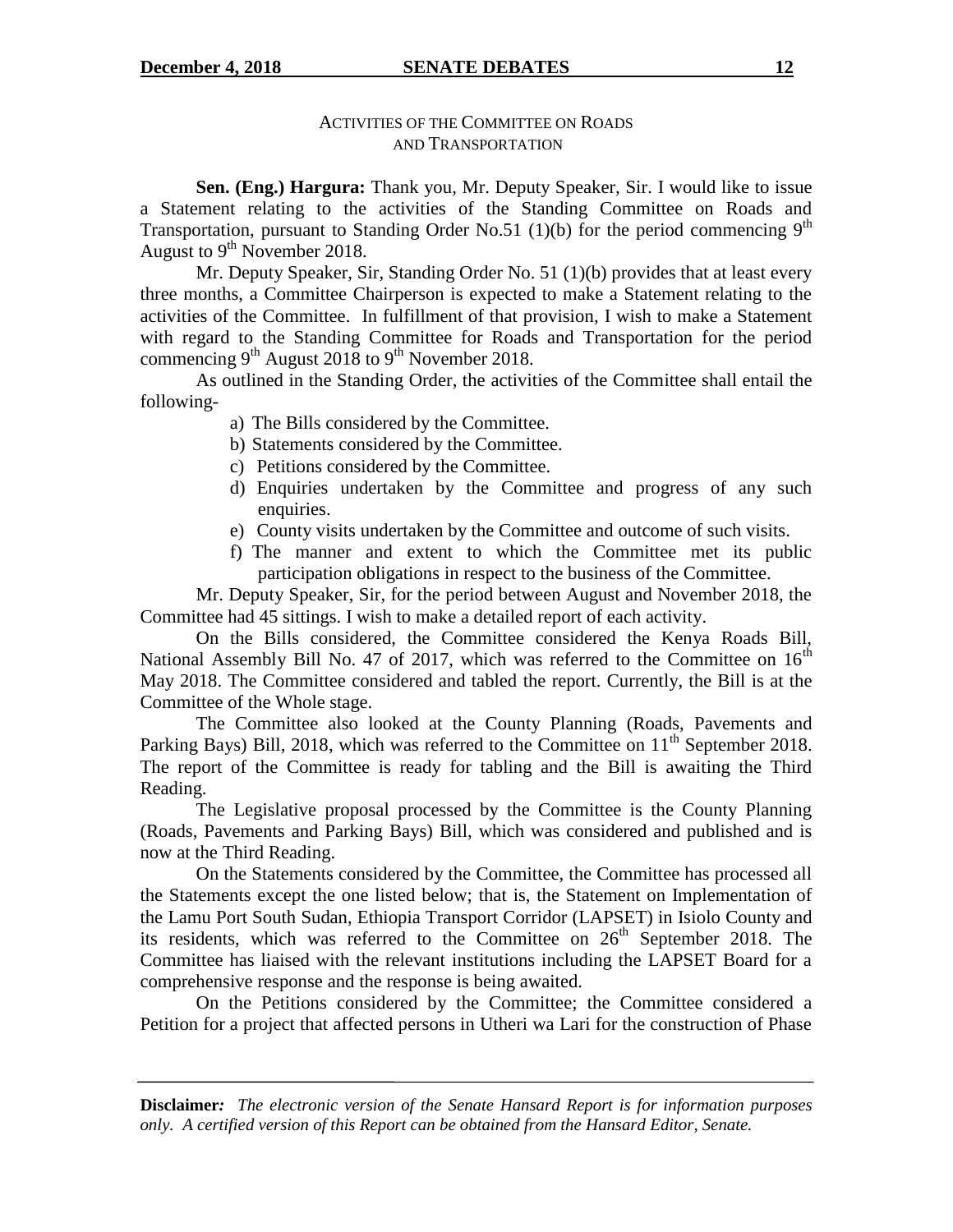Two of the Standard Gauge Railway (SGR) which was referred to the Committee on  $30<sup>th</sup>$ May 2018.

The Committee held joint sittings with the Lands, Environment and Natural Resources Committee, where the National Lands Commission (NLC), the Kenya National Highway Authority (KeNHA) and the Kenya Railways were invited. The Committee has written to the NLC and the KeNHA, to provide information on the status of the compensation for the residents of Utheri wa Lari and that is still awaited from the two institutions.

The second Petition is delayed compensation for affected persons along the Eldoret Town bypass which was referred to the Committee on  $27<sup>th</sup>$  September 2018. The Committee held meetings with the petitioners, the KeNHA and the NLC. The Committee is set to visit the site, to verify the undertakings by the KeNHA and the NLC, and is awaiting reports from the NLC to provide the details of those who had to be compensated.

Mr. Deputy Speaker Sir, the other part of the report is about inquiries undertaken by the Committee. The Committee undertook self-initiated project assessment visits and further followed up on projects that were of public interest as follows.

First, the Committee initiated inquiry into the construction of the Kenya Maritime Authority (KMA) Headquarters in Mbaraki, Mombasa, to establish the value for money on the awards of the tender. It met the stakeholders; that is the KMA and the contractors. We checked the documents and the report is yet to be finalized.

Second, the Committee initiated inquiries into the award of tender for the Cable Car Express Project by Kenya Ferry Services (KFS). This inquiry was to establish value for money in the award of the tender and look into the procurement processes with specific follow up on the privately initiated investment proposal award of tender. The Committee met the stakeholders; that is the KFS, the proposer of the project, and the intended implementer. The Committee is yet to finalize the report.

Third, the Committee initiated inquiry into the status of the stalled Hazina Towers by the National Social Security Fund (NSSF) to identify the reason for the stalling of the project. The Committee met the stakeholders; that is the NSSF Board of Trustees and Management; the State Department of Public Works and the contractor. The Committee also undertook a project visit, but is yet to have a follow up meeting with the Board of Trustees to sort out some issues before finalizing on the report.

Mr. Deputy Speaker Sir, next are the county visits undertaken by the Committee. The Committee visited the County of Mombasa, where it visited the Kenya Ports Authority (KPA), the KMA, the KFS and Moi International Airport between  $16<sup>th</sup>$  and  $19<sup>th</sup>$  May, 2018. The key findings of the Committee visits are that there is need to oversight value for money in the projects undertaken by these institutions.

Mr. Deputy Speaker Sir, the second visit was to Kitui County, where we visited the Kibwezi-Athi-Mutomo-Kibati-Migwani Road and Mutomo Airstrip. The Committee met the project-affected persons who have not been properly compensated. Since then, we have had had meetings with the NLC, the Kenya National Highways Authority (KeNHA) and also the contractors on the need to compensate the affected persons promptly. I think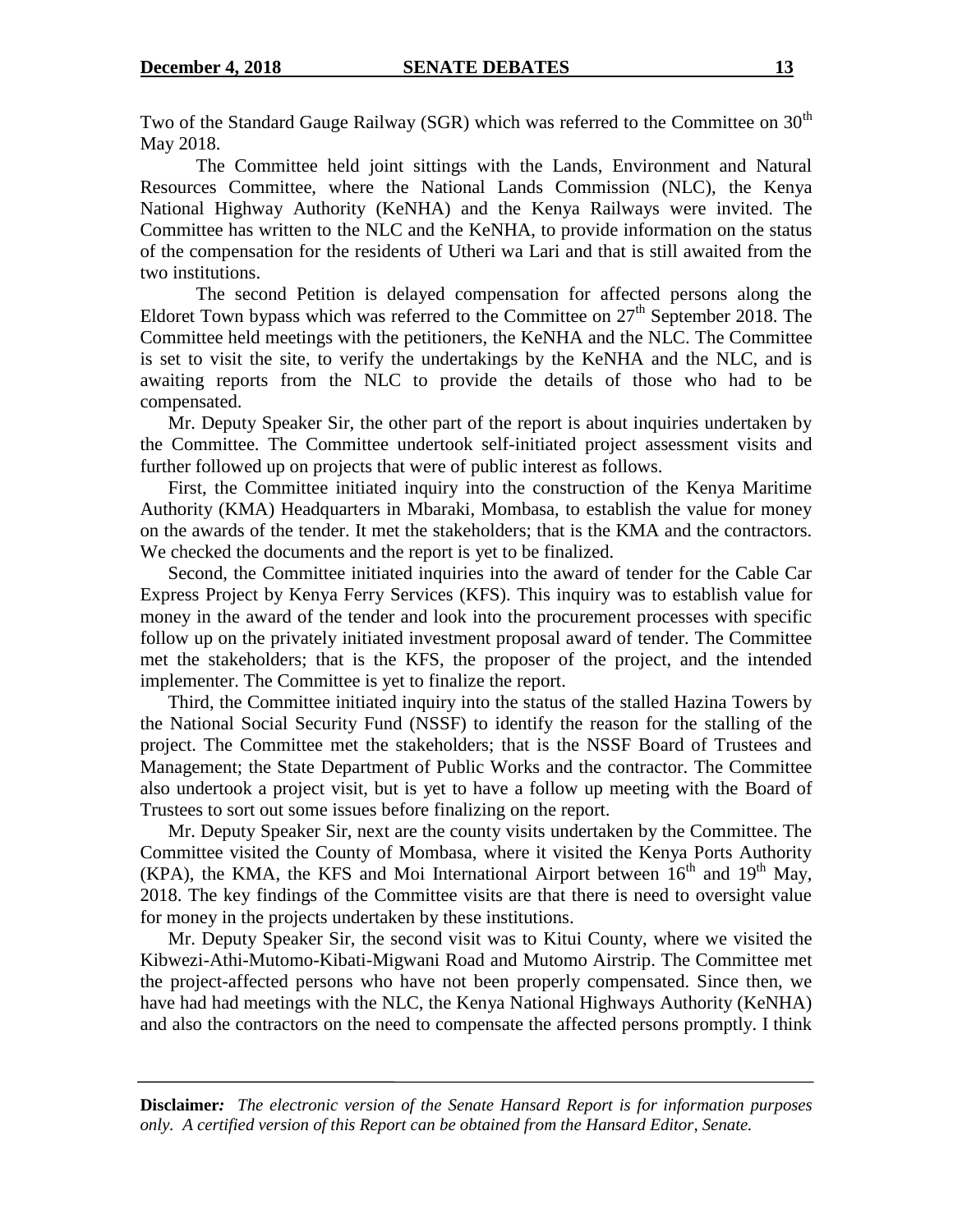they have made some progress on that front, but we are still to sort out a few more on the same issue.

Mr. Deputy Speaker Sir, the other visit was the assessment of the Outering Road Project, which was done in July, 2018. The State Department of Infrastructure and Public Works, the Kenya Urban Roads Authority (KURA) and Sino Hydro – who are the contractors – accompanied the Committee in this visit. One of the observations by the Committee was that there was this building, Taj Mall, which is at the junction between the Eastern Bypass and Outering Road. The Building was identified as a bottleneck; and it is in public knowledge that after our visit, that building was brought down and the road can now be properly completed.

Mr. Deputy Speaker Sir, the fourth visit was to assess the status and performance of Eldoret International Airport during the Senate siting in Uasin Gishu County. Among the issues identified by the Committee is that there is need to expand the runway and the need for the integration of the airport into the local economy. This is because as it is now, the airport only receives goods from the Middle East, but the goods produced within the environs of the airport have to be brought to the Jomo Kenyatta International Airport (JKIA) to be exported because there is no export of goods from the Eldoret International Airport. Therefore, the Committee recommends that there is need for the County Government of Uasin Ngishu to partner with the Eldoret International Airport to maximize on the available opportunities; which is the airport itself.

Mr. Deputy Speaker Sir, we also realized that there was an issue of the sale of jet fuel at the airport to the airline operators, which needs to be addressed. We have taken this up with the Kenya Airports Authority (KAA) to see how that can be sorted out.

Mr. Deputy Speaker Sir, public participation and stake holder engagements were conducted by the Committee as follows. The Committee met with the Ministry of Transport and Infrastructure; KeNHA, KURA, Kenya Rural Roads Authority (KERRA) and the Kenya Railways Corporation (KRC), the Kenya Roads Board (KRB) and the public concerning the Kenya Roads Bill (National Assembly Bill No 47 of 2017). As a result of these meetings, amendments to the Bill were proposed.

The Committee also met Ministry of Transport and Infrastructure, Ministry of Land, Housing and Urban Development; the State Department of Infrastructure, KeNHA, KURA, National Transport and Safety Authority (NTSA), the Council of Governors (CoG), *Bunge la Wazalendo*, the Institute of Social Accountability (TISA), Kilimani Project Foundation and members of the public concerning the County Planning (Roads, Pavements and Parking Bays) Bill, 2018. Based on those meetings, various amendments to the Bill were proposed.

The Committee also carried out stakeholder engagements on the status of the stalled Hazina Towers. Concerns were raised on the actual cost of the project and the justification for the project; cost variations and the eviction of Nakumatt Supermarket from the building; the exact number of floors which are supposed to be constructed and the overall cost of the project.

The Committee also met the KFS to examine the proposed Likoni Cable Car Express, particularly on the tendering process, value for money; the project budget and viability. The Committee checked on the agreements between Trapos Limited – which is the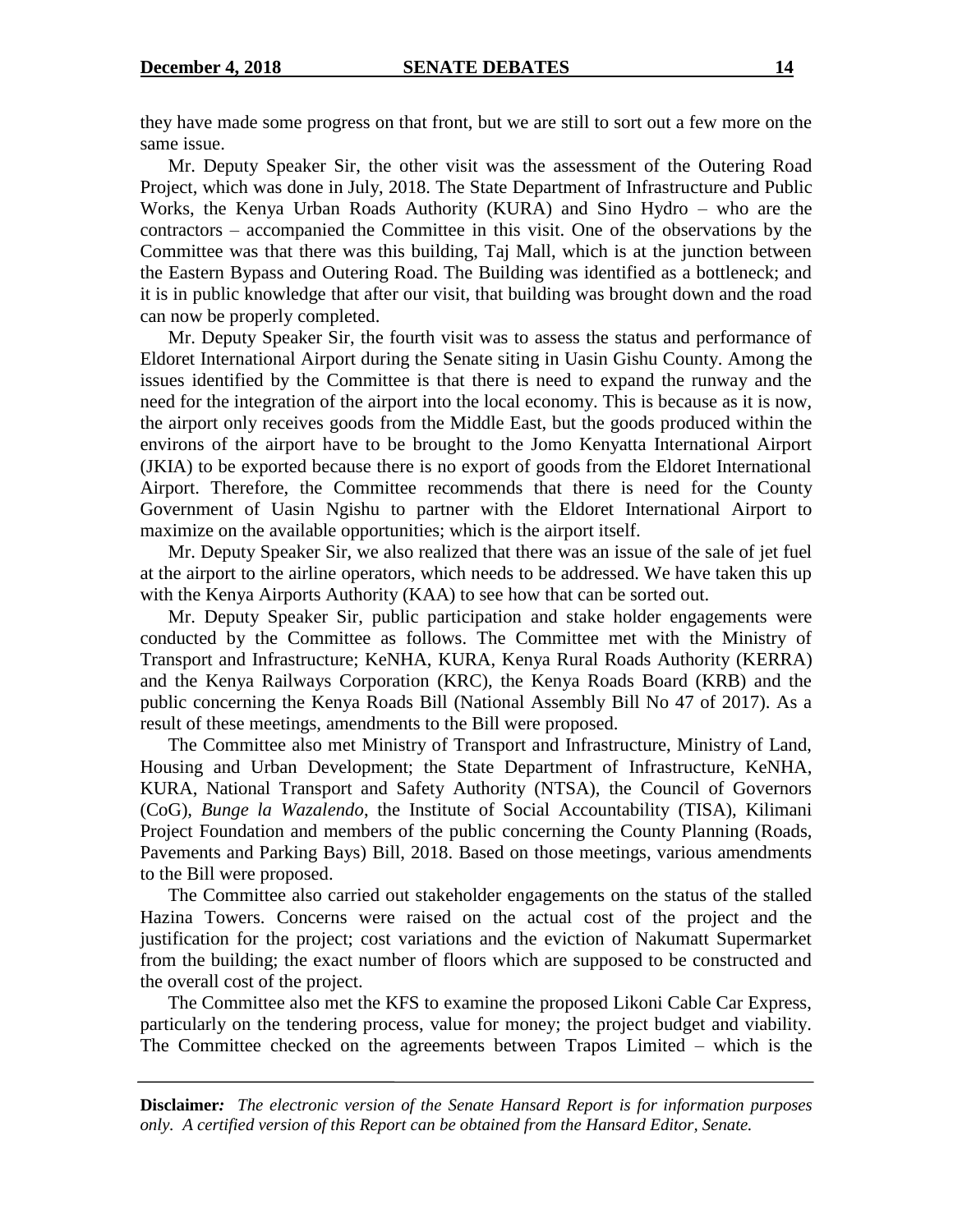implementer of the project – and the KFS; the cost of the project, mode of financing, identification of the partners and compliance with the timelines.

Lastly, the Committee met the KMA where the issue of the KMA headquarters was discussed. Along the way, there was some discussion on scaling down of the number of storage---

**The Deputy Speaker** (Sen. (Prof.) Kindiki): Order, Sen. (Eng.) Hargura; there is a time limit on your Statement.

**Sen. (Eng.) Hargura:** I am concluding, Mr. Deputy Speaker, Sir.

The following are the challenges and recommendations of the Committee. One of the challenges is the budgetary allocation to the committee. This is in view of the massive and extensive nature of the Committee"s budgets, mandates and being the main enabler of the Big Four Agenda, the criteria for allocation of funds to the committees, which is based on equity, is inadequate to facilitate the committee efficiently.

Secondly, there is the issue of the Committee rooms in terms of sittings of the committees. There is a lack or shortage of facilities for meetings and, further, lack of facilities in some of these committee rooms. This issue needs to be urgently addressed.

Thank you Mr. Deputy Speaker Sir. I beg to table the Report.

*(Sen. (Eng.) Hargura laid the document on the Table)*

**The Deputy Speaker** (Sen. (Prof.) Kindiki): Very well; thank you, Vice Chair. What is it, Sen. Halake?

**Sen. Halake:** Mr. Deputy Speaker Sir, I would like your guidance on these statements by---

**The Deputy Speaker** (Sen. (Prof.) Kindiki): Are you on a point of Order; or are you making an observation about---

**Sen. Halake:** I am making an observation.

**The Deputy Speaker** (Sen. (Prof.) Kindiki): Proceed.

**Sen. Halake:** Mr. Deputy Speaker Sir, I note that with the new Standing Orders, the execution of statements is supposed to  $-$  unless I am mistaken  $-$  be done through these reports. However, so far I have been listening to these reports and I have not seen anything that was giving us any answers with regard to the statements that have been committed to some of these committees. I am, therefore, wondering at what point statements will ever get executed and reported back to the House.

**The Deputy Speaker** (Sen. (Prof.) Kindiki): Chair, why have you not included what you have done with the many statements that could be under your consideration? This is because under the new Standing Orders, that is part of the reason why Chairpersons are given this opportunity to report every three months, because we have truncated the way we handle statements.

**Sen. Mutula Kilonzo Jnr:** On a point of order, Mr. Deputy Speaker Sir.

**The Deputy Speaker** (Sen. (Prof.) Kindiki): What is it, Sen. Mutula Kilonzo Jnr?

**Sen. Mutula Kilonzo Jnr:** Similarly, Mr. Deputy Speaker Sir, the Committee on Roads and Transportation; the Committee on Energy and the Committee on Lands, Environment and Natural Resources have Bills that have been pending before them for a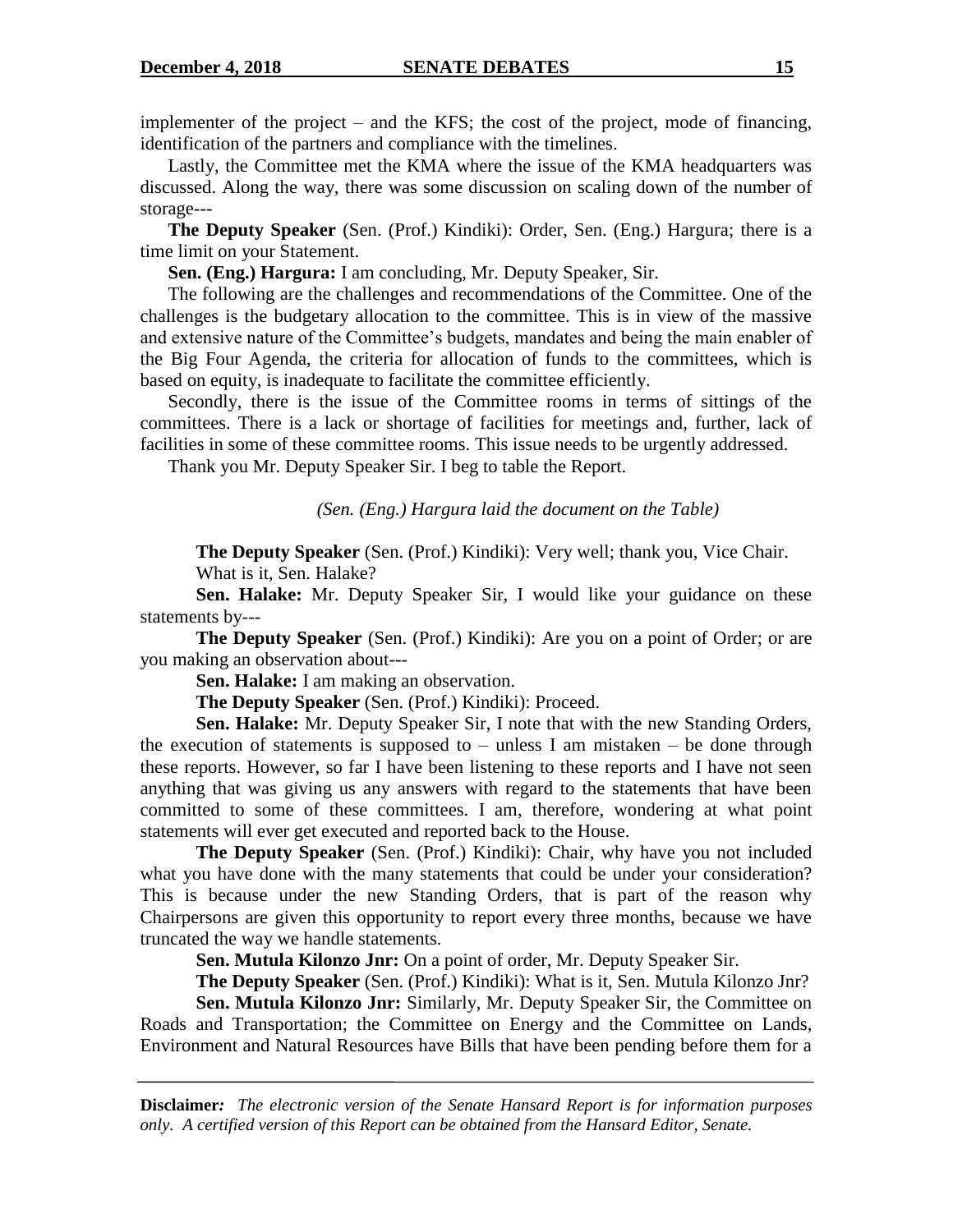long time and we are not being told when these Bills will be tabled. We were called for a meeting at the Intercontinental Hotel and some of us presented our amendments to these Bills. However, we are not being told what decisions have been made and whether this journey has been abandoned.

**The Deputy Speaker** (Sen. (Prof.) Kindiki): Which Bills in particular?

**Sen. Mutula Kilonzo Jnr:** The Kenya Roads Bill, 2017, which is of great concern to us who sit on the Senate Committee on Finance and Budget. This is because it forms the percentages that are going to counties. We are not being told what is going to happen, yet we know that once we go on recess, the Commission on Revenue Allocation (CRA) will table the recommendations leading to the Budget. By February, we are going to be doing the Budget Policy Statement and whether counties are going to receive 15 or 20 per cent of the Road Maintenance Levy depends on whether we pass the Kenya Roads Bill, 2017. This is of great concern and I think it should be addressed.

**Sen. Seneta:** On a point of order, Mr. Deputy Speaker, Sir.

**The Deputy Speaker** (Sen. (Prof.) Kindiki): What is it, Sen. Seneta?

**Sen. Seneta:** Mr. Deputy Speaker, Sir, could the Chairpersons of these Committees also give a timeline on the petitions and the Statements that have been submitted to them? Some Petitions have been referred to Committees and we have not been told when the reports will be tabled or whether they will lapse after we go on the recess.

**The Deputy Speaker** (Sen. (Prof.) Kindiki): Sen. (Eng.) Hargura, why are you not saying anything about Statements? Secondly, where is the Roads Bill? Thirdly, why are you not telling us when you will dispose of the many petitions that are under your consideration?

**Sen. (Eng.) Hargura:** Mr. Deputy Speaker, Sir, I have indicated very clearly that the Statement that is pending is the one on LAPSSET. We have dispensed with the other Statements that came to our Committee.

**The Deputy Speaker** (Sen. (Prof.) Kindiki): What about the pending one?

**Sen. (Eng.) Hargura:** We are awaiting response from the LAPSSET board.

**The Deputy Speaker** (Sen. (Prof.) Kindiki): Up to when? This is not the place where you come and say: "We are waiting." Senate time is finite; it is limited. In one way or the other, you have the capacity under the law to cause things to happen in favour of the House and the people of Kenya.

**Sen. (Eng.) Hargura:** Mr. Deputy Speaker, Sir, we have engaged the board and they are to give us a comprehensive Statement, because it was about Isiolo County.

**The Deputy Speaker** *(Sen. (Prof.)* Kindiki): When will we have that Statement disposed?

**Sen. (Eng.) Hargura:** Practically, it has to be in the next Session, because this Session ends this week.

**The Deputy Speaker** (Sen. (Prof.) Kindiki): Order, Senator! Let us be orderly. Secondly, where is the Roads Bill?

**Sen. (Eng.) Hargura:** Mr. Deputy Speaker, Sir, the Roads Bill is under consideration by the House, and we have stated very clearly that we have given our report and recommendations---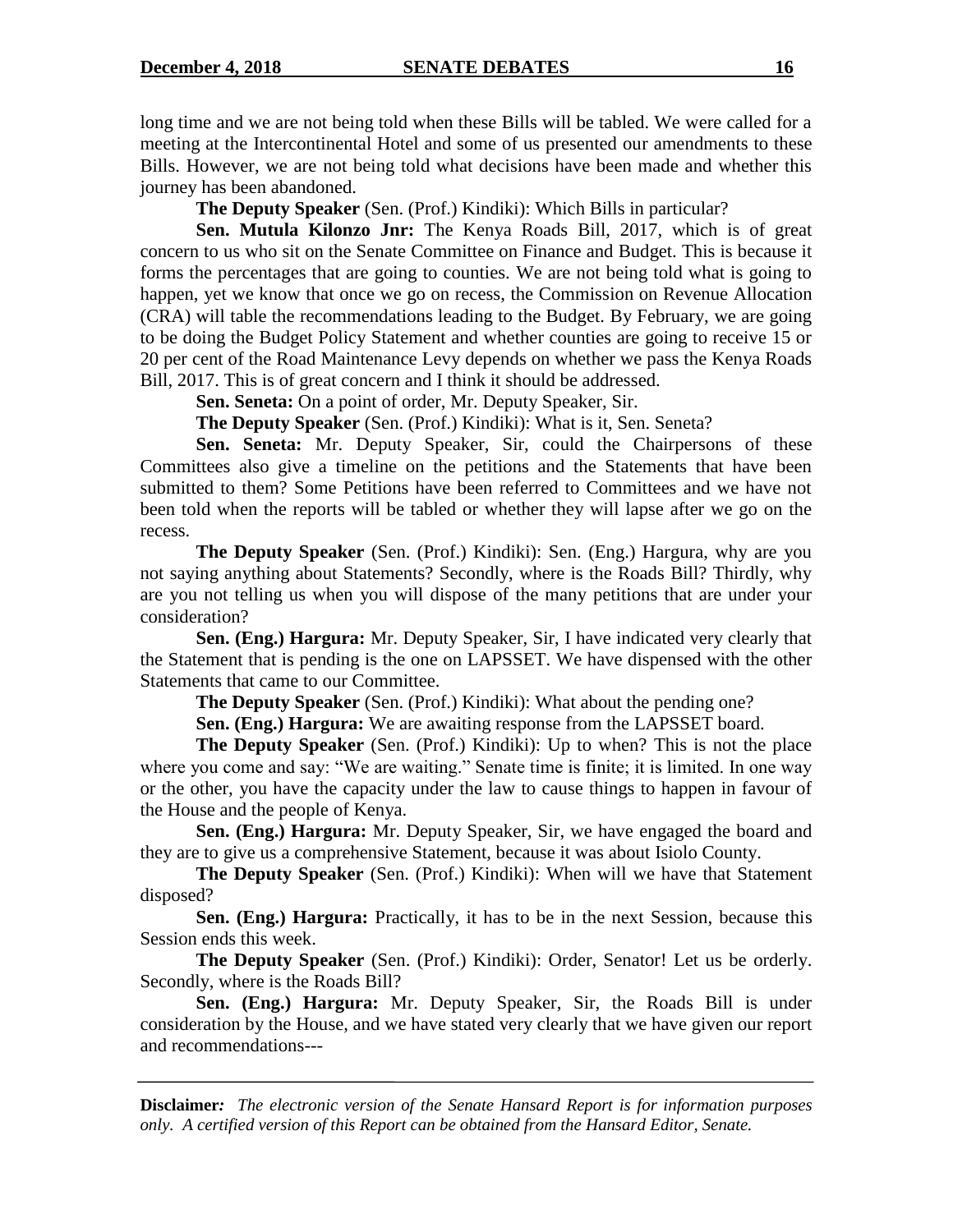**The Deputy Speaker** (Sen. (Prof.) Kindiki): Has your report already been tabled? **Sen. (Eng.) Hargura:** Yes, Mr. Deputy Speaker, Sir.

**The Deputy Speaker** (Sen. (Prof.) Kindiki): Okay, that is the response. Sen. Mutula Kilonzo Jnr., you may need to countercheck on that.

Finally, what about Petitions?

**Sen. (Eng.) Hargura:** I have given a report on the Petitions that we have. We have progressed in all of them and engaged the stakeholders---

**The Deputy Speaker** (Sen. (Prof.) Kindiki): How many have expired?

**Sen. (Eng.) Hargura:** Mr. Deputy Speaker, Sir, there is one Petition which was submitted on  $30<sup>th</sup>$  of May---

**The Deputy Speaker** (Sen. (Prof.) Kindiki): It was submitted on  $30<sup>th</sup>$  May  $30<sup>th</sup>$ and this is December.

**Sen. (Eng.) Hargura:** Mr. Deputy Speaker, Sir, it is the one which has expired because the other one was on 27<sup>th</sup> September.

**The Deputy Speaker** (Sen. (Prof.) Kindiki): When will you table the report on that one?

**Sen. (Eng.) Hargura:** Mr. Deputy Speaker, Sir, with regard to the one on the Standard Gauge Railway (SGR), we have an issue with the information. We have not gotten the information on the compensation---

**The Deputy Speaker** (Sen. (Prof.) Kindiki): Order! You have the powers of the High Court to get information, and if you are unable, you seek the help of the House. That was in May and this is December - seven months. That is not justice to the people of Kenya and the Petitioner.

*(Sen. (Eng.) Hargura consulted with Sen. Wamatangi)*

**The Deputy Speaker** (Sen. (Prof.) Kindiki): Order! Order, Sen. Wamatangi! You cannot transact your Committee business here.

Take your seat, Sen. (Eng.) Hargura.

**The Deputy Speaker** (Sen. (Prof.) Kindiki): What is it, Sen. Orengo?

**The Senate Minority Leader** (Sen. Orengo): On a point of order, Mr. Deputy Speaker, Sir. I am raising this point on account of what Sen. Mutula Kilonzo Jnr. has said in regards to the Roads Bill. Whether a Bill is being moved by the Senate Majority Leader, if it is a Government Bill, so to speak, it should be the responsibility of the Committee to pursue it to conclusion. That is a matter within their docket. They should not leave it to the Senate Majority Leader because he is just a vehicle through which a Bill is moved.

It is not for nothing that Bills are delegated to the Committees to come up with a report. Specifically because of the issue that Sen. Mutula Kilonzo Jnr. has raised on account of the budget making process and the fact that there is a lot of controversy between national highways and county roads, could the Chairman of the Committee be more specific because it is required of him by the Standing Orders? You are supposed to speak to the status of Bills; you do not leave it to the Senate Majority Leader. You come here and tell us why it has not been concluded. You give the status whether it is in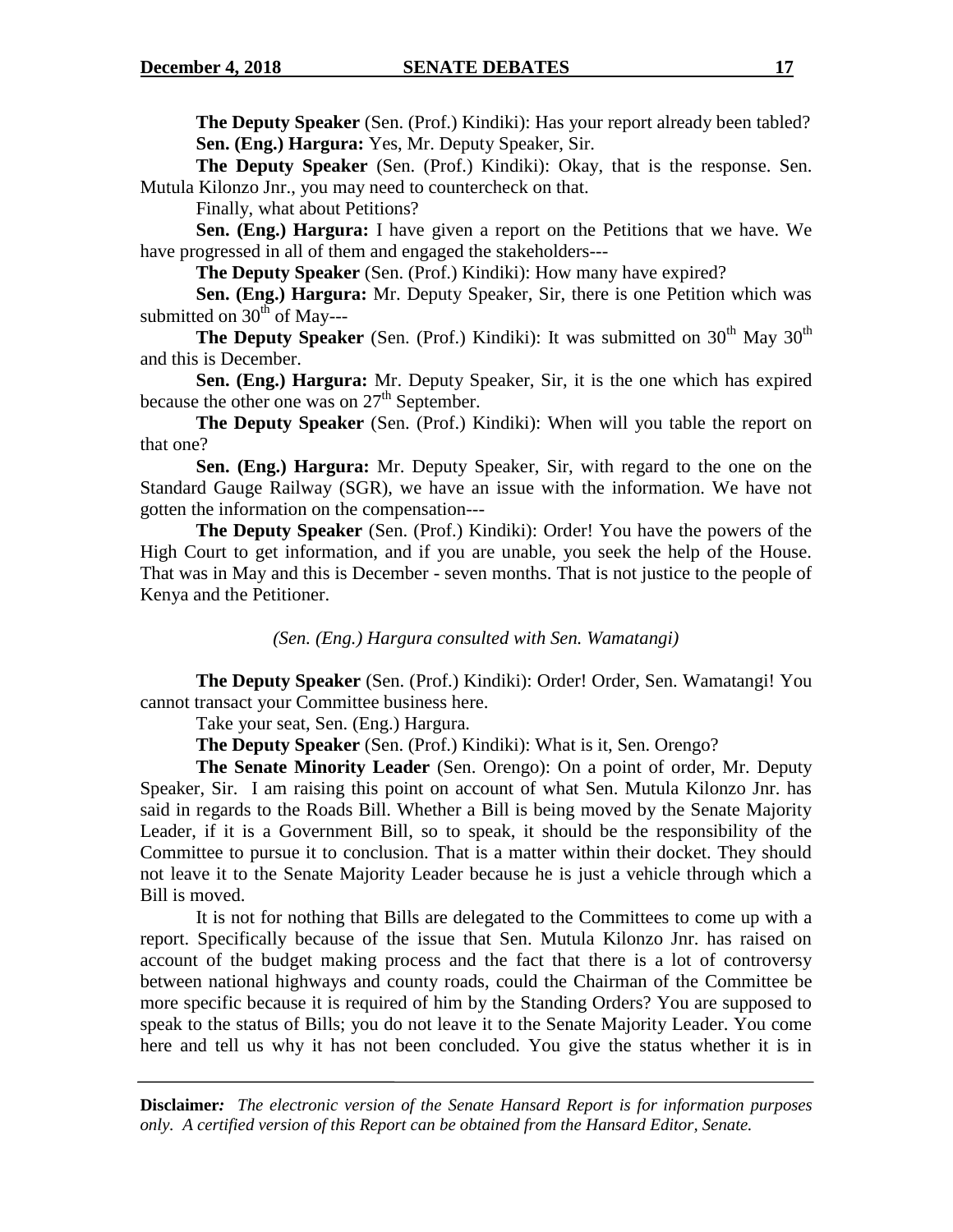Committee, Second Reading or Committee of the Whole stage. You should be concerned about the status of Bills falling under the Committee.

Mr. Deputy Speaker, Sir, can you give direction on account of this particular Bill? I know there are so many other Bills, but on this one because of the budget making process, we may get caught up.

**The Deputy Speaker** (Sen. (Prof.) Kindiki): Sen. Mutula Kilonzo Jnr., you may proceed.

**Sen. Mutula Kilonzo Jnr.:** Mr. Deputy Speaker, Sir, in fact, the correct position is that when we had our own *Kamkunji* at The Intercontinental Hotel, Members had several amendments. There were contentious about the 16 or 20 per cent road levy*, et cetera*. Members submitted their recommendations and proposed amendments to the Committee to consider, either as a Committee and forward to us, so that we know whether they have considered our amendments before we move separate amendments as Members of the Senate.

However, to say that they have tabled a report and it has gone quiet, is not correct. This is because if the Committee does not agree that he road levy should be 20 per cent, we will move an amendment here to say that it must 20 per cent, as opposed to the 16 per cent in the Bill. Those issues have not been addressed.

**The Deputy Speaker** (Sen. (Prof.) Kindiki): Sen. (Eng.) Mahamud, you may proceed.

**Sen. (Eng.) Mahamud:** Mr. Deputy Speaker, Sir, this is a very important Bill because, currently, we are operating under The Roads Act, 2007. In fact, the Constitution requires that we disaggregate the county and national roads. That is contained in the Bill. As alluded to by my colleague, Sen. Mutula Kilonzo Jnr., the issue before us is how much of the fuel maintenance levy should go to the counties and other authorities.

Whenever we are confronted we say: "We have no law, let the law be in place." We will reach that point and there will be no law, because we are about to go on recess and come back in February. This Bill is very important because it seeks to unbundle the roads sector, so that we can have county and national roads separated, and given their due importance. Therefore, we are getting late on this one.

**The Deputy Speaker** (Sen. (Prof.) Kindiki): Sen. Wamatangi, you may proceed.

**Sen. Wamatangi:** My apologies, Mr. Deputy Speaker, Sir. I was in another Committee, but I am the substantive Chairperson of the Committee on Roads and Transportation.

**The Deputy Speaker** (Sen. (Prof.) Kindiki): Why do you think I gave you the Floor?

**Sen. Wamatangi:** Mr. Deputy Speaker, Sir, I am saying that in acknowledgement and appreciation; that you have given me the Floor so that I can make clarifications that are important and a concern to the Members.

I will start with the last issue on The Roads Bill. From the time when we had the *Kamkunji* at The Intercontinental Hotel, our Committee sat and considered all the amendments and issues as proposed by Members. We also wrote a report that was tabled here. After that, we have been in consultation with the leadership of the House, and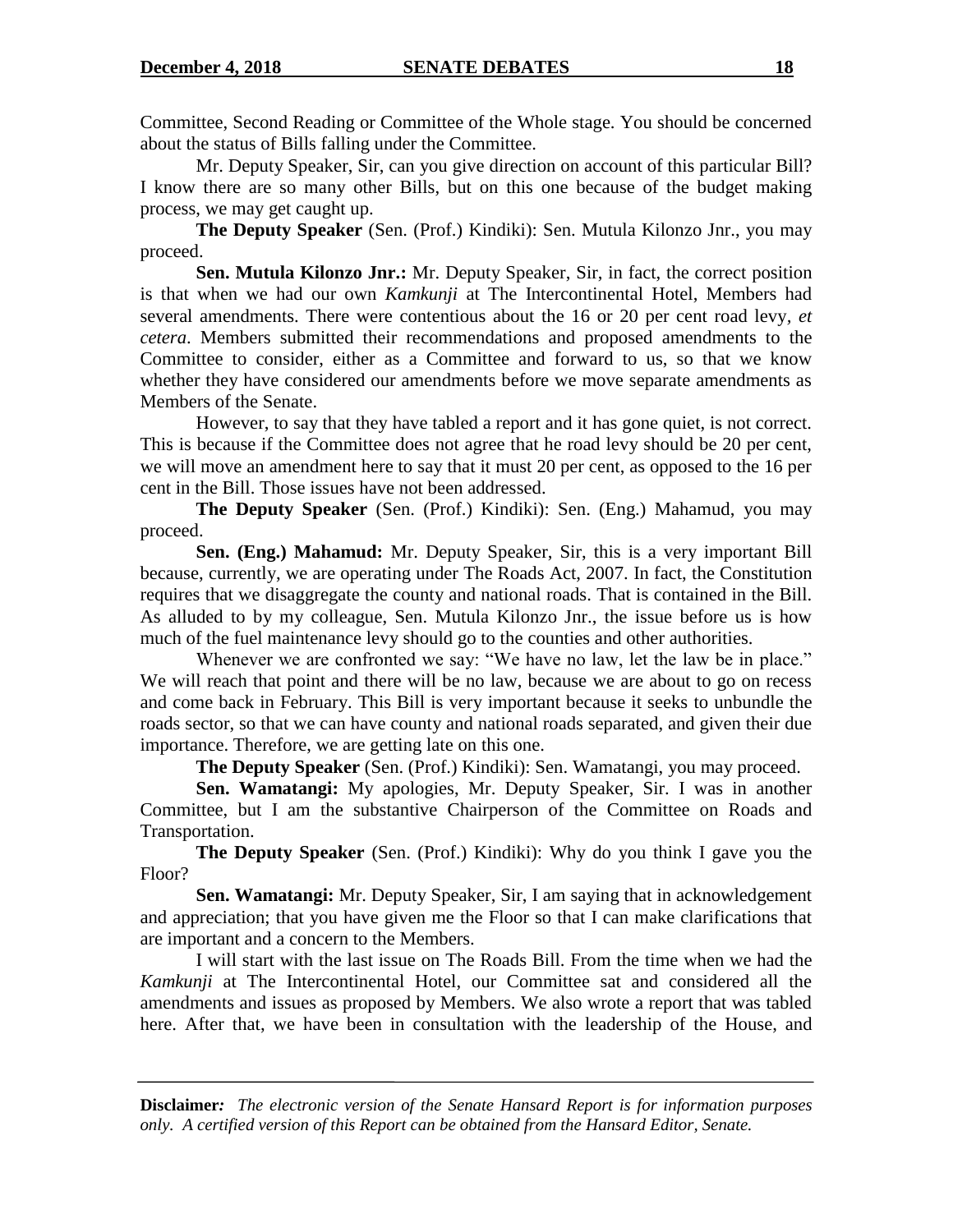specifically, the Senate Majority Leader, who came to our Committee and also invited me for a discussion.

Mr. Deputy Speaker, Sir, there were issues which were grey and not agreed upon, but which could threaten the Bill not to see the light of the day. Therefore, it was proposed by the Senate Majority Leader that we, first of all, find consensus on them. The Bill will be rescheduled by SBC to be brought back to the House. This is because none of us is a member of SBC. After we had done our bit and tabled the report, we leave the onus as per the words of the Senate Majority Leader to the SBC to prioritize and put the Bill on the Order Paper so that it can be reintroduced to the House.

Lastly, the Petition that was brought by Utheri Wa Lari was prosecuted by my Committee. We invited all the parties, including the main culprit, the National Land Commission (NLC), to the meeting. We instructed them to get back to work in compliance with the timelines specified in the execution for petitions.

Secondly, the NLC was under instruction to expeditiously ensure they revise all the awards they had given. Along that petition, there was a Presidential Directive that all the awards which had been given from the start of Phase 2; that is along the boundary of Ngong" be revised. We instructed them to revise all the awards and redo the exercise and table a report before the Committee.

There is a letter we wrote seeking extension for that time. So, we are in full compliance. We are waiting for the NLC to complete the exercise and confirm to us once they finish the exercise for the Phase I. We are also waiting for the report so that we can table it here and ensure we give a copy to the members of Utheri Wa Lari.

Finally, I have a personal interest on the issue of Utheri Wa Lari because they are people from my County of Kiambu. As the Senator for Kiambu County, there is no way I would sit still, wait and let that matter be swept under the carpet. So, my Committee---

**The Deputy Speaker** (Sen. (Prof.) Kindiki): Would you be more lax if the petition concerned any other county?

**Sen. Wamatangi:** Mr. Deputy Speaker, Sir, what I said was to add a rider why I have more interest in this matter. At the close of it, my Committee has acted fully in compliance to ensure that---

**The Deputy Speaker** (Sen. (Prof.) Kindiki): Order! Chairman!

Sen. Wamatangi, when you exercise the powers of the office of Chairperson of a Committee of the Senate of the Republic of Kenya, you should be dispassionate. Therefore, your interest in petitions, statements *et cetera* that come before you should be equal, regardless of where they come from.

While you sit as the Senator for Kiambu County and perform that duty, you are expected to push your county issues. However, you cannot use this prime time to tell the people of Kenya that if a petition comes before the Committee you chair and it is from Kiambu County, you will have a greater interest in it.

**Sen. Wamatangi:** Mr. Deputy Speaker, Sir, I added that rider after completing my submission that my Committee and I, have acted fully in compliance with the requirements of this House in as far as expedition of petitions is concerned. I said it would be a shame for me, as a Senator, not to act on that. I added the last nail to the cross that we have crucified those people who were trying to disenfranchise the people of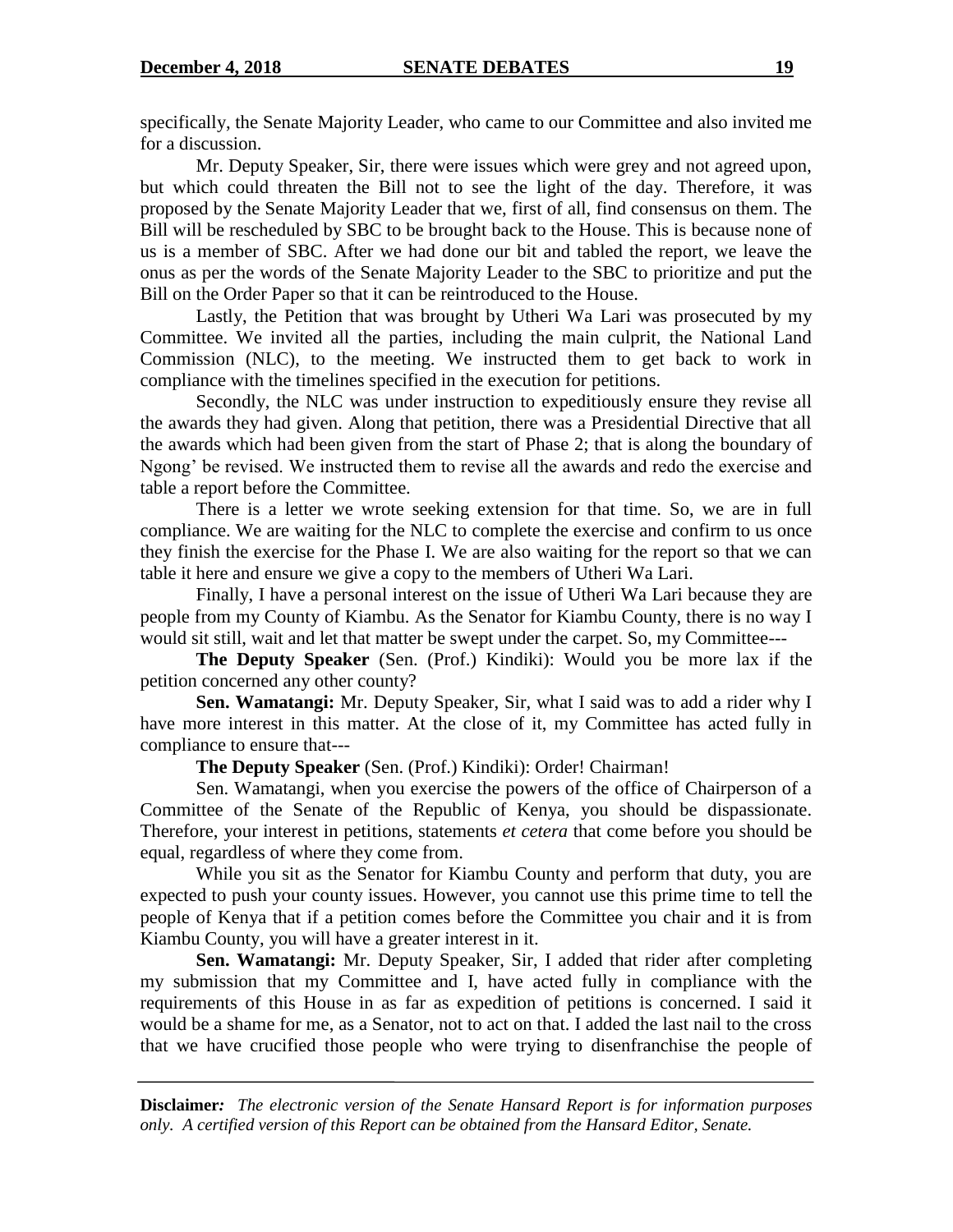Kenya, not only the people of Utheri Wa Lari, but all the people along the second phase of the SGR project.

There was a lot of connivance between the NLC and some corrupt individuals. What has come out is those awards were given with favoritism. You would find somebody was given an award of Kshs40 million per acre and the next door neighbour was given an award of Kshs7 million for an acre. This is why it was ordered that the exercise be redone. It has been redone and they have filed a report with us. That report will be tabled before this House in due course. We will ensure that members of that group get their justice and what they are supposed to get. We have acted as we should.

**The Deputy Speaker** (Sen. (Prof.) Kindiki): Before we go to the last statement for today, I want to give some advice to the Chairperson, Committee on Roads and Transportation and your team.

As you have realized the approach we have for statements is slightly different. During a time as this, periodically every three months, what Senators would have experienced in prosecuting each and every statement is canvassed in summary. Therefore, we take this very seriously. Chairpersons, be warned that this is not a ritual to come and read ritualistic statements and get away with it.

Hon. Senators, when you know that the Chairperson of a Committee will be issuing a statement or a petition that you have an interest in, please, come prepared so that we engage fully and dispose of this very important matter without much ado.

On the issue of the performance of your Committees in the last three months, I want to note that the concern on the speed at which Bills are processed in this House is not misplaced. In fact, we are running a risk of ruining the reputation of the Senate. The Kenya Roads Bill, the Petroleum Bill, The Energy Bill and a few other businesses have been lying here for more than last two years. Hon. Chairpersons and Members, every time we delay in discharging or processing Bills and other businesses, we are giving fodder to the enemies of devolution to rejoice, celebrate because we are giving credence to the view that this House is not up to the task.

Hon. Senators, I want to give the following directions as requested by the Senate Minority Leader. I will not sit here and entertain any more excuses on why The Kenya Roads Bill cannot be passed. This is not a Bill for the Chairperson, the Committee on Roads and Transport or the Senate Majority Leader. It is a Bill for all Kenyans. Technically, it is called a Government Bill. However, the roads of this country are not Government property. They are the property of the people of Kenya. The Government is a conduit for processing this interest.

Hon. Senators, we have only two days before the end of this session. I know we have serious quorum issues in voting this week, that is the threshold for voting, because of the colleagues who are on official duty in different events. I want this to go on record, when we come back in February, all the Bills that have been pending here for years on end, must be disposed of within 30 days, including The Kenya Roads Bill.

I will personally follow up to ensure that happens because we cannot sit here. We all have different responsibilities. So, we cannot just sit here and assume that it is none of our business. Our business, wherever we sit, is to ensure that we protect the dignity of this House.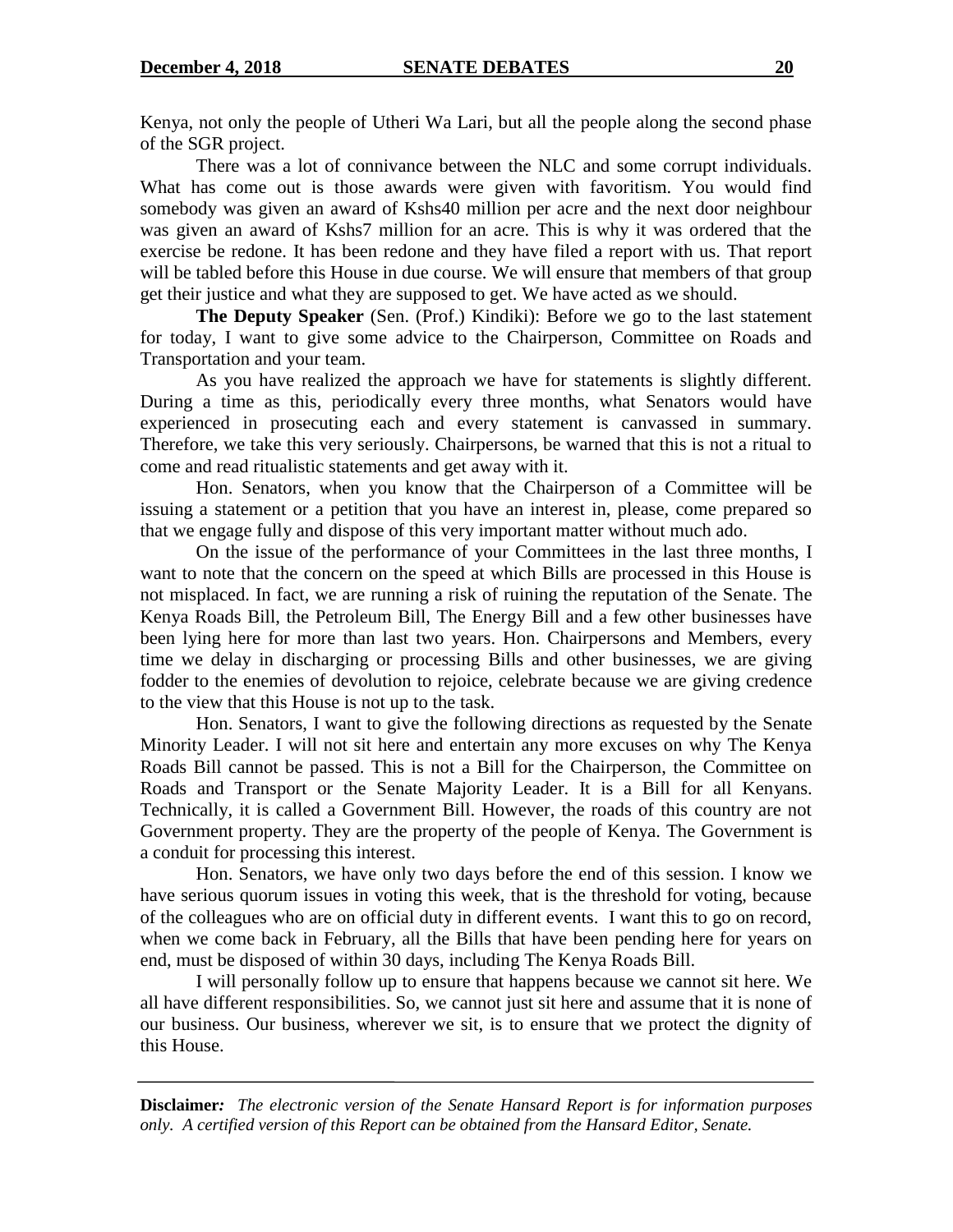So, the Committee on Roads and Transportation, on that issue of the Roads Bill, as well as the other Bills that have been here for a long time---. I have cited the Energy Bill, the Petroleum Bill, there is also the physical planning and land use Bill. Those Bills somehow---. The responsibility of causing the Business to move is first and foremost on the Senate Leader of Majority.

I hope that the office of the Senate Leader of Majority is represented here. That is a directive but that responsibility is shared jointly with the sectorial Chairpersons because the Senate Majority Leader is handling all the Bills. I want to agree with Sen. Mutula Jnr., who said that if you are the Chairperson of Committee X, any Bill being processed-- -.

It is the Senate Minority Leader who said that any Bill that concerns your dockets; between you and the Senate Majority Leader, it is your collective duty to ensure that there is follow-up and the Bill is completed. You do not throw it and say: "It is in the hands of the Senate Majority Leader". In other words, Hon. Senators, the Senate Majority Leader and all the concerned chairpersons of the committees are jointly and severally bound by this directive.

It is so, ordered.

*(Applause)*

#### **COMMUNICATION FROM THE CHAIR**

### VISITING DELEGATIONS FROM MAKUENI AND NYANDARUA COUNTY ASSEMBLIES

Very well. Hon. Senators. I have a communication to make. I would like to acknowledge the presence in the Speaker"s Gallery this afternoon of visiting delegates from the county assemblies of Makueni and Nyandarua. I think some of them would have left. I request each member of the delegation, those who are present, to stand when called out so that they may be acknowledged in the Senate tradition.

| (1) Hon Jonathan Kimongo | $\overline{\phantom{a}}$ | Majority Whip, Makueni County |
|--------------------------|--------------------------|-------------------------------|
|                          |                          | Assembly                      |
| (2) Hon. Joseph Kivinda  | $-$                      | Minority Whip, Makueni County |
|                          |                          | Assembly                      |
| (3) Ms. Judy Kinyua      |                          | Hansard Reporter, Nyandarua   |
|                          |                          | County Assembly.              |

In our usual tradition of receiving and welcoming visitors to Parliament, I extend a warm welcome to you or to them and on behalf of the Senate, and on my own behalf, wish them a fruitful visit.

#### *(Applause)*

*(Sen. Wamatangi stood up in his place)*

What is it Sen. Wamatangi?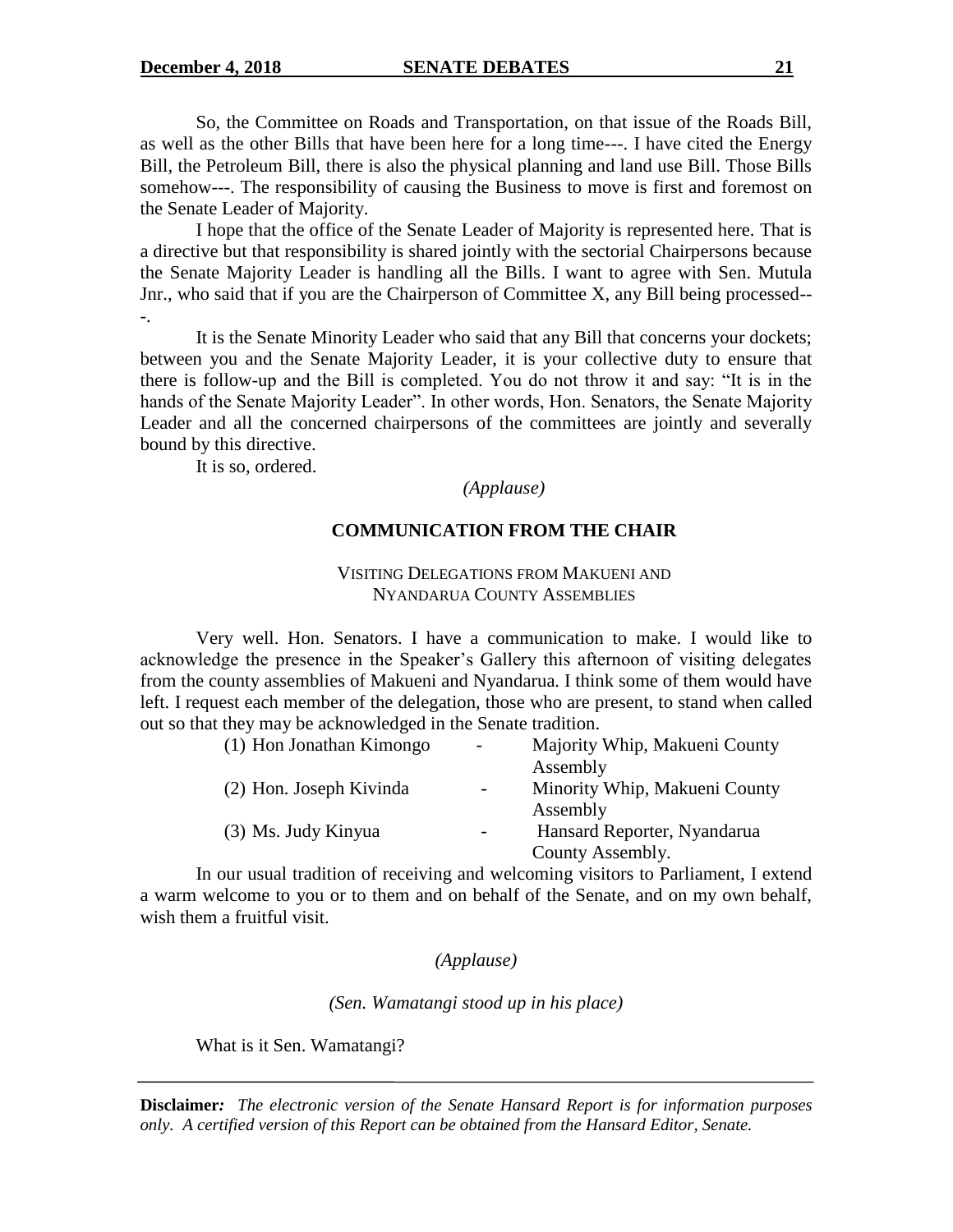**Sen. Wamatangi:** Mr. Deputy Speaker, Sir, I just wanted to first acknowledge that the direction you have given is absolutely the right direction for the Committee and the Chairpersons will comply.

Mr. Deputy Speaker, Sir, I was seeking your indulgence so that the directive can also extend to the House Business Committee, so that once we are done with a Bill, for example, the Roads Bill, then we ensure that Bill is prioritized and put in the Order Paper because once a Chairperson and the Committee, like me, have done our work, it is for the House Business Committee to put the Bill in the Order Paper. We are helpless.

Mr. Deputy Speaker, Sir, lastly, we need to consider how we sometimes address the issue. Also that directive will be taken when we have a Government Bill on the table, because, for example, in the Roads Bill, it is understood by us and we appreciate what the Senate Majority Leader said; we need to make sure that we harmonize the position so that you do not rush this Bill because we have finalized and you lose it on the Floor.

As a Committee, we also have to juxtapose the two positions and ask how we should even move. So, my request is, let that order extend to the House Business Committee and to the Office of the Senate Majority Leader such that then he would know how to balance the interests when the Committee has already done its work.

**The Deputy Speaker** (Sen. (Prof). Kindiki): Very well. I have already given a directive. Anybody who has difficulties in complying can seek clarification from me but not necessarily here and now.

*(Laughter)*

**Sen. Mutula Kilonzo Jnr.:** Translation of the order **The Deputy Speaker** (Sen. Prof. Kindiki): Very well. I think we have one more Statement. Chairperson, you are already on your way---

**Sen. Mutula Kilonzo Jnr.:** The Ruaraka way.

*(Laughter)*

**The Deputy Speaker** (Sen. Prof. Kindiki): Sen. M. Kajwang', you have the Floor.

#### **STATEMENTS**

ACTIVITIES OF THE COMMITTEE ON COUNTY PUBLIC ACCOUNTS AND INVESTMENTS

**Sen. M. Kajwang':** Thank you, Mr. Deputy Speaker, Sir. Standing Order 51(b) provides that-

"At least every three months, a Committee Chairperson is expected to make a Statement relating to activities of the Committee."

In fulfillment of that provision, I wish to make a Statement with regard to the Senate Sessional Committee on County Public Accounts and Investments for the period commencing  $20^{th}$  February, 2018 to  $5^{th}$  December, 2018.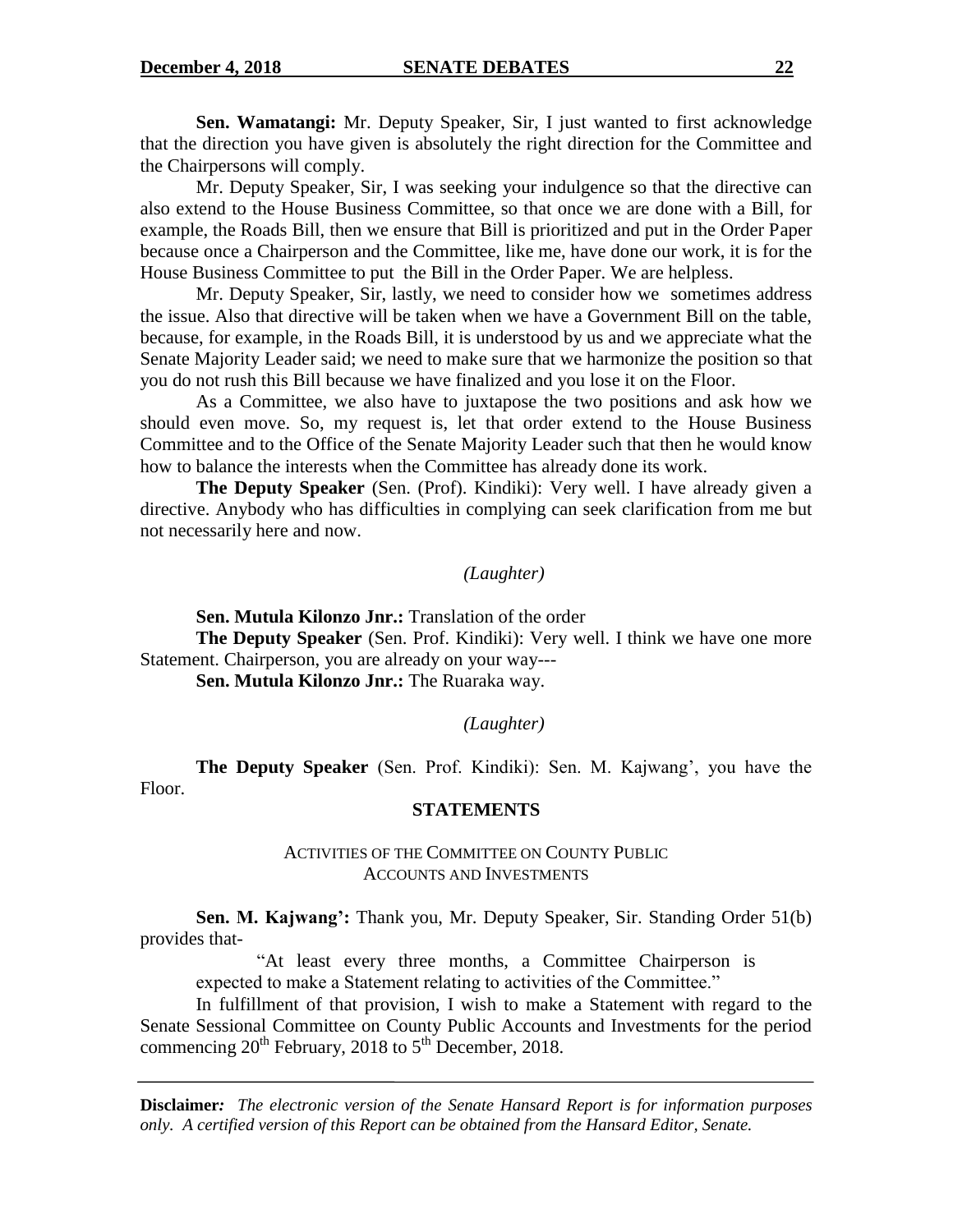Mr. Deputy Speaker, Sir, the Senate Sessional Committee on County Public Accounts and Investments is established pursuant to Standing Order 220 of the Senate Standing Orders and is mandated pursuant to Article 96(3) of the Constitution, to exercise oversight over national revenue allocated to county governments; and, pursuant to Article 229(7) and (8) of the Constitution, to examine the reports of the Auditor-General on the annual accounts of the county governments, to examine special reports if any of the Auditor-General on county government funds, to examine the reports if any of the Auditor-General on the County Public Investments and to exercise oversight over county public accounts and investments.

Mr. Deputy Speaker, Sir, during the period under review, the Committee has held a total of 92 sittings and held four retreats, and engaged with several stakeholders. I will be reporting on the activities of the Committee.

I wish to provide the details of each activity as follows-

(1) The County Public Accounts and Investments Committee has adopted and tabled before this House, reports on financial statements for 26 counties.

Mr. Deputy Speaker, Sir, the reports on the 26 counties are currently before this House and we are waiting for scheduling of the debate. The 26 counties include; Taita Taveta, Kitui, wajir, Mombasa, Uasin Gishu, Garrissa, Marsabit, Bomet, Meru, Bungoma, Lamu, Vihiga, Makueni, Isiolo, Mandera, Nyamira, Kiambu, Busia, Tana River, Trans Nzoia, Nyandarua, Migori, Kwale, Kisumu, Samburu and Kericho.

Mr. Deputy Speaker, Sir, I also wish to report that this Committee has previously tabled and brought for adoption by the House of seven county reports and those seven have been adopted by the House. With regard to the remaining counties for 2013/2014; the Clerk of this House has put in place a special team that is currently working on the remaining ten reports so that we can bring closure to the Financial Year, 2013/2014.

With regard to 2014/2015, the Committee has invited Governors and has held sittings with Governors of 28 counties. For the 28 counties, the reports are being written and the Committee is yet to adopt and bring them to the House. Being the end of the Session, it will then appear that the adoption and tabling of the 28 reports shall be done in the next Session. For 2014/2015, there are 12 counties that the Committee has considered but it is yet to complete.

Mr. Deputy Speaker, Sir, worrying about the time and the requirement on Statement time not going beyond four, you will guide me but I will try to go through this report very quickly. I also wish to report that the Committee has tabled before this House a Fiduciary Risk Report, which you will note is included in today"s Order Paper. A Fiduciary Risk Report is an innovation of the Public Accounts and Investments Committee that provides a dashboard, a single unified view of all the audit issues that have been raised by the Auditor-General.

I also wish to report on inquires undertaken by the Committee. Within this session, the Committee carried out an inquiry into the possible loss of funds through the acquisition of land LR No.78794 by the National Land Commission (NLC) for use by two public schools; Ruaraka High School and Drive Inn Primary School in Nairobi. The Committee did its inquiry, adopted the Report and tabled it in the House. The Report was debated by the House, a vote was taken and the Report was negatived.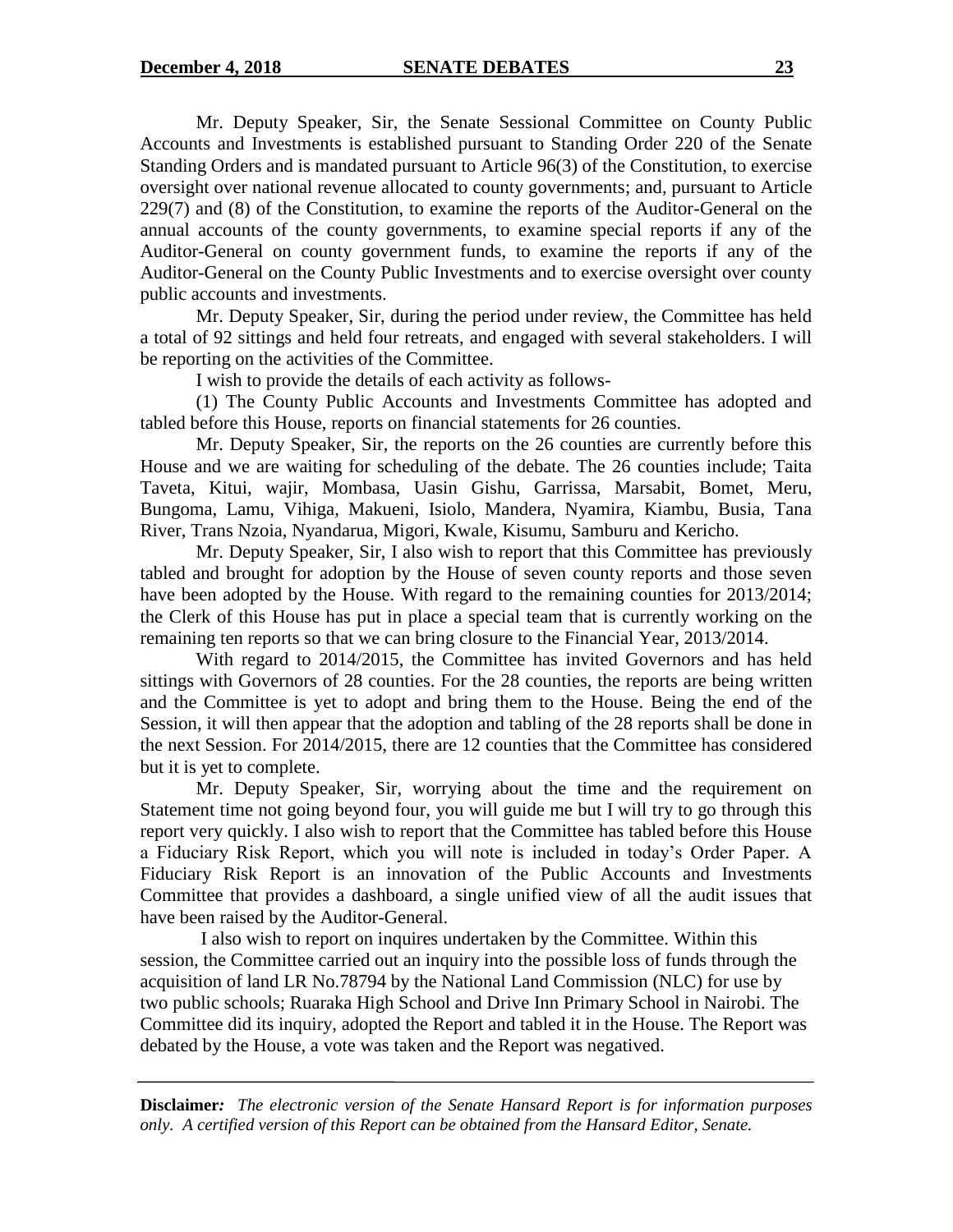On county visits undertaken by the Committee, the Committee had scheduled two county visits but did not undertake them due to a loaded Committee work schedule. However, the Committee plans to undertake several county visits in the Third Session, where it will consider audit reports in the counties. Borrowing from the Senate *Mashinani* concept, where the Committee sat in Uasin Gishu County and considered Reports from the neighbouring counties, that would be the model that the Committee would wish to adopt in the next Session.

In terms of public participation, this has been limited to the inquiry into the possible loss of funds through the acquisition of LR No.78794 by the NLC. The Committee does not process Bills and, as such, public participation has been confined to inquiries or when we have county governments appearing before the Committee.

Mr. Speaker, Sir, in terms of stakeholder engagement, I wish to report that the Committee has held a very fruitful workshop with Chairpersons of Public Account Committees (PAC) of county assemblies. This brought together PAC Chairs, Vice Chairs and the county assembly clerks sometime in May, 2018. This was a very important meeting because we sat down and came up with several resolutions. For example, we resolved that the Senate and county assemblies need to consider establishing county oversight support units to strengthen legislative oversight.

Mr. Speaker, Sir, we also resolved that the Auditor-General needs to come up with a reporting model that will allow the Senate to fast track audit reporting and avoid overlaps with county assemblies. We also said that we are going to establish an annual accountability forum of the Senate Public Accounts and Investments Committee (CPAIC) and county assemblies PACs. We said that we needed to have a tripartite engagement between the Senate, county assemblies and the national Treasury to look into the issue of delays in disbursement of funds.

We also recommended, at that forum, that the Senate needs to come up with legislation that will define the scope of work for county Assemblies PACs and the scope of the Senate CPAIC. It could either be combined or an appellate kind of arrangement. We also resolved to review or come up with amendments to the Public Finance Management Act to allow county assemblies to control their own revenue.

Mr. Speaker, Sir, I will give a brief highlight on some of the challenges faced by the Committee. One, the Committee, once again, faced court injunctions that hampered its operations, especially when undertaking inquiries. I am, however, glad to report that where our power to summon witnesses was challenged, the courts of law affirmed our Constitutional duty and right to summon any person to appear before Parliament.

Two, we have had a serious backlog of audit reports that made the process of consideration of these reports redundant since most issues raised would have since changed significantly. Just this morning, we met the Governor of Kirinyaga County, Hon. Waiguru, who found it quite difficult to take ownership of the issues that were raised during the time of her predecessor.

Three, we have had numerous requests for postponement of meetings to consider audit reports from county governments. This has prompted us, in several cases, to use summons to compel Governors to appear before us. We still suffer from the lack of clear distinction of what county assemblies can consider in the Auditor-General"s Report *vis-a-*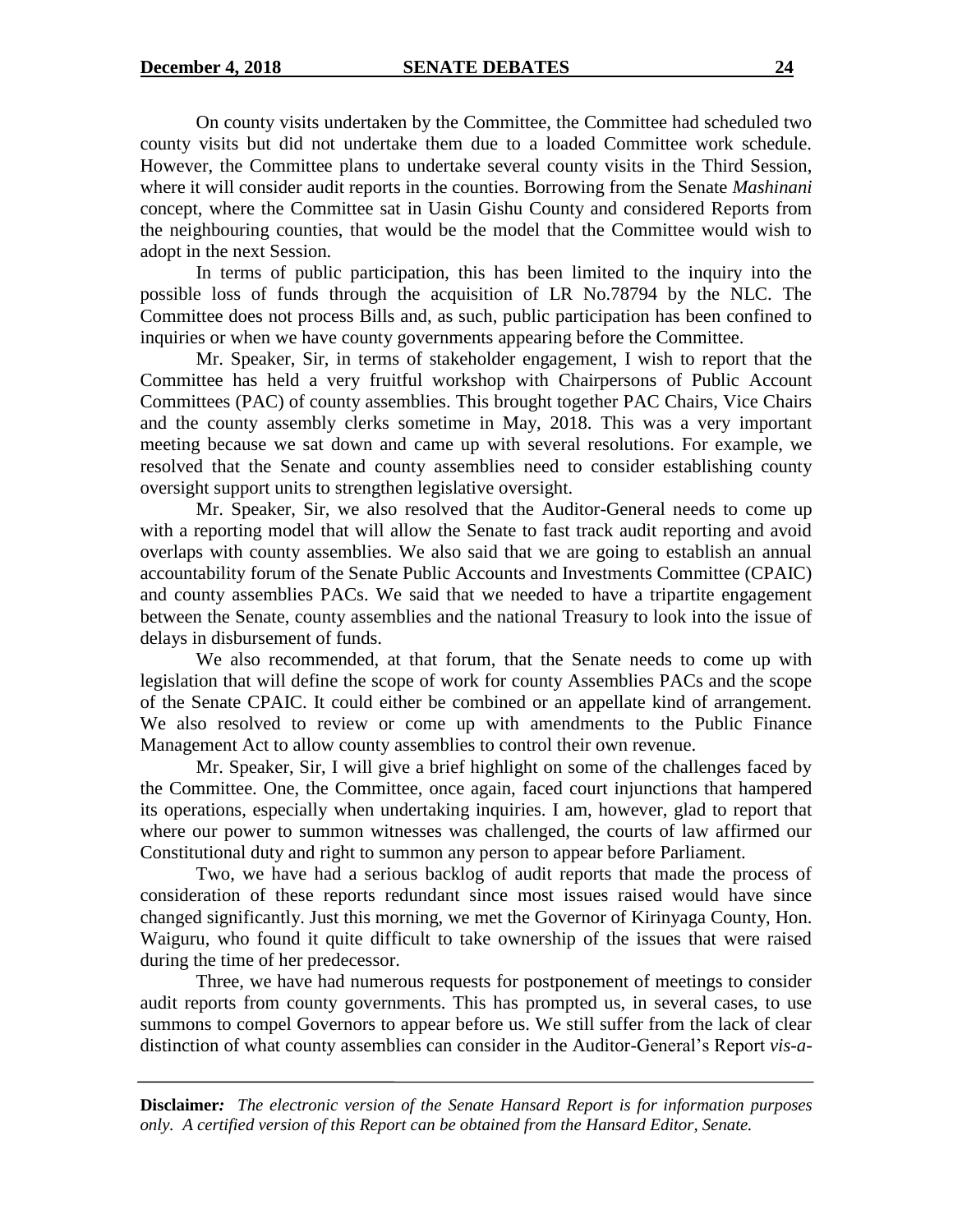*vis* what the Committee can consider. I believe that this is an area where this Senate can come up with clarity.

Finally, Mr. Speaker, Sir, on the challenges faced, the Majority Whip tabled the Auditor-General"s Report on one of the county corporations just today. The sheer number of Reports that the Committee receives every session is daunting, and we need to come up with a strategy for their consideration.

Mr. Speaker, Sir, county governments have also put before us certain challenges that are worth consideration by this House. One, county governments have complained that delayed exchequer releases heavily impair their performance.

Two, county governments have complained about the Integrated Financial Management Information System (IFMIS). Today we had a very interesting discussion with the Governor of Kirinyaga who, at some point, was the Director of IFMIS and was responsible for the roll out of the system. It was interesting to listen to her perceptions, now that she is a user and is not at the other side of the national Treasury. We will be bringing the resolutions of some of those discussions to this House.

Mr. Speaker, Sir, county governments have also talked about default by national Government institutions in payment of rent and rates to them. Yesterday, we were discussing a Kshs5 billion loan that Nairobi City County Government owes Equity Bank. This is a loan that moved from Equity Bank to Kenya Commercial Bank (KCB); and they are now going to move it to United Bank of Africa (UBA). We undertook to write a letter of objection to the national Treasury so that they do not give approval to Nairobi City County Government to transfer that loan to UBA, because it was going to occasion further losses.

Mr. Speaker, Sir, the process of approval of budgets from the Controller of Budget (COB), where officers from county governments have to physically travel to Nairobi with brown envelopes, is a cause of inefficiency.

Finally, Mr. Speaker, Sir, is the interference in the county assembly autonomy by the county executive in submission of requests for budget approval from the COB. The striking example is the case of Machakos, where the Governor decided that the request by the county assembly to the COB for a budgetary support would not be honoured until the Members of the County Assembly (MCAs) approved certain things that he wanted approved. We addressed that matter and I am glad that there seems to be some resolution of the matter.

In terms of recommendations, we have shared some of these views with the Senate Business Committee (SBC). One, we feel that the Committee membership ought to be expanded from the current number of nine to 13, and that will require amendments to the Standing Orders.

Two, in order to address the reports of county assemblies, county executives and county corporations, it will be possible to have at least two sub-committees running throughout when we expand the numbers. This is so that when we are considering the reports of a county assembly, another sub-Committee will be considering the reports of the executive on the same day. Alternatively, the House may consider establishing another Sessional Committee to consider the Reports of the Auditor-General on county assemblies.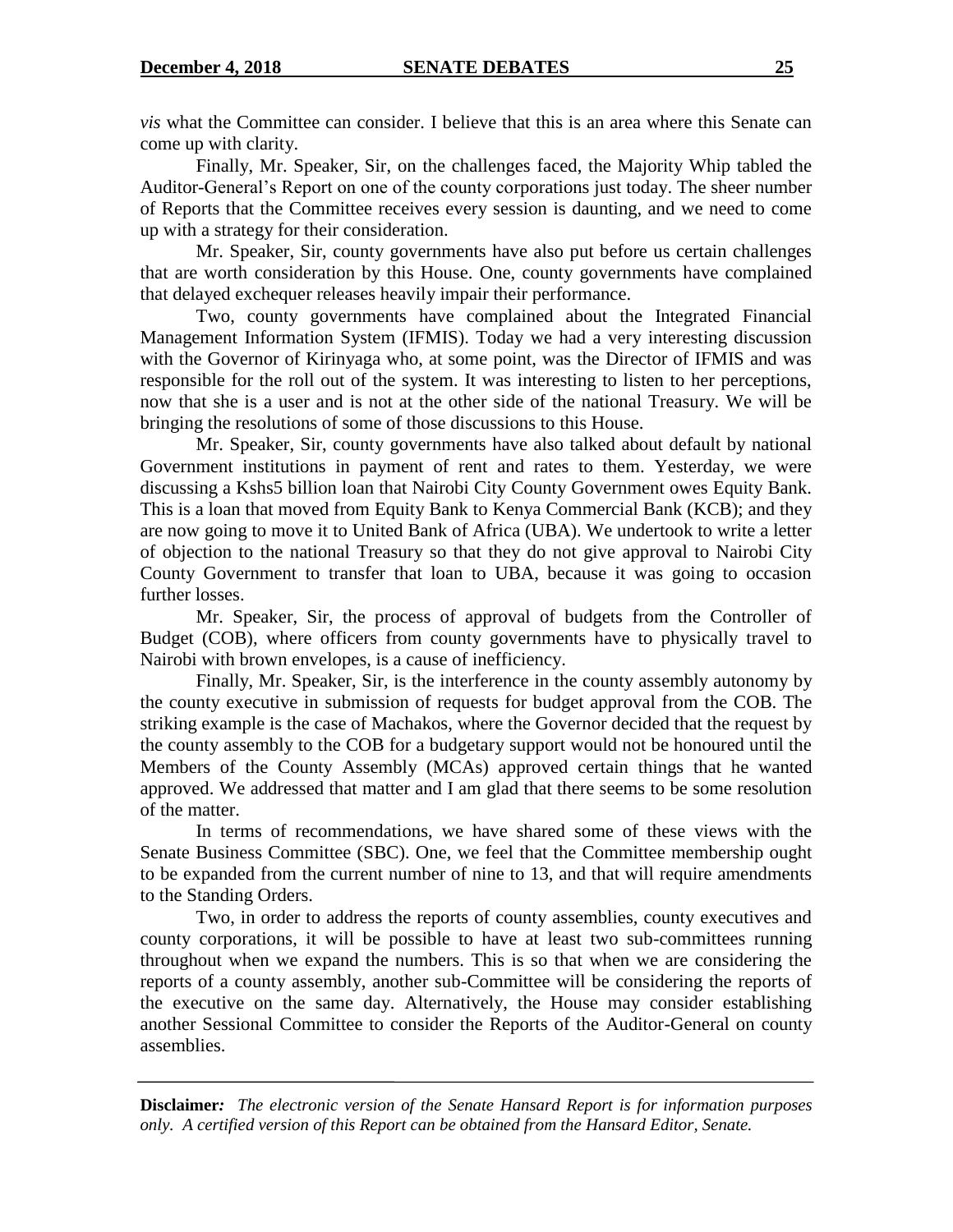Three, we have proposed that we need to come up with county audit procedures and regulations that would be in the form of a Bill or regulations; or an amendment to the Public Audit Act. Four, we have proposed the establishment of a Parliamentary Audit Office that will provide technical support, not just to the Committee, but to the entire House, modelled along the same lines as the Parliamentary Budget Office (PBO).

Five, we have also said we need to incorporate audit opinions in the Fiscal Responsibility Index, as we discuss the County Allocation of Revenue Bill. I know that the Chair of the Committee on Finance and Budget is seized of the matter, and we hope that as we negotiate the next revenue sharing formula, that can be built in.

Six, Senators and Committees must be empowered to carry out proactive monitoring and evaluation. Every Senator in this House has a duty to carry out oversight, and we must facilitate them. We must look into the welfare of Senators and ensure that they are able to discharge their mandates.

Seven, the Committee has resolved that it shall consolidate its reports to the House. The report that is currently before the House is one report in two volumes, but it has put together 26 counties. This is because the House, at a *Kamukunji,* resolved that it was not going to be useful to consider the reports separately.

Mr. Speaker, Sir, I believe that if we are to report on a timely basis, it will then be more useful and relevant to consider individual county reports. However, because of the backlog, we will consolidate these reports. We will, therefore, bring three Reports to this House every session; one consolidated report for county executives; one consolidated report for county assemblies and the fiduciary risk analysis report that is already before this House.

Besides physical appearance and oral testimony, the Committee has resolved to rely on written responses from governors to speed up its work, particularly, with respect to backlog.

We shall also establish sub-committees to fast-track report writing and adoption. If we can expand the size of the Committee, it will allow us to have two or three sub-Committees.

We will conduct quarterly county visits with a thematic approach. Finally, on the basis of recurrent audit findings, the Committee has resolved to engage the following stakeholders further-

- (1) The Auditor-General to develop a special reporting template for senate that focuses on performance rather than book keeping.
- (2) The Auditor- General is to conduct a special performance audit of county health sector investments ahead of universal health care. Obviously, because you have given a ruling on that matter, it will depend on the output of the Committee on Health on the matter that it is seized of.
- (3) We have agreed to talk to Treasury to establish how Integrated Financial Management Information System (IFMIS) can be optimised to support counties.
- (4) The Controller of Budget to streamline the budget approval and requisition process at the counties.

Thank you, Mr. Deputy Speaker, Sir.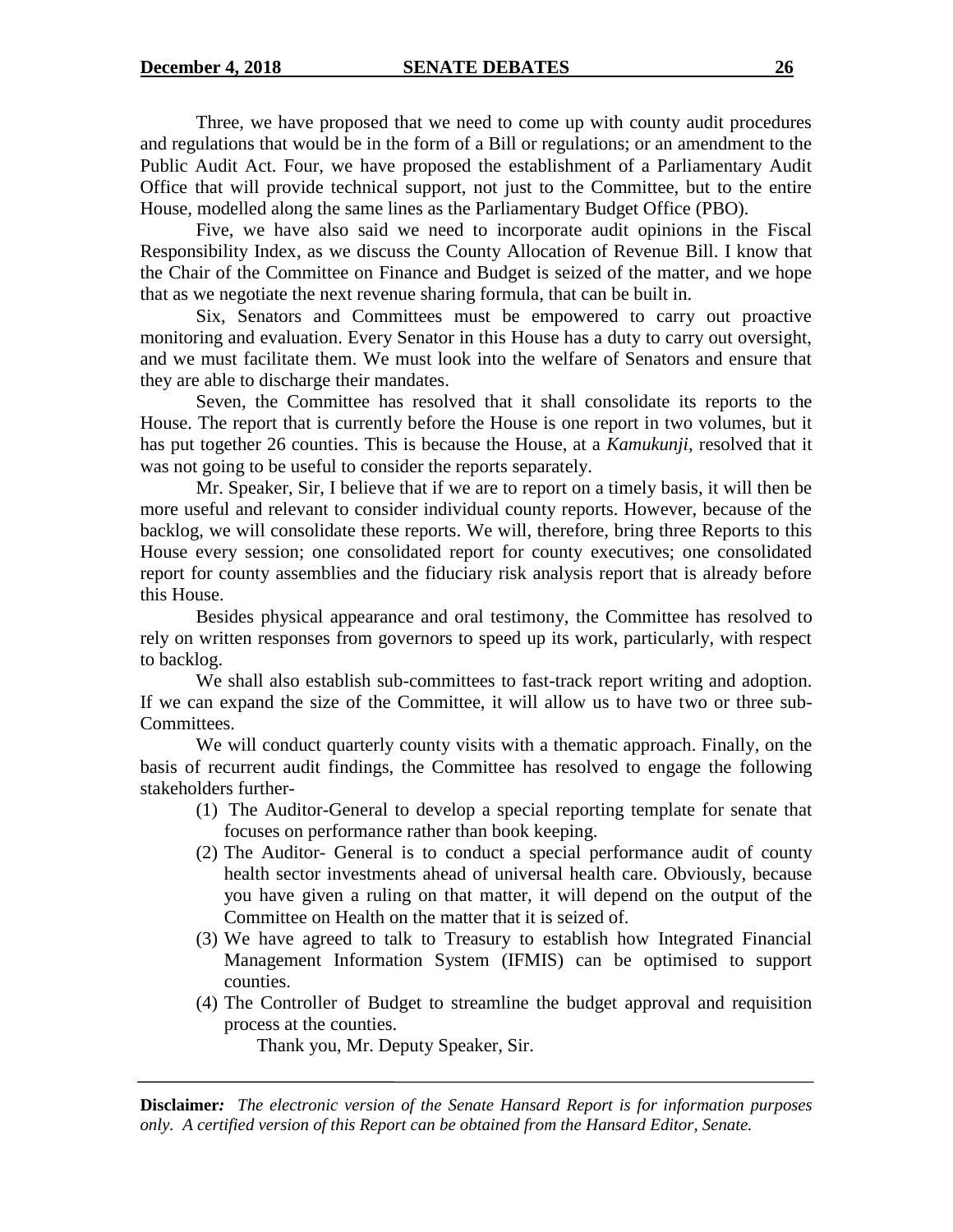*(Applause)*

**The Deputy Speaker** (Sen. (Prof.) Kindiki): Thank you, Sen. M. Kajwang". Please, make the comments brief because we have another Statement from Sen. Farhiya, on behalf of the Chairperson of the Committee on Delegated Legislation.

Are you the Chair?

**Sen. Farhiya:** Mr. Deputy Speaker, Sir, I am the Vice-Chairperson.

**The Deputy Speaker** (Sen. (Prof.) Kindiki): Very well. Before I allow comments, I want to interrupt business and allow Sen. Kihika to move a quick Procedural Motion that does not require debate on an adding to the Speakers Panel by--- Let me not pre-empt the Motion that I have just approved.

Proceed, Sen. Kihika.

#### **PROCEDURAL MOTION**

### ELECTION OF SENATOR TO PRESIDE OVER SITTINGS OF THE HOUSE PURSUANT TO STANDING ORDER NO.15 AND ARTICLE 107 (1) OF THE CONSTITUTION

**Sen. Kihika:** Mr. Deputy Speaker, Sir, I beg to move the following Motion:

THAT, pursuant to Article 107 (1) (c) of the Constitution and Senate Standing Order No.15, the Senate elects Sen. Abshiro Halake to preside at the Sittings of the Senate on Tuesday 4<sup>th</sup> December, 2018, which is today, to Thursday  $6<sup>th</sup>$  December, 2018, in the absence of the Speaker, the Deputy Speaker and Members of the Speaker"s Panel.

It has become necessary because many Members who are in the Speaker"s Panel are currently away on official business. Therefore, we might find ourselves in a position where we do not have a Chair to preside over the House. I am moving this Motion so that the Senate can vote for Sen. Halake, who is consistently always in the House. She is capable and able---.

**The Deputy Speaker** (Sen. (Prof.) Kindiki): Order! Are there Senators who are not in the House consistently?

#### *(Laughter)*

**Sen. Kihika:** Mr. Deputy Speaker, Sir, she is one among others.

**The Deputy Speaker** (Sen. (Prof.) Kindiki): Very well. You are providing her Curriculum Vitae (CV).

**Sen. Kihika:** Mr. Deputy Speaker, Sir, it is because I want them to know that the House will be in good hands even when Sen. Halake presides during those sittings. Again, just to be clear, it is only for this week, which is today, Tuesday, tomorrow Wednesday and Thursday. We all know that a number of the Members of the Speaker"s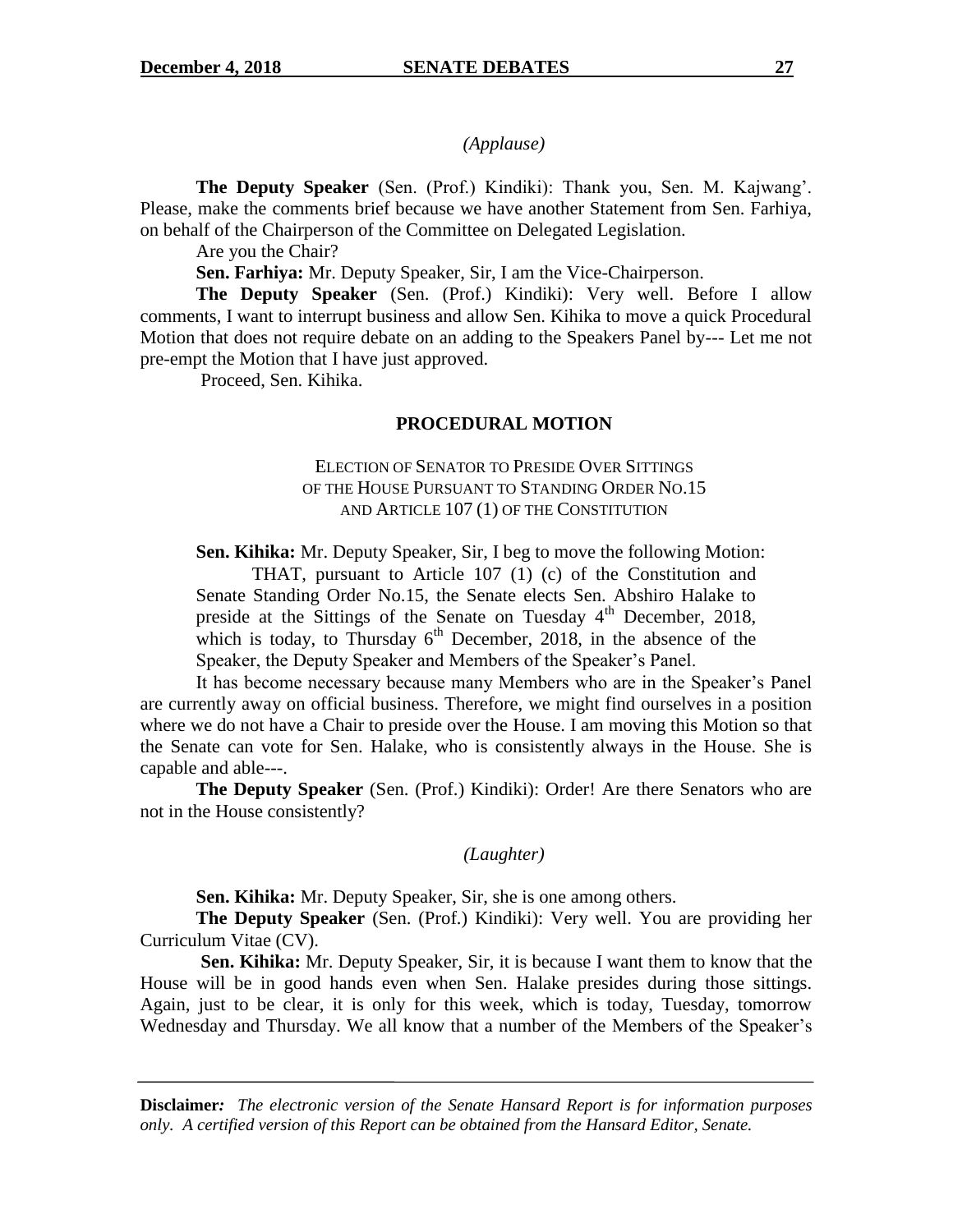Panel will not be available for the remainder of the week, as they are away on official business.

Mr. Deputy Speaker, Sir, I beg to move and request Sen. Wambua to second.

**Sen. Wambua:** Thank you, Mr. Deputy Speaker, Sir. I stand to second the Procedural Motion by Sen. Kihika; that Sen. Abshiro Halake joins temporarily the Speaker"s Panel from today, Tuesday, to Thursday.

I beg to second.

*(Question proposed)*

**The Deputy Speaker** (Sen. (Prof.) Kindiki): Sen. Orengo, do you want to speak to it?

**The Senate Minority Leader** (Sen. Orengo): Yes, Mr. Deputy Speaker, Sir.

**The Deputy Speaker** (Sen. (Prof.) Kindiki): Proceed.

**The Senate Minority Leader** (Sen. Orengo): Mr. Deputy Speaker, Sir, I beg to support the Motion. If the Motion suggested that she should be there on a permanent basis, I would support it because she is truly capable.

I want to point out that it would not be right to have the public have an impression that the Speaker and the Speaker"s Panel is completely absent. The Speaker is there and a Member of the Speaker"s Panel, Sen. Nyamunga, is also there. We are just reinforcing the Speaker's Panel, so that in case we need to take a 'commercial break', so to speak, there will be somebody to sit on the Chair.

Otherwise, I do not want to take too much time. She deserves to be in that position. My only regret is that it is only for this week.

Thank you, Mr. Deputy Speaker, Sir.

**The Deputy Speaker** (Sen. (Prof.) Kindiki): Nothing prevents you from bringing a Motion after the end of the week.

Proceed Sen. (Eng.) Mahamud and, kindly be brief.

**Sen. (Eng.) Mahamud:** Thank you very much Mr. Deputy Speaker, Sir. I also support the Motion. The only question that comes to my mind is: How can everybody be away?

### *(An hon. Senator spoke off record)*

The Motion says that the Deputy Speaker will be away, yet he is here.

**The Deputy Speaker** (Sen. (Prof.) Kindiki): I could be away. Who said I cannot

be?

**Sen. (Eng.) Mahamud:** Mr. Deputy Speaker, Sir, the Senator is capable. However, I think in terms of managing this House's business, in future we should avoid a situation where all Members of the Speaker's Panel are away.

I thank you.

**The Deputy Speaker** (Sen. (Prof.) Kindiki): Order, Sen. (Eng.) Mahamud! You know---.

**Sen. (Eng.) Mahamud:** Mr. Deputy Speaker, Sir, I support the Motion.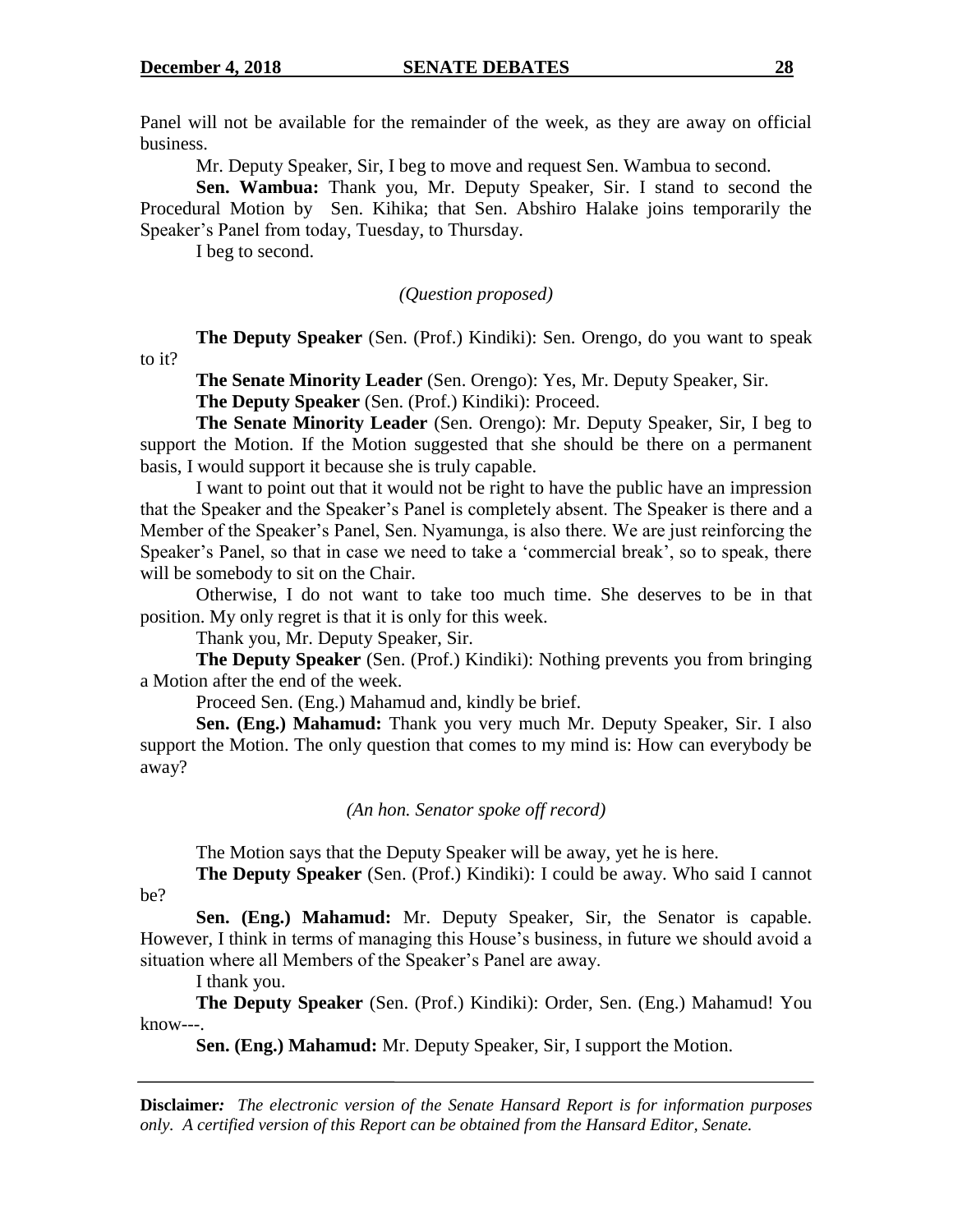**The Deputy Speaker** (Sen. (Prof.) Kindiki): Very well.

Proceed, Sen. Farhiya.

**Sen. Farhiya:** Thank you, Mr. Deputy Speaker, Sir. I also support. Sen. Halake is diligent in terms of keeping the House alive. She has also been following up on Petitions, Motions on her County of Isiolo. If there is anybody that deserves to be in that Panel, it is Sen. Halake.

Mr. Deputy Speaker, Sir, I beg to support.

**The Deputy Speaker** (Sen. (Prof.) Kindiki): Thank you. You say that she keeps the House alive. Is it dead sometimes?

### *(Laughter)*

Order, Senators! Thank you for the remarks that have been made. First and foremost, I determine under Standing Order 79 that this is not a matter concerning counties

**Sen. Mutula Kilonzo Jnr.:** That is important. **The Deputy Speaker** (Sen. (Prof.) Kindiki): Order!

### *(Laughter)*

Sen. Mutula Kilonzo Jnr. I suspect that you do not want the Chair to give you a chance to elaborate your comment. Would you?

**Sen. Mutula Kilonzo Jnr.:** Not at all, Mr. Deputy Speaker, Sir.

**The Deputy Speaker** (Sen. (Prof.) Kindiki): The vote will, therefore, be a voice vote. There will be no bell ringing for any amount of time.

### *(Question put and agreed to)*

**The Deputy Speaker** (Sen. (Prof.) Kindiki): Congratulations Sen. Halake. I am sure that you will not let down those who have spoken so well about you when the time comes.

*(Resumption of Debate on Statements)*

### **STATEMENTS**

### ACTIVITIES OF THE COMMITTEE ON COUNTY PUBLIC ACCOUNTS AND INVESTMENTS

**The Deputy Speaker** (Sen. (Prof.) Kindiki): Do we have any observations on the Report by the Chairperson of the Committee on County Public Accounts and Investments?

**Sen. Mutula Kilonzo Jnr.**: Mr. Deputy Speaker, Sir, I have one concern. The Chairperson has recommended that Senators should be given facilities to do oversight.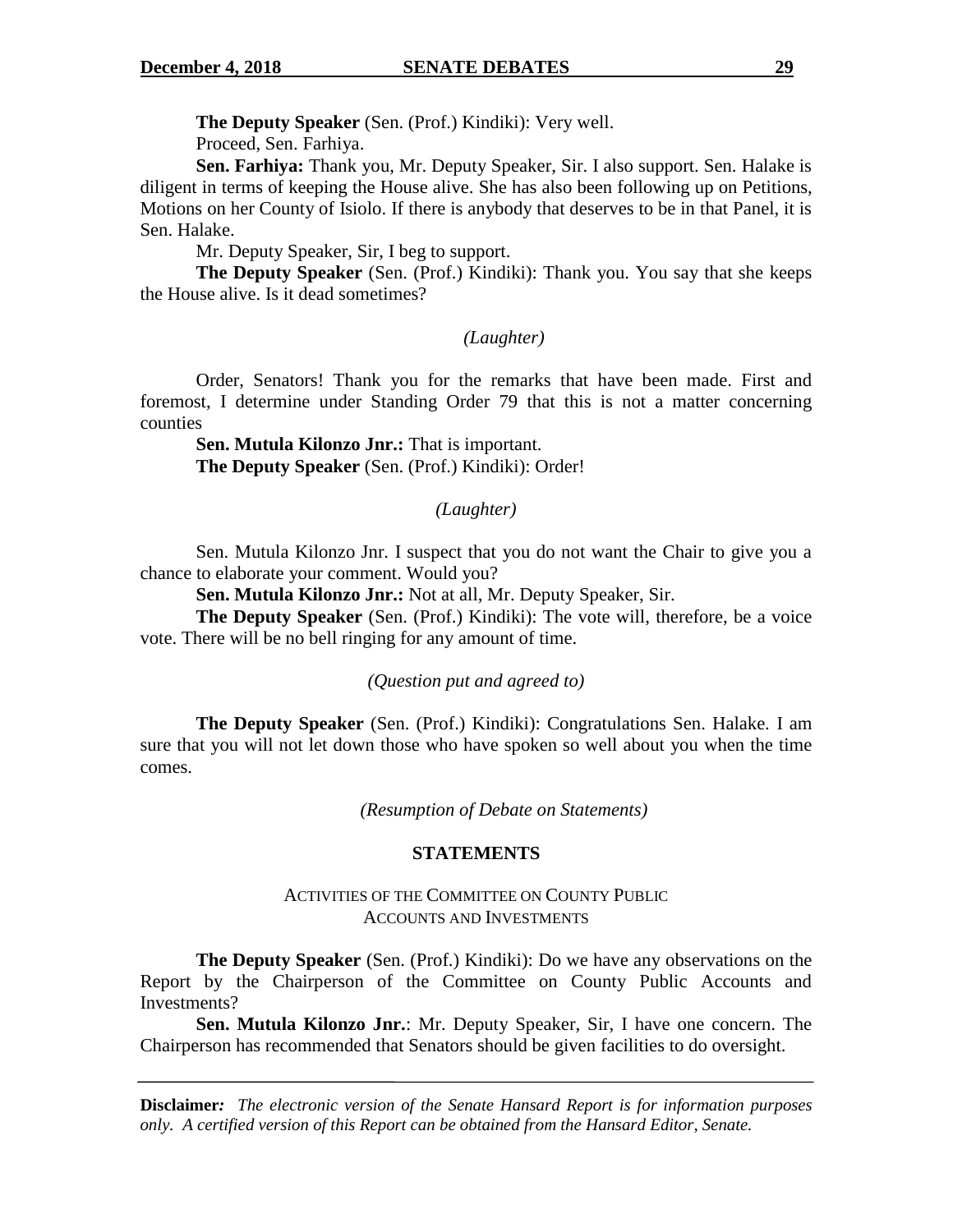I am concerned about a statement that I read on our platform about Senators whose funds are being denied because of non-payment of statutory deductions by the previous Senators. Those affected are Sen. Sakaja and Sen. (Dr.) Kabaka. I am not certain whether this will fall under the purview of that Committee. A direction from the Chairperson would help because I do not see the reason as to why a Senator who is currently sitting should be affected by the default of their predecessors.

*(A Senator spoke off record)*

**The Deputy Speaker** (Sen. (Prof.) Kindiki): Order. You are there transacting business with your leader without involving the Chair. If that is the route that you want to take, you will proceed *ex parte*.

Sen. Orengo, you can inform your Whip.

**The Senate Minority Leader** (Sen. Orengo): Mr. Deputy Speaker, Sir, I want to inform Sen. Mutula Kilonzo Jnr., the Senate Minority Whip, that in the case of the Senator of Nairobi County, the previous occupant of that office has got largesse so it is possible for him to seek a shorter route. Otherwise, the demand is justified.

**Sen. Sakaja**: Thank you, Mr. Deputy Speaker, Sir. Allow me to quickly commend the Chairperson of the Committee on County Public Accounts and Investments. We severally raised issues on the Floor of this House regarding the pace of the audit reports because we were getting reports for many years back but we have seen how his Committee has stepped up and we commend him for that work.

When he gave his Report, he mentioned two things. I will take the first one from where Sen. Mutula Kilonzo Jnr. left. He said that the accounts of some of us are at risk of being frozen. I have received letters from the Kenya Revenue Authority (KRA), the National Hospital Insurance Fund (NHIF) and the National Social Security Fund (NSSF). They are asking us to pay up to the tune of Kshs14 million for the unpaid Pay As You Earn (PAYE), unpaid NHIF and unpaid NSSF by the previous occupant of the office of the Senator of Nairobi County. I hope that this is a matter that the Committee on County Public Accounts and Investments can deal with.

Yesterday, I saw them with the previous Senator, who is currently the Governor of Nairobi County, Governor Mike Sonko. Looking at what we are being asked to pay, it means that no single member of staff had their salaries paid officially as from 2013 to 2017when he left that office. That means that there was no single remittance. It also raises questions internally, because; how is a Senator"s office paid or given its allocation after the first quarter without returns? I hope that the Committee on County Public Accounts and Investments can ask those questions. They should not just ask the previous occupants of those offices but the Clerk"s Office too. How could they process and keep sending allocations to an office that has not made a single return as from 2013?

Secondly, I do not know how they got away with it. Yesterday, we heard the Governor say that the beautification that is going on in Nairobi is being financed from his pocket. I have been talking to Nairobians, as their Senator, telling them that I have secured Kshs15.8 billion in the Cash Disbursement Schedule. The County has a budget of Kshs32 billion and Nairobians pay taxes. Why is he planting grass using money from his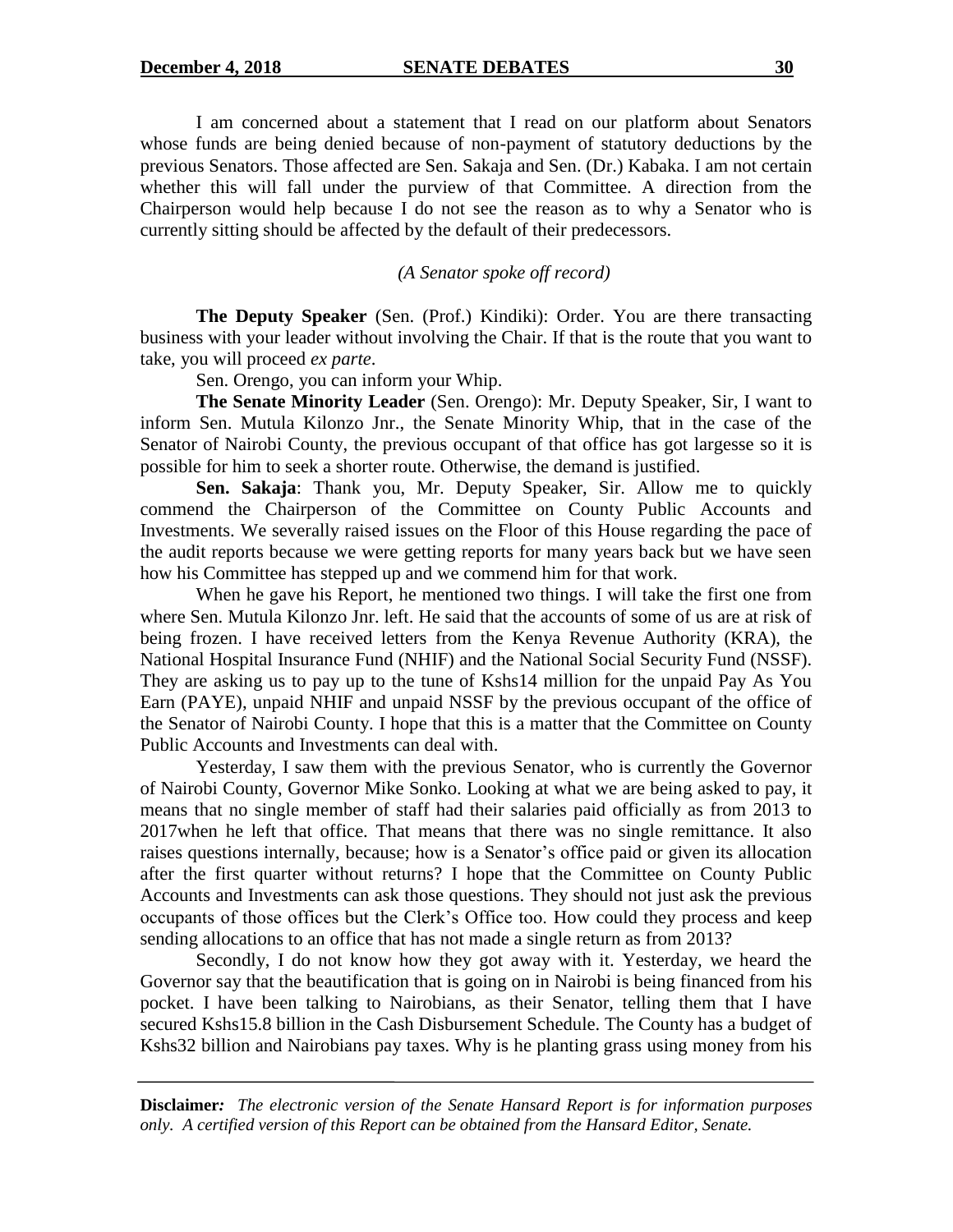pocket? Nairobians do not want favours, they want services. I do not know how the Committee let him get away with that. It will be good to hear from the Chairperson.

**Sen. (Dr.) Kabaka**: Thank you, Mr. Deputy Speaker, Sir, for giving me this opportunity. I wish to reiterate the same sentiments made by the Senator of Nairobi County, Sen. Sakaja. I am also a victim of the same scenario. We do not want to be seen by Kenyans, especially people from Nairobi or Machakos, as people who are attacking our predecessors. That is not the issue. I am not attacking Sen. Muthama.

When we received the letter from KRA demanding for Kshs2.3 million from the previous office holders, I used diplomacy. I used my good officers, particularly my Personal Assistant (PA), who deals with finance, Mr. Isaac Muendo, who went and saw the former Senator of Machakos County. I understand that the former Senator did summon his PA, a Mr. Mutinda, and it came out clearly that the said Senator was not aware of what had transpired. I do understand that he was told to repay that money to KRA. Other than that, I went and saw a certain lady, I cannot remember her name but she is on  $9<sup>th</sup>$  Floor of Protection House, and she did well. She wrote a letter to both KRA and the office of the former Senator, Sen. Muthama, requesting them to harmonise the issues and find a way forward.

The only problem with KRA is that they want to stop monies going towards my personnel. When they do that, we may be compelled to go to court to stop them from effecting that order. When Sen. Sakaja and I bring this matter before the Floor, just know that it is a serious matter. Sen. M. Kajwang", the Senator of Homa Bay County, should seriously, and I know that he is a serious person, look into this issue before we get affected.

**The Deputy Speaker** (Sen. (Prof.) Kindiki): Chairperson, I hope that you are following the remarks and observations about your Report. Is it the job of your Committee to audit the offices of the former Senators? Does it fall under your mandate?

**Sen. M. Kajwang'**: Mr. Deputy Speaker, Sir, I have been asking myself that question. I would take a route though I do not know if it is the route that we would want to take. It is indeed shameful that Senators would be caught in this. We have been criticising county governments for failure to remit statutory deductions. Therefore, we need to be careful of how we handle it. I might just call the Auditor General and ask him to do a special audit of the---

**The Deputy Speaker** (Sen. (Prof.) Kindiki): Order, Senator. Is that within your mandate?

**Sen. M. Kajwang'**: Yes, Mr. Deputy Speaker, Sir. It will be within our mandate.

**The Deputy Speaker** (Sen. (Prof.) Kindiki): If it is within your mandate, you must do your job.

**Sen. M. Kajwang'**: Mr. Deputy Speaker, Sir, there is that approach but on the other hand, internally and administratively, we have got some procedures and some processes where one cannot access cash if they have not accounted for the previous money. I would want to encourage that we first exhaust the internal mechanisms because when the Auditor General does a special report, it will be public and it will be huge ridicule if the country will establish that we are committing the same evils that we are criticising others of committing.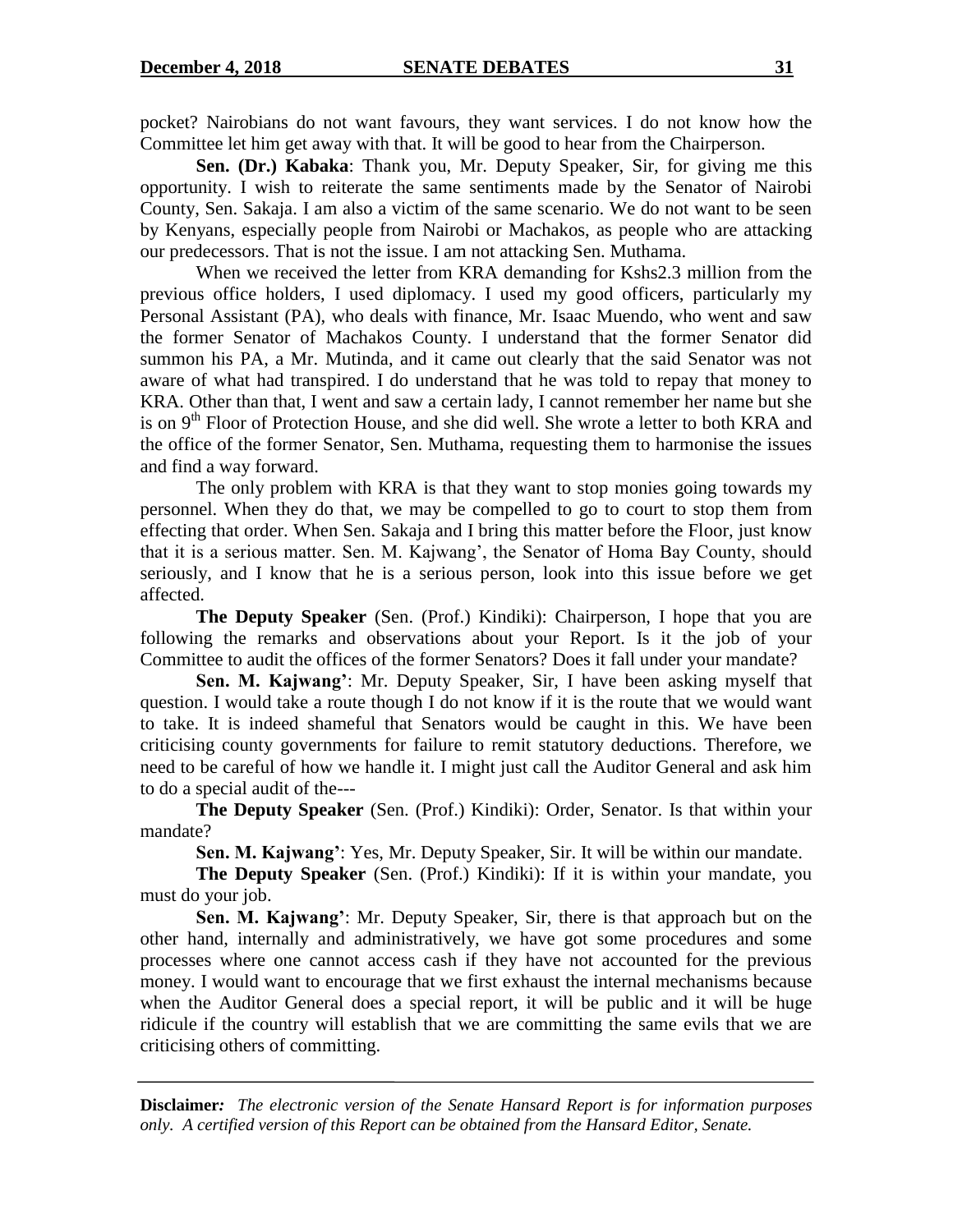*(Loud consultations)*

**Sen. Sakaja**: On a point of order, Mr. Deputy Speaker, Sir.

**The Deputy Speaker** (Sen. (Prof.) Kindiki): Order, Senators. What is it Sen. Sakaja?

**Sen. Sakaja**: Mr. Deputy Speaker, Sir, is it in order for the distinguished Chairperson of the Committee on County Public Accounts and Investments, who demands accountability from governors on behalf of this House, to allude to the fact that we might not want ours to be public yet we want the governors to come in public? What is good for the goose must be good for the gander. Is he in order? That insinuation should not be left hanging.

**The Deputy Speaker** (Sen. (Prof.) Kindiki): Sen. Sakaja, Sen. M. Kajwang" was very clear. He is suggesting internal administrative approaches. This is something that can be canvassed between yourself and his Committee outside the Chamber when he follows up on your concerns. I see many other requests.

Proceed, Senator for Kitui County.

**Sen. Wambua:** Thank you, Mr. Deputy Speaker, Sir. I stand to seek clarification on this matter. Usually, when accounts for a quarter are credited with additional funds, a person must satisfy both the Clerks and the Kenya Revenue Authority (KRA) that he or she has cleared accounts for the previous quota. How come we are dealing with situations where money running into millions of shillings has been credited to accounts which statutory deductions had not been remitted?

**The Deputy Speaker** (Sen. (Prof.) Kindiki): The report by the Chairperson of the County Public Accounts and Investments Committee (CPAIC) touched on many things. This one item about the predicaments in the office of the Senator for Nairobi and the Senator for Machakos is just one of them. We may not have the time to exhaust any of these items. Therefore, the queries and clarifications that are being sought should be broadly on the various parts of the report so that we do not dwell on this. I am about to ask that we move on to the next item. However, let us hear a few more Senators.

Proceed, Sen. Wetangula.

**Sen. Wetangula:** Thank you, Mr. Deputy Speaker, Sir. Mine is a brief point. The Chairperson of CPAIC has said that he has the responsibility to look at the accounts of the offices of the Senators, which is very good. However, could he also check with the administration of Parliament because the remittance is normally not on time? If a person files a return a week late, they have to pay a penalty to the KRA, the National Hospital Insurance Fund (NHIF) and all the other statutory bodies.

Could the Chairperson check with the administration of Parliament so that they are ready to meet these penalties which are imposed routinely because of late remittances?

**Sen. Seneta**: Mr. Deputy Speaker, Sir, on the same note, this Committee should look at the issues of statutory deductions and remittance of the county personnel not only in the Senators offices but also those who work in our counties. It is an issue that should be taken very seriously. Again, we also need to engage other agencies like the Ethics and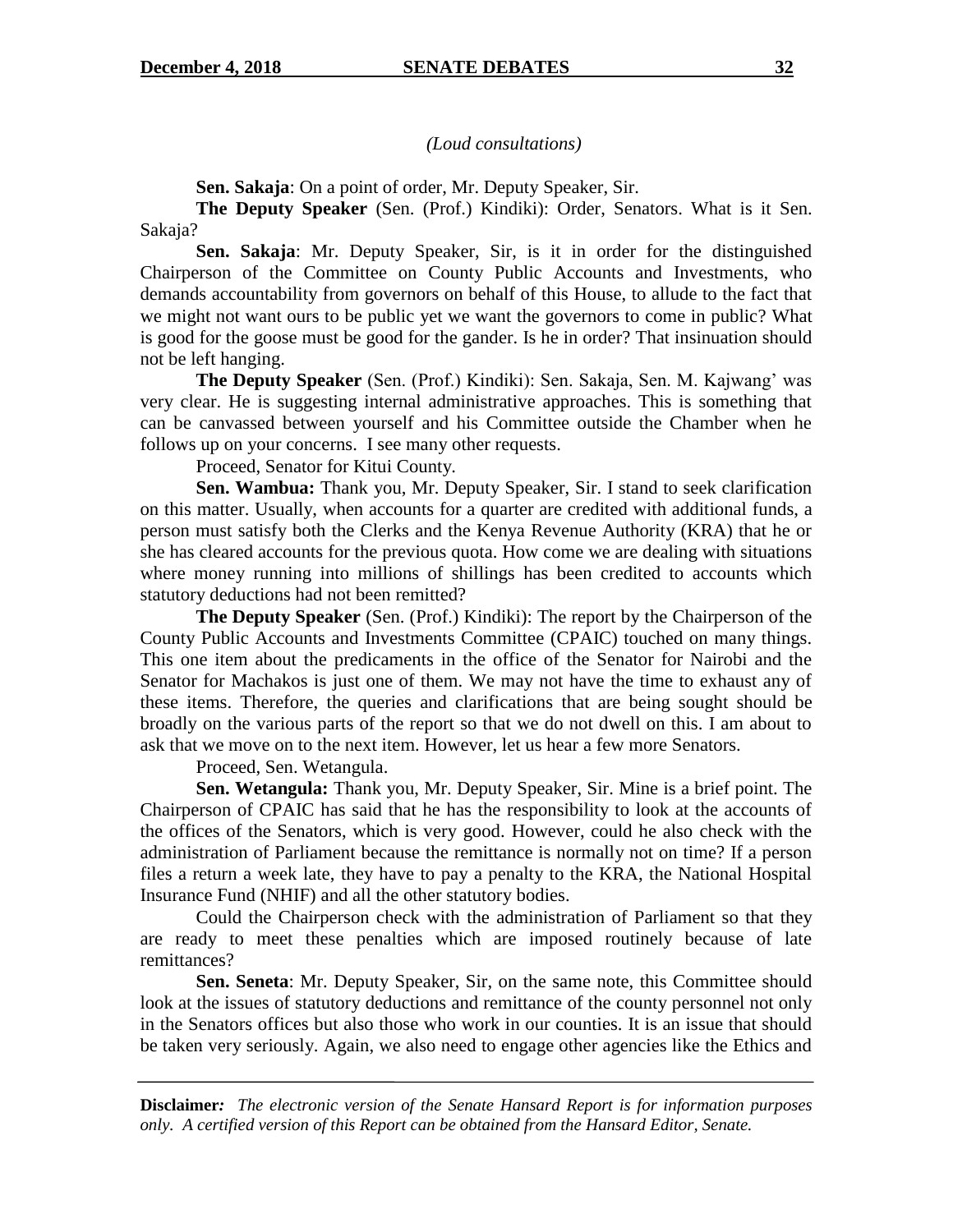Anti-Corruption Commission (EACC). If a person has not remitted deductions for staff working under him or her, it is a criminal offence that should be taken up by the EACC.

The Parliamentary Service Commission (PSC) should also follow up. There is no way their staff can be paid salaries and their deductions are not remitted. This Committee should look into this.

Mr. Deputy Speaker, Sir, I brought a Petition last week on the statutory deductions of staff of the Nol-Turesh Water and Sanitation Company which had not been submitted for nine months. This has brought a lot of suffering to our people. Some have loans in the banks and others are not able to access medical assistance because they have not remitted money to the NHIF. Therefore, this is an issue that must be handled by this Committee immediately.

**Sen. (Dr.) Zani**: Thank you, Mr. Deputy Speaker, Sir. I want to raise the issue of the Integrated Finance Management System (IFMIS) and the need to demystify it.

In the Eleventh Parliament, there were discussions that took place about IFMIS and how it is the big link through which money is taken to the counties and utilised. At the county level, it could be that counties are not able to tinker or do something about it. However, it is amazing that almost six years later, the same money sent to counties seems to disappear and is not accounted for. They need to have a financial and management system in place to cover this. I recommend that CPAIC should try, in the next session, to do a proper audit even if it means having a special Committee from this House which will go round the counties and do a special audit of IFMIS to detect the missing link and why we still have problems with the System almost six years after devolution.

**The Deputy Speaker** (Sen. (Prof.) Kindiki): Very well. Thank you, for keeping it short.

**Sen. Halake:** Thank you, Mr. Deputy Speaker, Sir. First, I congratulate Sen. M. Kajwang, the Chairperson of CPAIC for bringing quite a comprehensive report. Given the role of CPAIC as the watchdog for the public purse, we needed to interrogate his report a bit further to ensure we have everything under control with regards to public, county and appropriation expenditure. This is the reason this is one of the Committee"s report that needs the attention of this House. This is because it establishes fiduciary and other projects based accountability on behalf of the people of Kenya.

Mr. Deputy Speaker, Sir, I have noted one thing with this report. I know that previous reports have not been debated as much as today"s report. Just like you mentioned, we do not want this to be an exercise of ticking the boxes.

It is important for us to know some of the unfinished work. I know that the Senator has alluded to some of the county public investments scrutiny that they have done. He has alluded to how they have examined, some of the statements and such things. However, we need to know other outstanding issues so that we can follow them up in the next report.

Mr. Deputy Speaker, Sir, I was hoping that this report will follow the mandate of the Committee as opposed to just saying how many sittings they have had and the statements they have examined so that we look at the outcome *vis-a-vis* the mandate of the Committee. I would have liked to hear, for example, how the Committee scrutinized public accounts and investments, projects, statements or the report of the Auditor-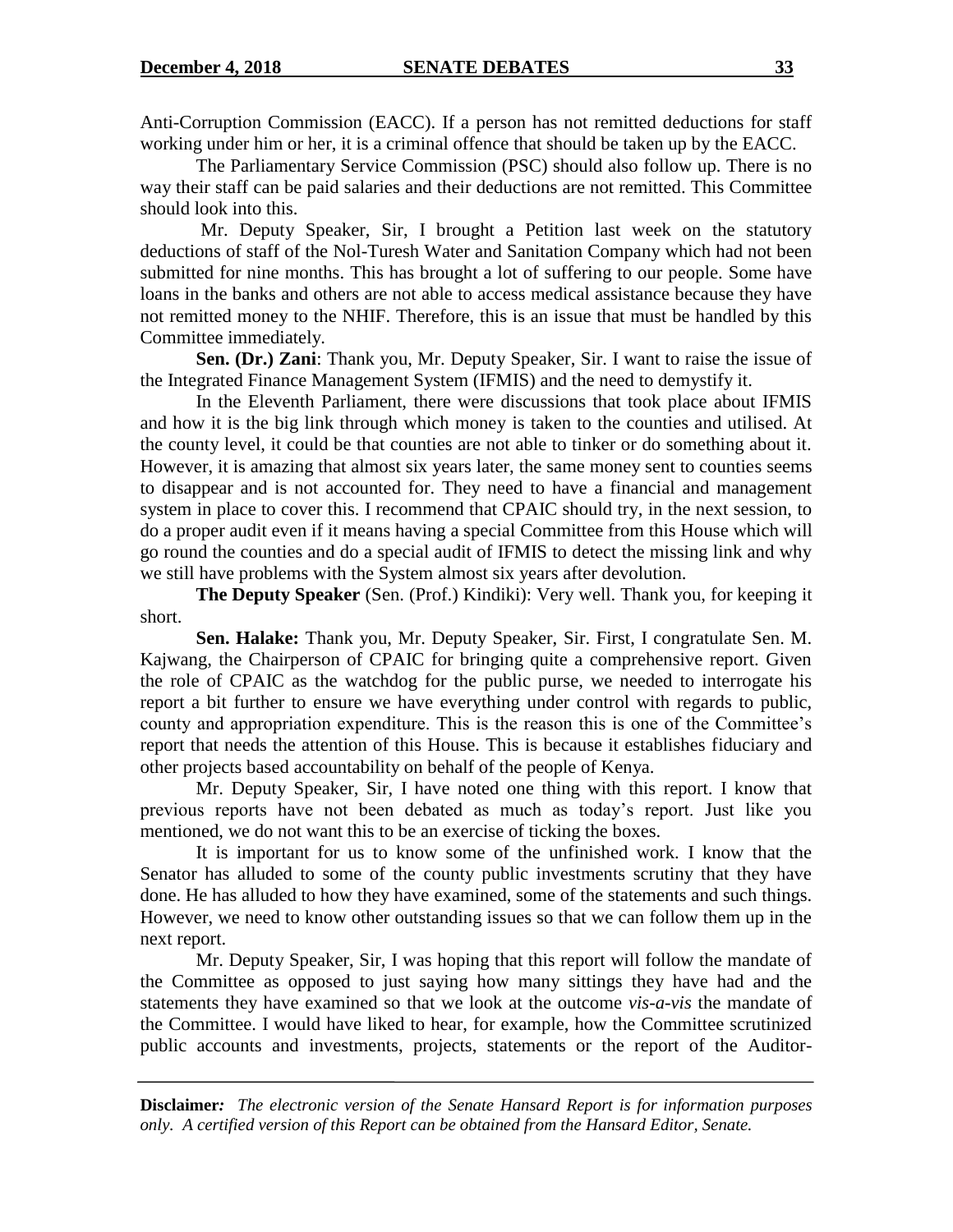General. That said, this is one of the best reports I have listened to so far. I know there was a previous report where a Committee sat 45 times with no outcome. When a Committee sits 45 times, is it an end in itself? This is because the responses to statements sought, petitions and Bills before the Committee may not have been executed. It is about time we start to look at results and outcomes as opposed to the process of committees.

I congratulate Sen. M. Kajwang because his report had a lot of content. I hope that in the future it will be big on scrutiny to the county public investment and appropriation accounts and examinations of some of the investments that the country is making.

**The Senate Minority Leader** (Sen. Orengo): On a point of order, Mr. Deputy Speaker, Sir.

**The Deputy Speaker** (Sen. (Prof.) Kindiki): What is it, Senate Minority Leader?

**The Senate Minority Leader** (Sen. Orengo): Mr. Deputy Speaker, Sir, I have a complaint. I pressed my light to be recognized and when they gave the Member a chance to speak, they switched me off. I am raising this because last week I sat here throughout and the same thing happened. I was on top of the list---

**The Deputy Speaker** (Sen. (Prof.) Kindiki): Ordinarily, Senate Minority Leader, your office requires that sometimes you speak first and other times you speak last. On this, I had seen your name. Regardless of where your name was, by virtue of your office, I would have given you a chance. I just felt that you should be the last one to speak before the Chair by virtue of your office.

**The Senate Minority Leader** (Sen. Orengo): Mr. Deputy Speaker, Sir, I do not give myself any special privileges.

**The Deputy Speaker** (Sen. (Prof.) Kindiki): Would you like to speak immediately?

**The Senate Minority Leader** (Sen. Orengo): Yes, Mr. Deputy Speaker, Sir.

**The Deputy Speaker** (Sen. (Prof.) Kindiki): Very well.

**The Senate Minority Leader** (Sen. Orengo):Mr. Deputy Speaker, Sir, this is a very good report because it goes a little bit beyond the requirements of Standing Order No. 51(b). The work of this Committee is very important to Parliament as a whole and not just to the Senate.

If you look at Article 229 of the Constitution, the requirements of debate and approval or disapproval of the Auditor-General"s report after consideration by the Senate or the National Assembly is on mandatory terms. It is not just in mandatory terms, but also time bound. It provides that as soon as the reports are tabled, they should be debated within three months. I thought the Committee was coming up with very practical solutions. If we cannot execute this mandate of oversight and use the office of the Auditor-General effectively, then under the Constitution, we may fail one of our core functions, particularly in relations to counties.

Mr. Deputy Speaker, Sir, I want to suggest, subject to any directions that you may give and given the fact that this is very good report in terms of giving us a way forward on how to consider it, will it be in order if this report was taken before the Senate Business Committee (SBC), together with the leadership of that Committee, to find out a practical way of dealing with these Auditor-General"s reports? The SBS should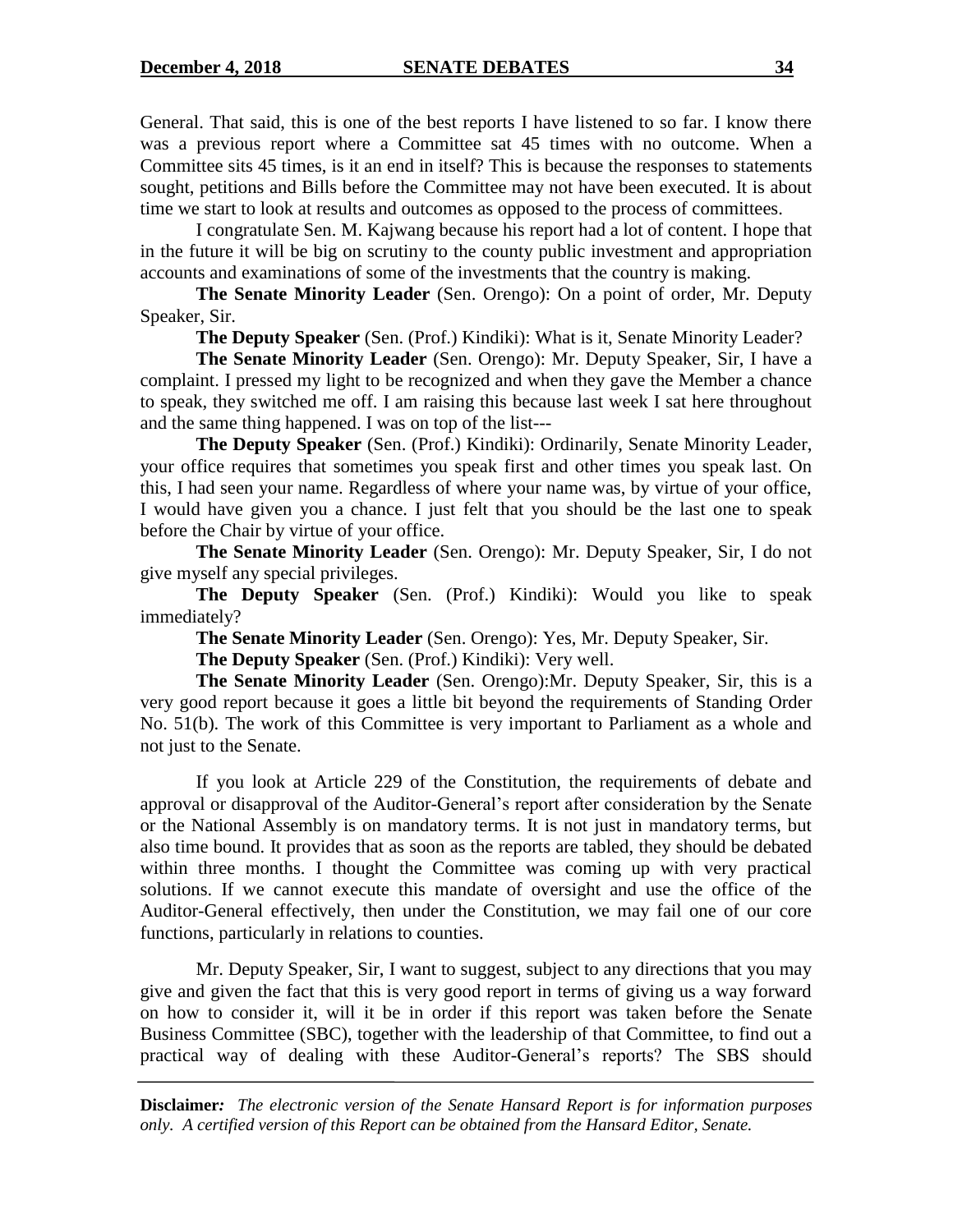pronounce itself when it comes to suggestions on how to deal with the many reports within the time limited and specifically times as stated out in the Constitution.

Some also require legislation, probably, because the Constitution says after discussion and debate, Parliament shall take appropriate action. So in effect, it is a very important tool for Parliament. This is because we do not just debate. The Constitution says that Parliament should take appropriate action. How we do it is incumbent upon us. I think we should reach some consensus. In the last Senate, I cannot consider ourselves to have taken any appropriate action that is compulsive and cohesive in terms of the counties and their work in so far as expenditure and financial management of public revenue is concerned. Is it not appropriate to look at some of the practical suggestions which have been made by the Committee? As I said, this is a good report that goes beyond what is provided for under Standing Order No. 51(b).

**The Deputy Speaker** (Sen. (Prof.) Kindiki): Finally, Sen. Farhiya.

**Sen. Farhiya:** Thank you, Mr. Deputy Speaker, Sir. If you speak last most of your points might have been spoken by others. However, let me address myself to a few ones that I think have not been touched by my colleagues.

We are talking about audited reports of the Financial Year 2013/2014. This is what we used to appropriating revenue in the Finance, Commerce and Budget Committee. It is the only audited accounts we received from the National Assembly. How are we better of?

I really commend Sen. M. Kajwang" for doing a good job and tabling the report before us. It was not easy for him and his team to have held 91 sittings without a quorum hitch. However, with all that hard work, they are still dealing with accounts of 2013/2014 and 2014/2015 financial years. So, in as much as an audit report is historical and not proactive, if we are four years behind, this is something unacceptable. Therefore, my request to this House is to consider Sen. M. Kajwang's request to extend the Committee's time, so that these things can be expedited. We could give them a specific period of time so that we conclude the historical issues and be able to address the current audited reports.

Why is the Kenya Revenue Authority (KRA) failing Senators now? Why were they not receiving returns from the former Senators? Sen. M. Kajwang" needs to question them because they have failed in their duty to ensure that they do what they ought to have done.

Thank you, Mr. Deputy Speaker, Sir.

**The Deputy Speaker** (Sen. (Prof.) Kindiki): Sen. M. Kajwang', I will give you just three minutes to conclude. We have taken a lot of time on this issue. We still have one more Statement from another Committee. After that, I will give directions having listened to the interventions? I need to give some guidance on one or two issues.

**Sen. M. Kajwang':** Thank you, Mr. Deputy Speaker, Sir. I only have three issues which I will address in three minutes.

I take note and appreciate the comments by the Members of this House, particularly on the issues of statutory deductions and delayed remittances. That is something that as I had indicated, we will first try to deal with internally and administratively before we go out to enlist the help of the Auditor-General. However, we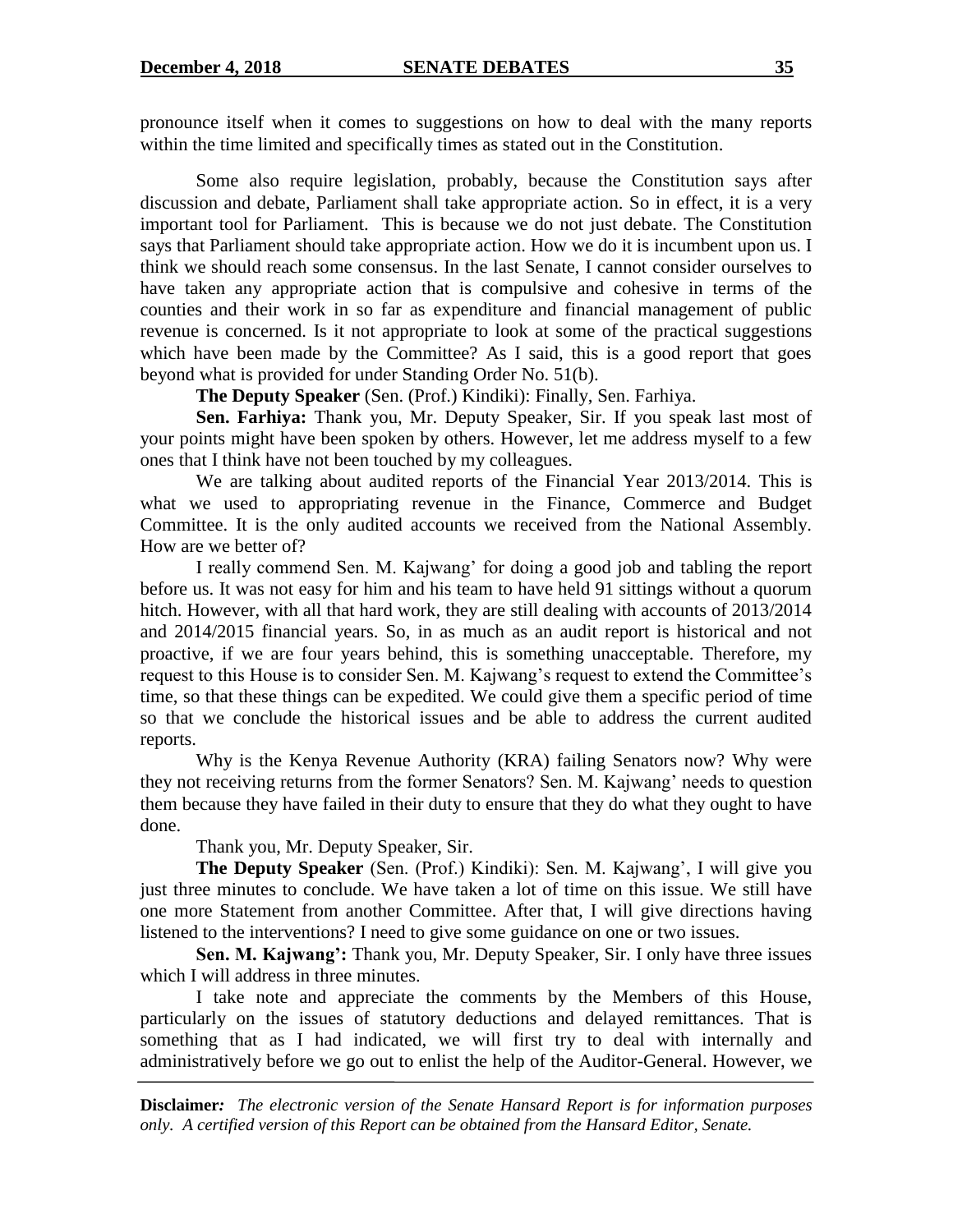will need to have a conversation with the KRA and some of these bodies to find out why sitting Senators are suffering, yet the perpetrators of those crimes are well known.

Secondly, the CPAIC is sessional. There are only two sessional Committees in this House; that is, the CPAIC and the Committee on Delegated Legislation. Allow me because when we go on recess then that will mark the end of the term of the CPAIC as a sessional committee and we will be required to reconstitute it. However, I want to assure the House that sessional committees usually do an end of session report and that report is usually taken to the Liaison Committee which then considers it. If it deems it fit to bring it back to the House, they will do so. Probably, we need to amend our Standing Orders to allow the end of session report to come directly to the House rather than going to the Liaison Committee for consideration.

I also want to agree with the Senate Minority Leader, Sen. Orengo, on the engagement with the SBC. When we were in Uasin Gishu County, I presented to the SBC some of the initiatives that I have reported again to the House today. We had agreed that we will schedule another meeting to have a deeper discussion on the implications of the proposals that I am making. So, that proposal is very welcome. I hope we can do it quickly before the life of this Committee dies.

Finally, Mr. Deputy Speaker, Sir, I want to thank this House for entrusting me with that responsibility to lead this particular Committee. There have been serious challenges. Some of them have been expressed by Sen. Farhiya. When we come from a retreat and we have spent 12 hours in a meeting, and we come out congratulating ourselves, the question is always for which year was that audit report and that deflates us. We spend an entire weekend in Mombasa dealing with 2013/2014 audited accounts. We are not yet out of the woods. However, I believe that there is real commitment and we are seeing better cooperation from governors and the Auditor-General. I hope that in the next and subsequent sessions, we will be able to do much.

Mr. Deputy Speaker, Sir, I thank the House. I hope that when we come back in the next session when we reconstitute the Committee, I still offer myself to continue doing this tough job.

Sen. Orengo, the Senate Minority Leader, talked about the three months within which we are supposed to debate these reports. However, there is a black hole between the time the Auditor-General submits his report to the House and to the time Parliament adopts the report. That black hole is dangerous. This means that we sitting in those committees, can change the rules at will. We can be opaque and do all sorts of things. It would be important if players are coming into a game when they know the rules of the game. It will be our responsibility, as a Committee and the Senate, to bring to an end that opacity which sometimes makes reports stay for far too long.

Thank you, Mr. Deputy Speaker, Sir. I take note of all the comments made by the other Senators.

*(Applause)*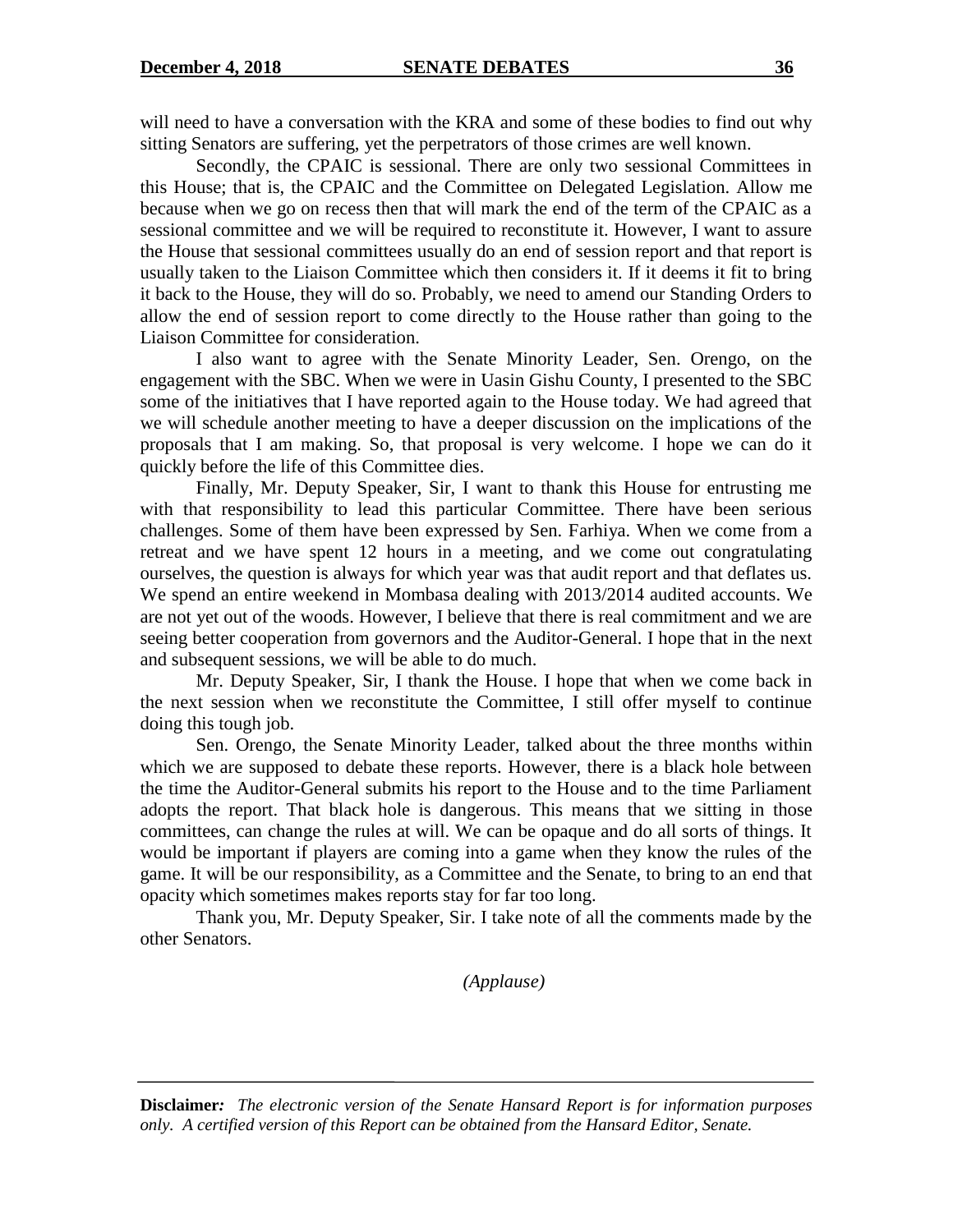**The Deputy Speaker** (Sen. (Prof.) Kindiki): Well done, Sen. M. Kajwang". If I was not sitting where I am sitting, I would have applauded you for the very good report and the good job that you have done.

### *(Applause)*

I listened to you very carefully. As the Senate Minority Deputy Leader said, the recommendations are very practical and are at the heart of our job here.

When all is said and done, what we talk about in this Chamber, we should ensure two things; that counties are resourced and the resources that go there are used to benefit the people. If we do not achieve that, then we have no business being in town. I want to thank you Sen. M. Kajwang'. I think the quality of the recommendations is very good. I noted so many of them and, therefore, Sen. M. Kajwang", you have done this House proud.

Having said that, Hon. Senators, one sticky issue - even as the Chairman and many of those who spoke about this have accepted - is that, we are engaged or the Committee is engaged in a historical process. Therefore, the utility of these very powerful, useful and good reports may be overtaken by events because if we are still looking at 2013 and we are now approaching 2019, I find no other description rather than to say that the Committee is engaged in archaeology - excavation of historical facts.

This is the work of paleontologists and, therefore, in short, Senators - this I say with a lot of conviction and I believe this conviction is shared by all of us - if we continue this way, whereby we are looking at six years back and tabling and discussing that as the basis of accountability for counties, there is no difference between that and discussing - if I may say - the business of county "X" when Vasco Da Gama was the governor.

This is exactly what we are trying to do. It is like discussing a certain county and its operations when Vasco Da Gama was the governor. Therefore, having listened to the concerns, comments and the beautiful report from the Chairman of the Sessional Committee on County Public Accounts and Investment Committee (CPAIC), I would like to invoke Standing Order No.1, because that way, we can make certain directives as we are about to. It states-

"In all cases where matters are not expressly provided for by these Standing Orders or by other Orders of the Senate, any procedural question shall be decided by the Speaker".

The words "expressly provided for", in my view, does not just mean a matter not addressed by the Standing Orders. Standing Order No.1 can be applied even if the same matter to which the Standing Order is being applied, the same matter has been provided for, but it is not expressly provided for. So, that "expressly provided for" means that the provision could be there, but it is not express in its relationship to the matter to which it is being applied.

That is why the law keeps on saying "notwithstanding any other section or provision on this matter". Therefore, I invoke Standing Order No.1 and direct that the report that has just been presented by the Chairperson of CPAIC be supplied to the Senate Business Committee (SBC) as requested by the Senate Minority Leader for further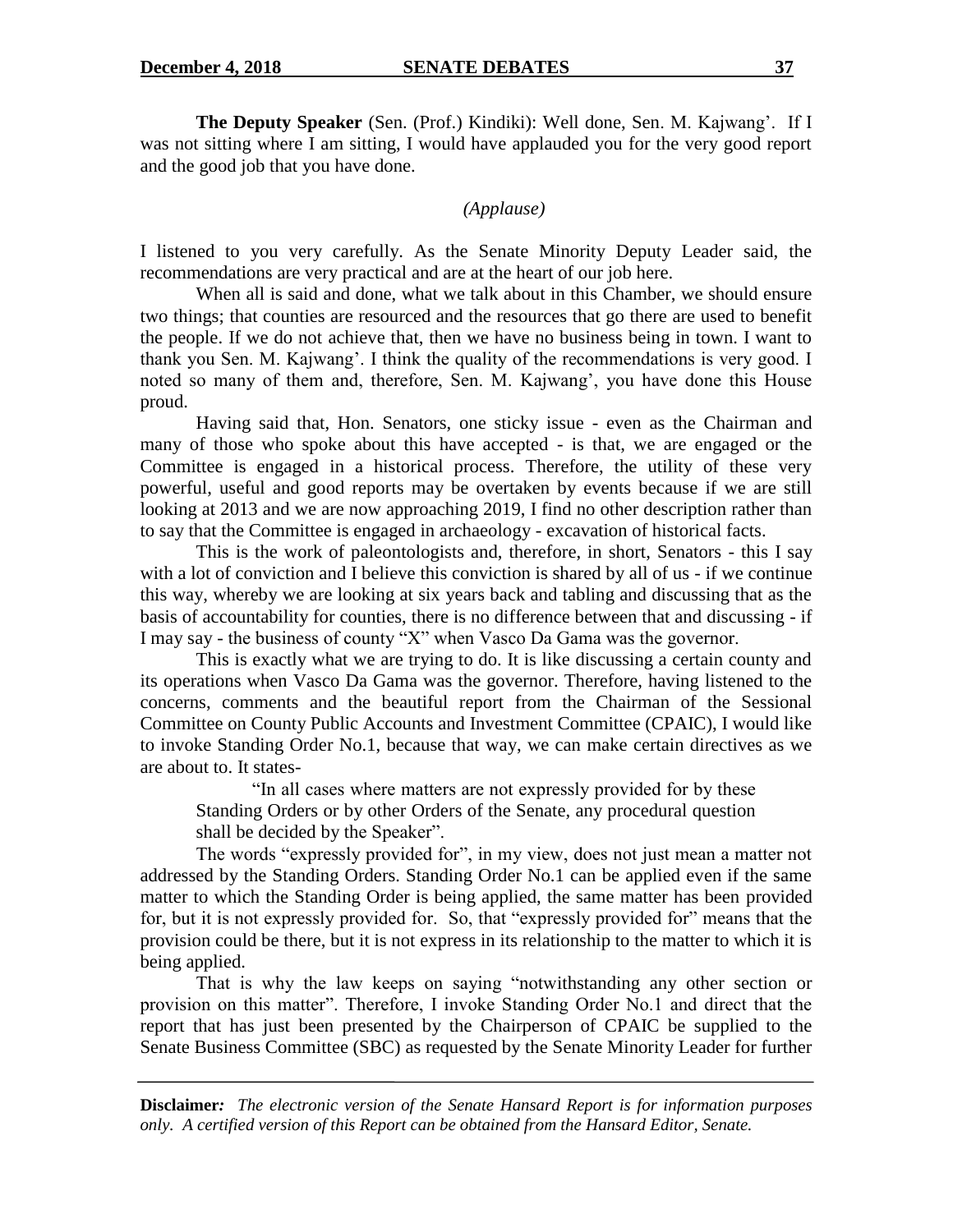action, so that we do not lose these very good recommendations just because the Standing Orders do not require Sen. M. Kajwang" to file their report with the SBC.

Secondly, I direct - again notwithstanding any other action that may be taken in accordance with our Standing Orders - pursuant to Standing Order No.1, that the end of Session Report from the same Committee be taken in accordance with our Standing Orders, that report be tabled in this House for debate and further action.

It is so ordered.

#### *(Applause)*

Very well, Senators. Before we hear the last Statement for the day from the Chairperson of the Sessional Committee on Delegated Legislation, in exercise of the power of the Speaker under Standing Order No.40 (3), I direct that the following items appearing on the Order Paper be deferred for various reasons, mainly; that we cannot, for example, technically carry out Division for many of these items and secondly, we may not have enough personnel at the Speaker"s Panel to conduct a Committee of the Whole for the remainder of today"s sitting. Accordingly, I direct that Order No.8 be deferred. Further, I direct that Orders No.9, 10, 11, 12 and 13 be also deferred.

#### **BILLS**

#### *Second Reading*

#### THE TREATY MAKING AND RATIFICATION (AMENDMENT) BILL (SENATE BILLS NO. 23 OF 2018)

#### *(Bill deferred)*

#### *Second Reading*

### THE STATUTORY INSTRUMENTS (AMENDMENT) BILL (SENATE BILLS NO. 24 OF 2018)

*(Bill deferred)*

*Second Reading*

THE COUNTY LAW COMPLIANCE AND ENFORCEMENT BILL (SENATE BILLS NO. 25 OF 2018)

*(Bill deferred)*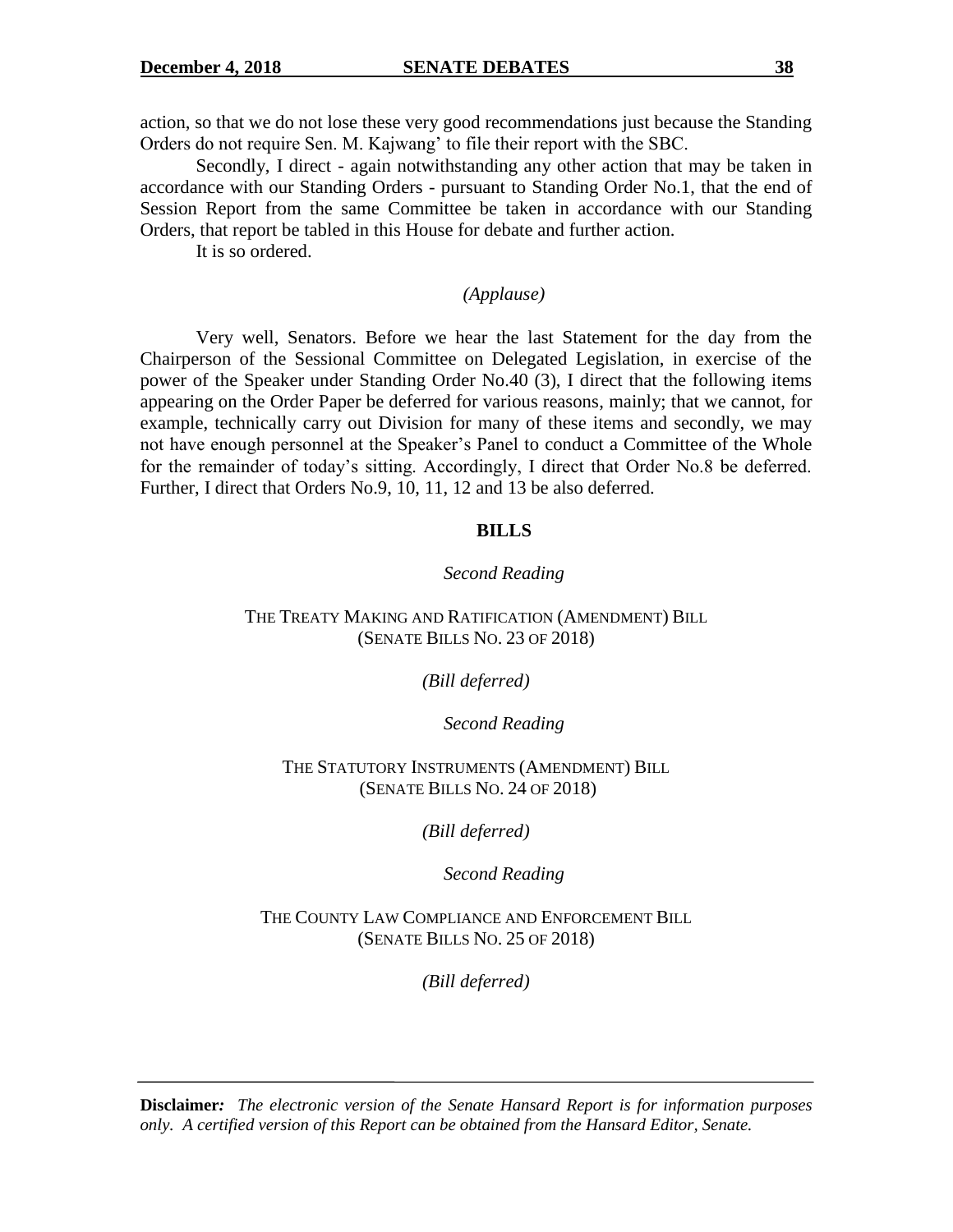*Second Reading*

THE COUNTY EARLY CHILDHOOD EDUCATION BILL (SENATE BILLS NO. 26 OF 2018)

*(Bill deferred)*

#### **COMMITTEE OF THE WHOLE**

THE COUNTY GOVERNMENTS (AMENDMENT) BILL (SENATE BILLS NO. 13 OF 2018)

*(Committee of the Whole deferred)*

THE URBAN AREAS AND CITIES (AMENDMENT) BILL (SENATE BILLS NO. 4 OF 2018)

*(Committee of the Whole deferred)*

**The Deputy Speaker** (Sen. (Prof.) Kindiki): Finally, once the Chairperson of the Sessional Committee on Delegated Legislation completes their Statement and observations thereunder, the next Order to be called out will be Order No.14 and the rest of the items will follow depending on the opportunity we have.

Very well, proceed Sen. Farhiya.

*[The Deputy Speaker (Sen. (Prof.) Kindiki) left the Chair]*

*[The Temporary Speaker (Sen. Nyamunga) in the Chair]*

#### **STATEMENT**

ACTIVITIES OF THE SESSIONAL COMMITTEE ON DELEGATED LEGISLATION

**Sen. Farhiya:** Thank you, Madam Temporary Speaker. I want to give a Statement relating to the activities of the Sessional Committee on Delegated Legislation pursuant to Standing Order No.51 for the period between  $11<sup>th</sup>$  January to  $4<sup>th</sup>$  December 2018.

Standing Order No.51(1)(b) provides-

"A Committee Chairperson-

(b) shall, at least once in every three months, on such day as shall be assigned by the Senate Business Committee, and at any other time if so required by the Speaker, make a Statement relating to the activities of the Committee."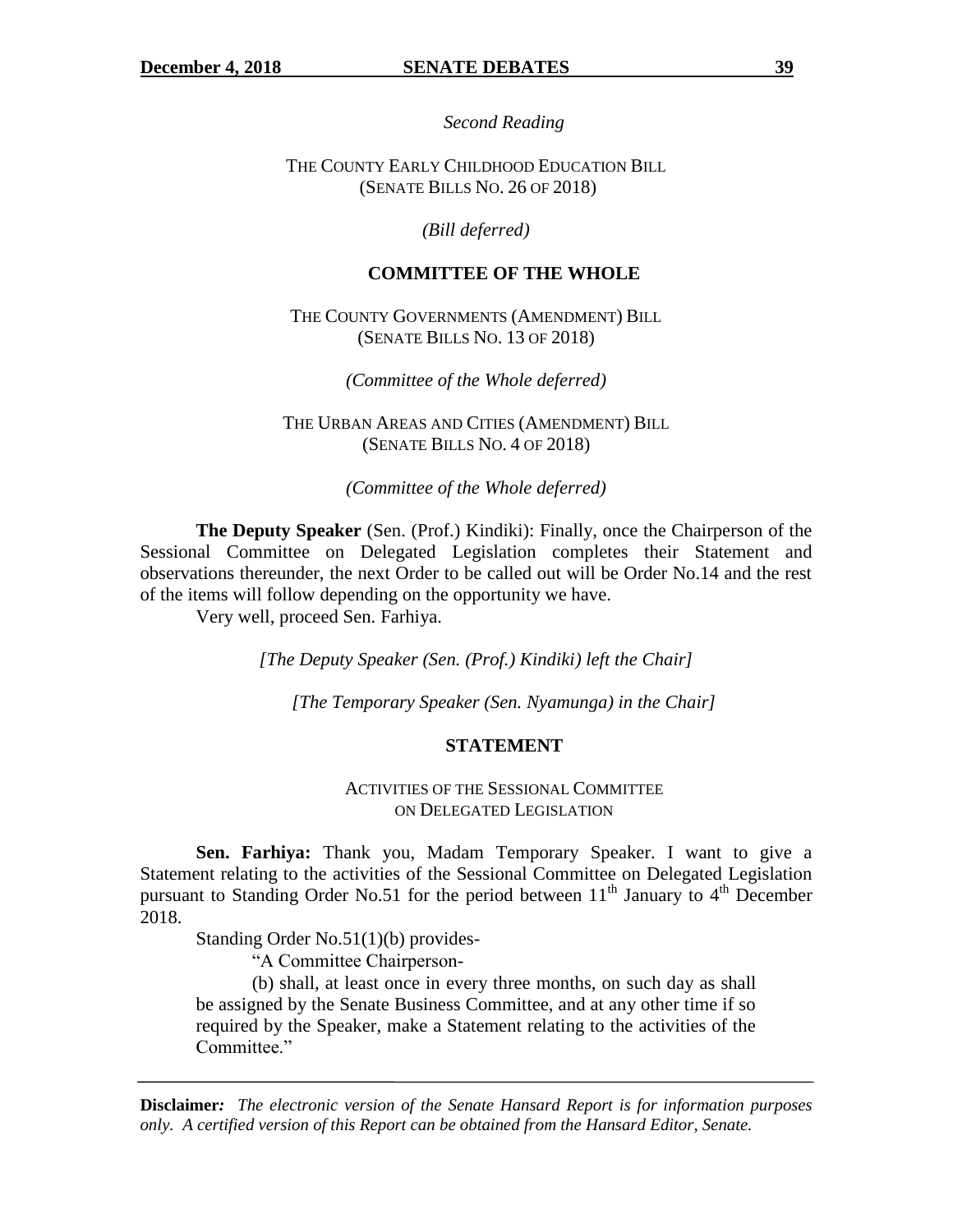In fulfillment of this provision, I wish to make a Statement regarding the activities of the Sessional Committee on Delegated Legislation for the period,  $11<sup>th</sup>$  January to  $4<sup>th</sup>$ December, 2018.

Madam Temporary Speaker, the Sessional Committee on Delegated Legislation was constituted in December 2017 during the first Session of the Twelfth Parliament pursuant to the provision of the Senate Standing Order No.219.

The Sessional Committee on Delegated Legislation is established under Standing Order No.221 and it is mandated to consider all statutory instruments submitted to the Senate and ensure conformity with the provisions of the Constitution and any other law.

This Committee, established by the Statutory Instruments Act of 2013; the provision of Section 13 requires that the Committee carries out scrutiny of any statutory instruments to be guided by the principles of good governance, rule of law and in particular, consider the statutory instruments.

There are a couple of things we need to consider but at this point, I would not wish to bore the House because they are all stated in the Standing Orders. Therefore, I will proceed to the next agenda given the time constraint.

Madam Temporary Speaker, during the period under review, the Committee held 31 sittings and one induction workshop. The Committee attended two workshops organised by other Government agencies, including the consultative workshop on Alternative Dispute Resolution (ADR) regulation by the Ministry of Devolution and ASAL Areas and the Law Society of Kenya (LSK) Annual Conference.

Madam Temporary Speaker, on reporting the activities of the Committee, I wish to provide the details of each activity as follows.

The following Statutory Instruments were considered by the Committee. One, Traffic (Driving Schools and Driving Instructors)Rules 2018. The authority giving the regulations is the Ministry of Transport, Infrastructure, Housing and Urban Development and the National Transport and Safety Authority (NTSA). The legal status of publication is LM81/2018 on  $26<sup>th</sup>$  April, 2018. It was tabled in this House on  $31<sup>st</sup>$  July, 2018 and the deadline for submission was  $8<sup>th</sup>$  November, 2018. The status is that the Committee met and directed that the NTSA should conduct adequate public participation and republish the regulations. That has been dispensed with until they do what is required.

Madam Temporary Speaker, the second regulation that we considered was The Public Finance Management, Senate Monitoring and Evaluation Regulations 2018, submitted by the Parliamentary Service Commission (PSC) and published as reference No.LM71/2018 on  $21<sup>st</sup>$  March, 2018. It was tabled in this House on  $27<sup>th</sup>$  March, 2018. The deadline was  $3<sup>rd</sup>$  May, 2018 and it was approved by the Committee on 9<sup>th</sup> April, 2018. However, these regulations were annulled by the National Assembly Committee on  $26<sup>th</sup>$  June, 2018.

Madam Temporary Speaker, the third regulations that we considered was the NTSA Commercial Vehicles Regulations 2018 by the Ministry of Transport, Infrastructure, Housing and Urban Development and the NTSA. Let me just leave you with the other details. This document was approved on  $30<sup>th</sup>$  April, 2018.

Madam Temporary Speaker, the fourth regulation that we considered was the Land Regulation General Order 2017, by the Ministry of Lands tabled in this House on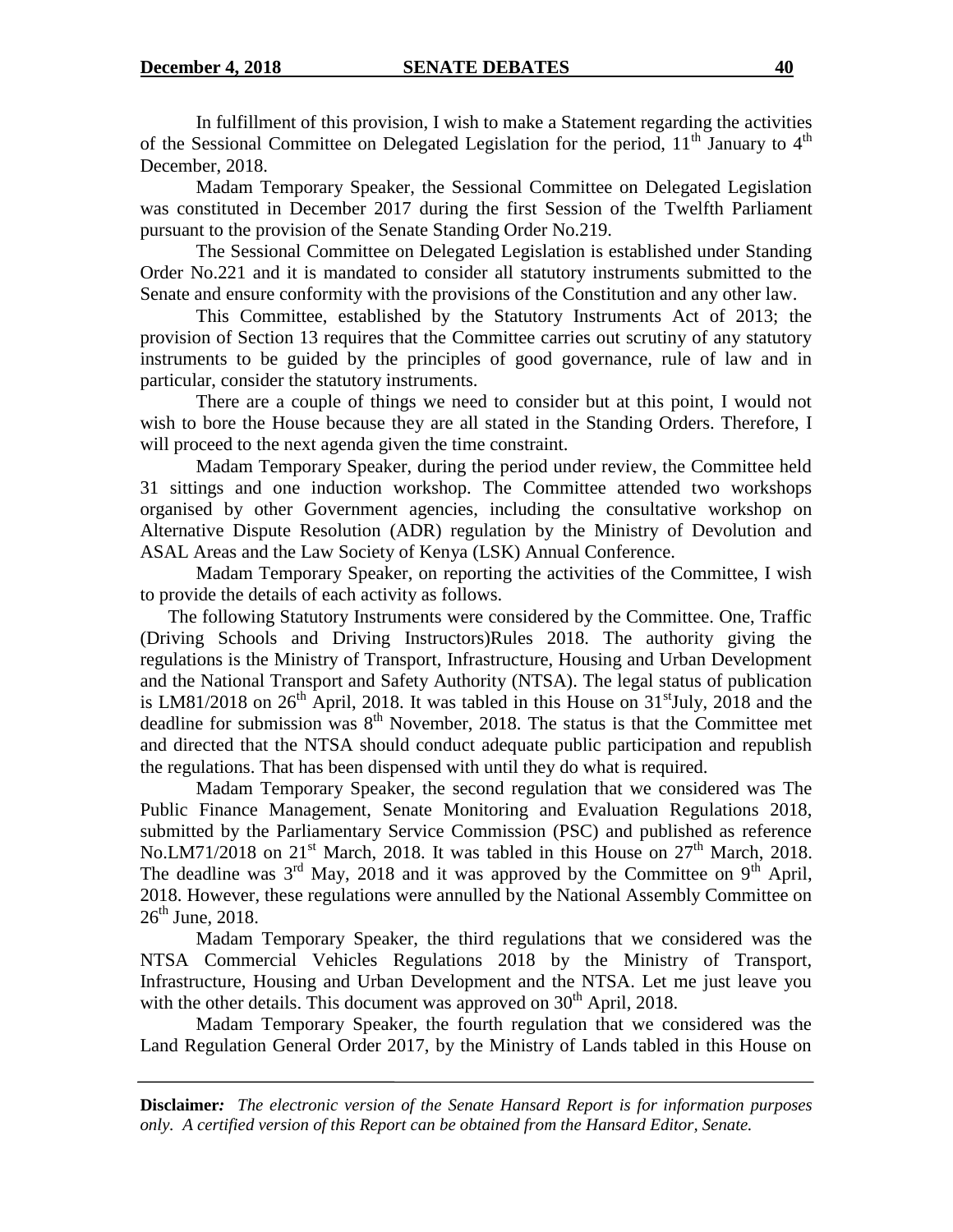$7<sup>th</sup>$  December, 2017. The deadline was  $30<sup>th</sup>$  June, 2018 and the Committee approved this regulation on  $16^{th}$  May, 2018.

Madam Temporary Speaker, the fifth regulation that we considered was the Land Registration Units Order 2017, by the Ministry of Lands. It was published on  $22<sup>nd</sup>$ January, 2017 and tabled in this House on  $7<sup>th</sup>$  December, 2017, with the deadline being  $30<sup>th</sup>$  June, 2018. It was approved by  $16<sup>th</sup>$  May, 2018.

Madam Temporary Speaker, the other activity we did was statutory instruments for pre-publication scrutiny and we handled three of them. The first was the Intergovernmental Alternative Dispute Resolution (ADR) Regulations 2018 by the Ministry of Devolution and ASAL Areas. This regulation was not gazetted; so it was just pre-publication discussion. This happened on  $6<sup>th</sup>$  February, 2018. A validation workshop that involved committees of both Houses was held on  $22<sup>nd</sup>$  to  $24<sup>th</sup>$  March, 2018. The Cabinet Secretary (CS) for Devolution and ASAL Areas should proceed with processing of the regulation in accordance with the Statutory Instruments Act.

Madam Temporary Speaker, the second instrument that was brought to our Committee for pre-publication scrutiny was The Coffee General Regulations 2018 by the Ministry of Agriculture and Irrigation. It is not yet gazetted and we received it on  $6<sup>th</sup>$  July, 2018. The Committee met the Sub-Sector Implementation Committee on  $14<sup>th</sup>$  November, 2018. The recommendation of the Committee was that the CS for Agriculture and Irrigation should proceed with the processing of the regulations in accordance with the Statutory Instruments Act.

Madam Temporary Speaker, the third instrument was the Coffee Exchange Regulations 2018 by the Ministry of Agriculture and Irrigation. These regulations have also not yet been gazetted, but they were received by the Committee on  $6<sup>th</sup>$  July, 2018. The Committee also met the Sub-Sector Implementation Committee on  $14<sup>th</sup>$  November, 2018. The CS for Agriculture and Irrigation should proceed with the processing of the regulations in accordance to the Statutory Instruments Act.

Madam Temporary Speaker, the other activity by the Committee is benchmarking visit by county assemblies" Committee on Delegated Legislation, facilitated by the Committee. I will just read one objective – because most of the things were the same – and then I will only mention the committees.

The first one was Murang"a County Assembly Committee on Delegated Legislation, which came for the visit on  $1<sup>st</sup>$  August, 2018. The objective and purpose of the visit was to learn best practices from how the Senate Committee conducts its business. They were also interested in sharing experiences and challenges faced in the approval of subsidiary legislation. There was a general concern that the county executive arm of the county government has been making regulations and using the said regulations without seeking the approval of respective county assemblies. This must stop.

Consequently, Madam Temporary Speaker, most of the other committee visits had similar objectives and their remarks were almost similar. Therefore, for the sake of saving time, let me mention the other county assemblies that visited and the dates they visited; given that the stories are the same. Bungoma County Assembly Committee on Delegated Legislation visited on  $17<sup>th</sup>$  October 2018; the Kisumu County Assembly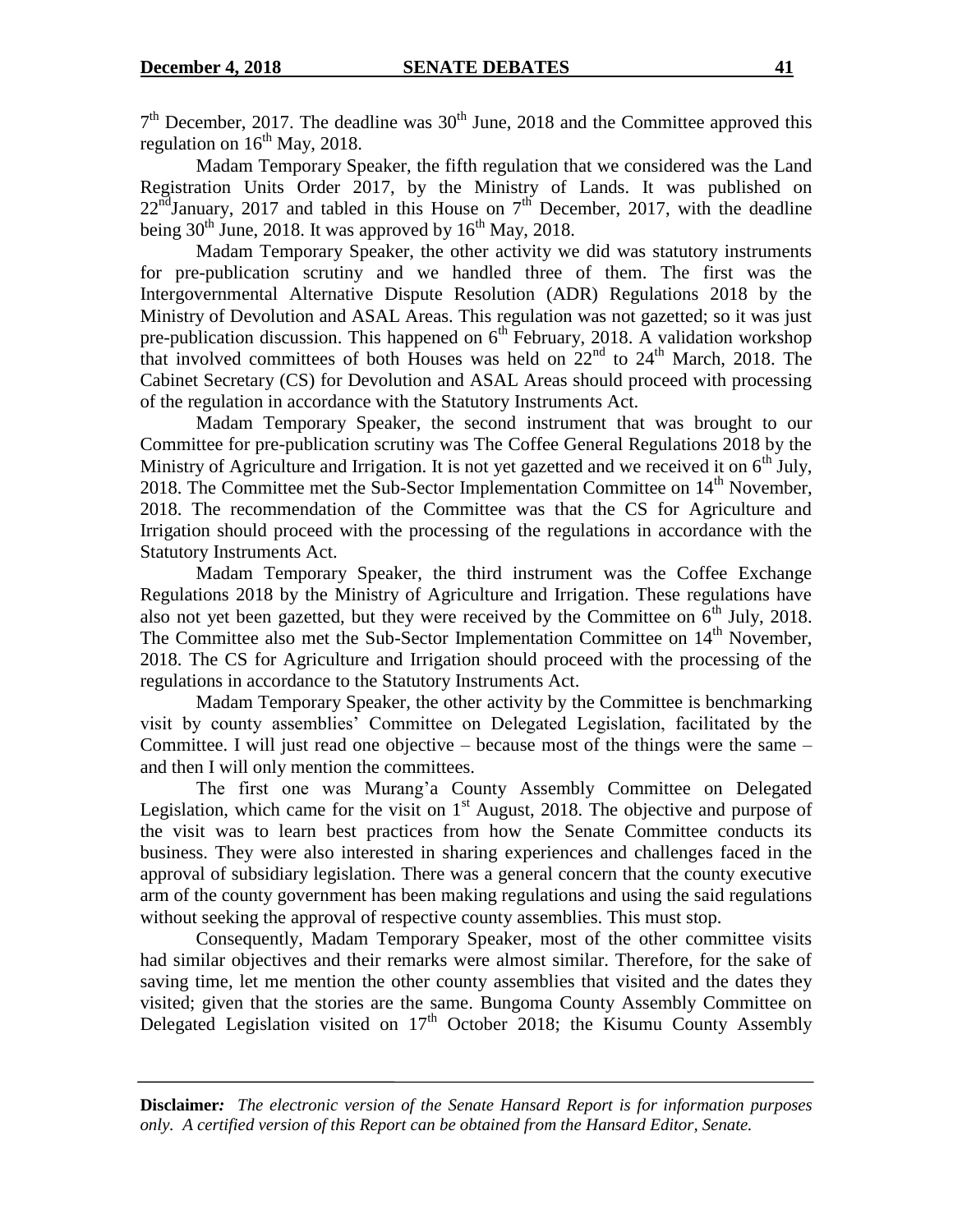Committee on Delegated Legislation visited on  $21<sup>st</sup>$  November, 2018 and the Kisii County Assembly Committee on Delegated Legislation visited on  $28<sup>th</sup>$  November, 2018.

Given that this Committee does not do Bills and stuff like that, we do not carry out any public participation. However, we had a challenge where we thought what was adequate in terms of public participation in our review of statutory instruments that came to our attention. It was the Committee"s observation that there is no clear framework in terms of what constitutes sufficient threshold for public participation. We recommend that Parliament should fast-track the enactment of the Public Participation Bill, 2018 to remedy the situation. When that happens, there will be a clear framework on how that needs to be done.

There were two stakeholder engagements that we did. As already mentioned, there was the one with the Ministry of Devolution and ASAL Areas, which was reviewing of Alternative Dispute Resolution (ADR). The other one was with the Law Society of Kenya (LSK) on the need to involve Parliament in the work of LSK, the need for the Committee to pay close attention to the concept of public participation in law making, collaboration between the Judiciary and Parliament in regulation making and the need to provide a legal framework that allows Kenyan lawyers to practice within the East Africa Community (EAC). As aforementioned, we met the coffee sub-sector, the National Transport and Safety Authority (NTSA) and the Ministry of Lands on the regulation of land.

On planned activities, we have one benchmarking activity that was scheduled in November 2018, but did not materialize due to lack of funds. We have a workshop with selected Ministries of the national Executive, because there are Bills that are passed all the time, yet the regulations have not been forthcoming from the Ministries. We want to hold a meeting with the concerned Ministries that are devolved to ensure that regulations are made.

These Ministries include the Ministry of Devolution and ASAL Areas, the Ministry of Health, the Ministry of Agriculture and Irrigation, the Ministry of Transport and Infrastructure Development, the Ministry of Lands, the Ministry of Education, the Ministry of Information, Communication and Technology, the Ministry of Energy, the Ministry of Environment and Forestry, the Ministry of Labour and Social Protection and the Ministry of Sports and Heritage. We plan to meet these Ministries in March to ensure that there are regulations that support the Bills that we pass, so that the implementation is not haphazard.

We did county visits as well. We visited Trans Nzoia, West Pokot, Busia and Bungoma counties. We had discussions on issues that are impacting in the Committee. There is a second round visit, which we intend to have in April. The counties include Homa Bay, Kisii, Migori and Nyamira. We also want to have a workshop with the county assemblies" chairpersons of the committees on delegated legislation in May 2019. The activity will bring all the respective chairpersons and vice chairpersons from all the 47 counties.

We will also have the Regulatory Impact Assessment Training for the Members of the Committee on Delegated Legislation, which will be held on---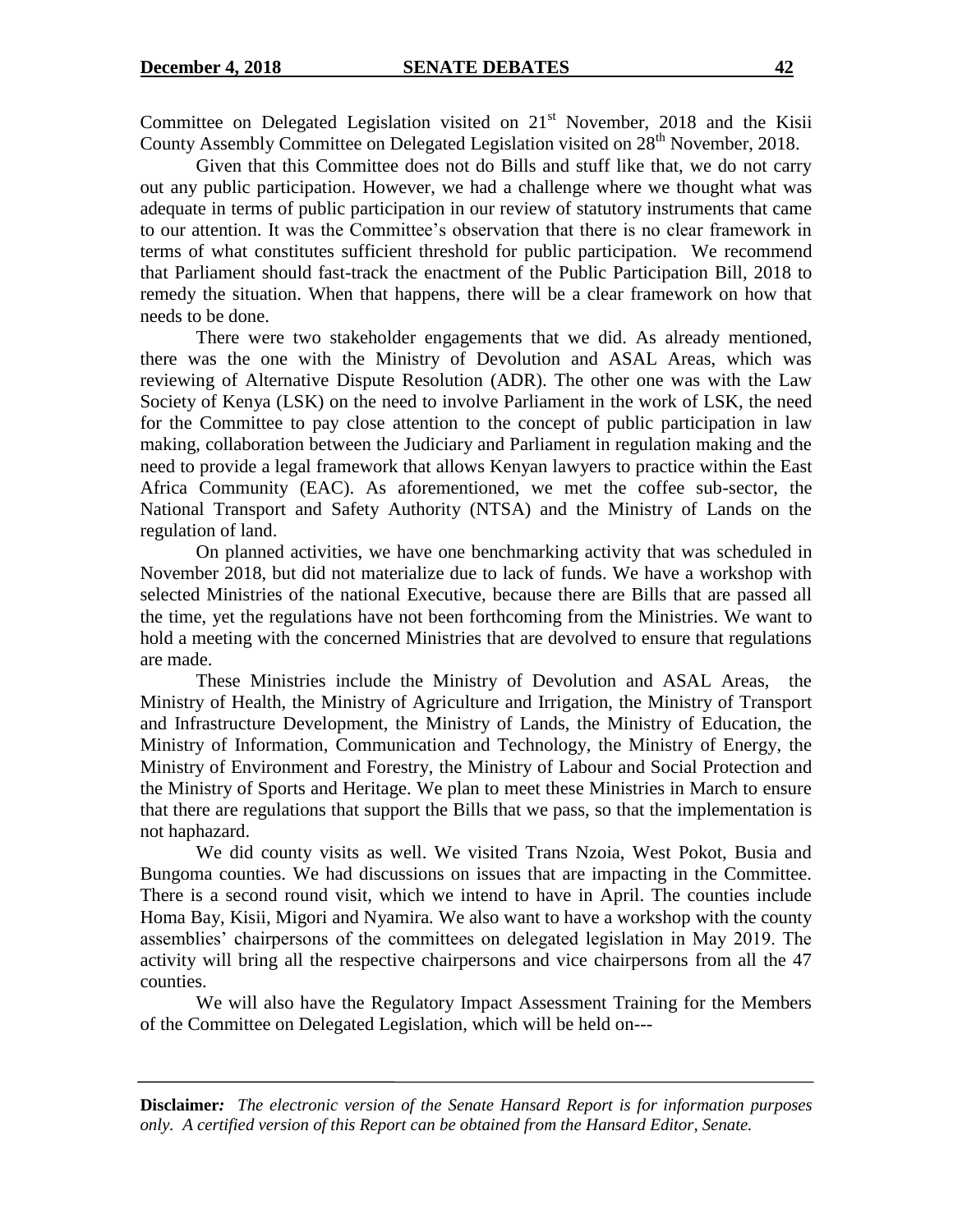**The Temporary Speaker** (Sen. Nyamunga): Hon. Senator, you may have to shorten because we are running out of time. Try your best.

**Sen. Farhiya:** Madam Temporary Speaker, I am almost done; I am on the second-last page. The Regulatory Impact Assessment Training for the Members of the Committee on Delegated Legislation will take place in November, 2019. This activity involves training of five Committee members and two officers.

The challenges that the Committee faced include the lack of funding and delays in Exchequer releases. Our recommendation is that Parliament should consider revisiting current guidelines relating to Exchequer releases, with the aim of providing for an effective and efficient mechanism that ensures that the activities of the Committee are funded throughout the financial year.

Another challenge we had was lack of clear feedback from the ministries on processing regulations after pre-publication scrutiny. Our recommendation is that Parliament should consider introducing an amendment to *The* Statutory Instruments Act of 2013 that provides for---

#### *(Loud consultations)*

**The Temporary Speaker** (Sen. Nyamunga): Hon. Senators, if you have to consult, please, do so in low tones.

**Sen. Farhiya:** Thank you, Madam Temporary Speaker. There was lack of legal and institutional framework on public participation, which as I have already mentioned, can be solved by fast-tracking of the Bill that is in Parliament.

The other challenge is that the power allowing the regulatory making authority to gazette or publish regulation before seeking approval of Parliament gives the regulatory making bodies the incentive to ignore Parliament's approval. Parliament should consider introducing stringent requirements that obligate the regulatory making authority to forward the regulation to Parliament before gazettement or publishing.

The last challenge is that sometimes the Committee lacks quorum. Perhaps, it is the same fate as other committees, which at times also have quorum challenges.

Thank you, Madam Temporary Speaker.

**The Temporary Speaker** (Sen. Nyamunga): Hon. Senators, we must appreciate that time is not on our side. For that reason, we may only allow one or two comments before we continue to the next Order.

**Sen. M. Kajwang**": Madam Temporary Speaker, allow me to congratulate the Committee on Delegated Legislation, which is also a Sessional Committee, for a very thorough report and a job well done. Sen. Farhiya has indicated that there are cases when the Senate adopted some regulations and they were annulled by the National Assembly. Without pre-empting debate, because I have seen The Statutory Instruments (Amendment) Bill on the Order Paper, I want to get an update or be informed on what happens in that case. Have we attempted to go into mediation? This is with respect to the Public Finance Management regulations on the Monitoring and Evaluation Fund for the Senate.

Thank you, Madam Temporary Speaker.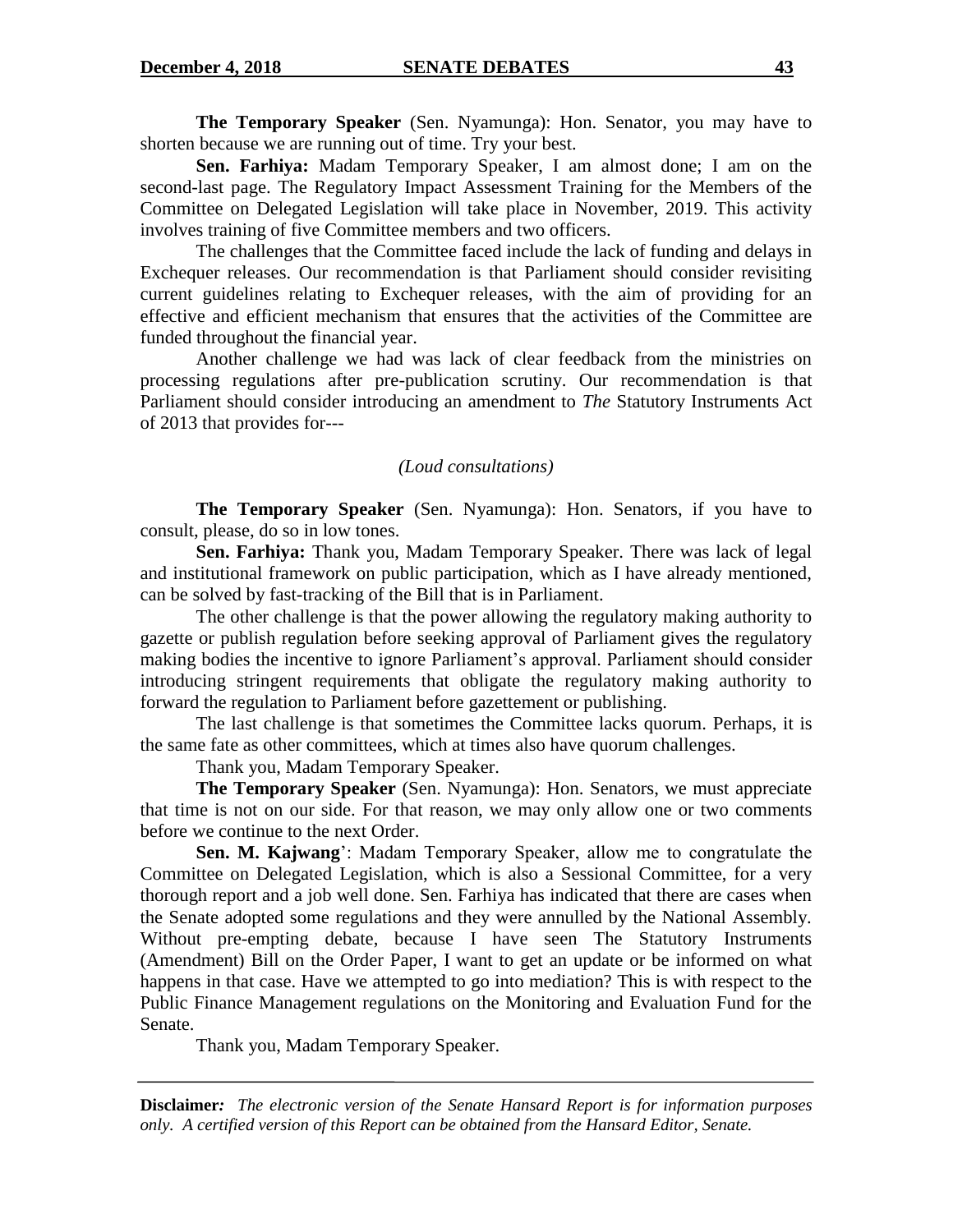**The Temporary Speaker** (Sen. Nyamunga): Senator for Turkana County, are you in a position to prosecute your Statement?

**Sen. (Prof.) Ekal**: Yes, Madam Temporary Speaker.

**The Temporary Speaker** (Sen. Nyamunga): Senator, just one minute. I thought we were on the next Order. If it is on the same, then the Senator for Siaya will have the floor.

**The Senate Minority Leader** (Sen. Orengo): Madam Temporary Speaker, I wish to congratulate Sen. Farhiya and the Committee on Delegated Legislation for that exhaustive report. It follows quickly on the feet of the report that was given by the Committee on County Public Accounts and Investments.

Sometimes it is lost to us why this Committee is very important. In fact, this Committee protects the authority of Parliament to make laws. This is because the Constitution says that no other body than those who are given that authority to make law or any regulations with the force of law, can do it without going through Parliament, and the parameters placed by Parliament. The only body that I know under the Constitution which can make laws and does not come under that remit are the county assemblies. However, even the county assemblies, in the laws they make, there are parameters within which they are required under the Constitution, so that they do not invade the territory of Parliament.

I plead with this Committee, although probably they lack the resources, that what should be happening is that for every legislation passed by county assemblies and regulations made by any State organ or body that is enabled by Parliament to make regulations, they need to get themselves seized of. They need to get themselves seized of the work of the county assemblies in terms of legislation and state organs, including Cabinet Secretaries. Sometimes they make regulations that actually go opposite of what the law prescribes. In fact, you will find that a lot of times, when it skips the notice of Parliament and the courts, the Cabinet Secretaries and Commissions make decisions that have got the force of law, without following what is spelt out in Article 94(6) of the Constitution.

I want to beg this Committee that you are our protector. You protect our territory because the legislative authority is only vested in Parliament and the county assemblies.

There should be no other law making body, except those that we have authorized. However, once we have authorized any state organ, anybody, or State officer, we should look into those regulations to ensure that they do not go beyond what they are commanded.

Madam Temporary Speaker, for the benefit of the Committee, the Constitution requires of Parliament that while we give authority to any organ to make laws, we must state the extent of that authority in the law. The regulations must fall within the law. Sometimes, we overlook this Committee because the other committees are more attractive. They deal with matters, which as far as the public is concerned, want to hear what we have to say. However, in terms of safeguarding what the Constitution says, this is one of the most important committees of this House.

Madam Temporary Speaker, this Committee can also help us with our siblings in the National Assembly. The Constitution says that a law is not law until it is enacted by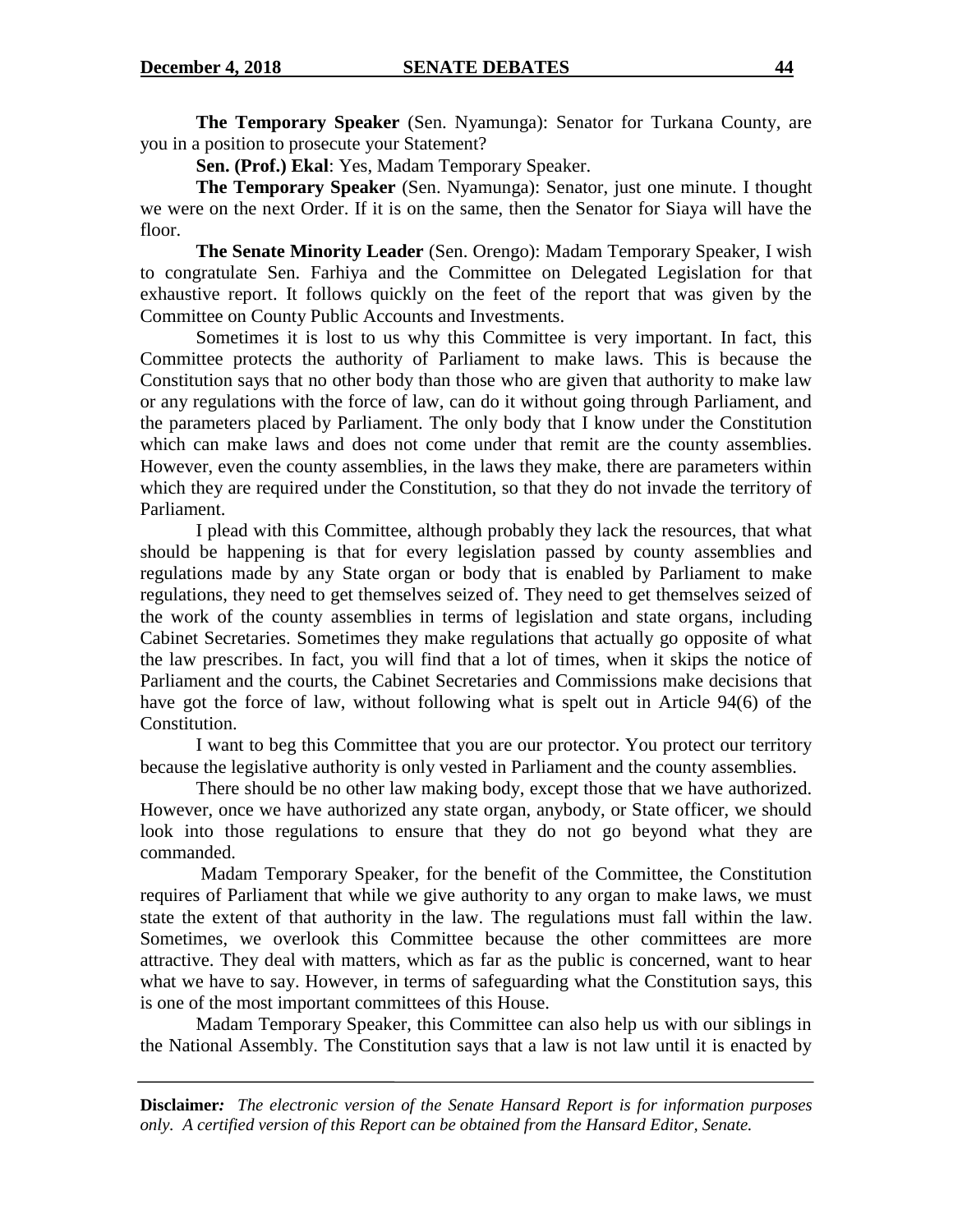Parliament. It cannot become a law even if it has gone through the county and the National Assembly. We should review those laws because what is happening is that when we passed things to the National Assembly, including the matters that are now before them that they have annulled; we similarly can take it up to ourselves to ensure that anything that is enacted into a law, must have the participation of the Senate. Even if something that does not concern the counties, the Constitution still requires the Speaker of the Senate at least to have some intervention under Article 110.

Sen. Farhiya, I just want to encourage this Committee. In fact, in my previous membership of the other House, I always preferred to be a member of this Committee because of it is importance. My Chairman in the Committee on Labour and Social Welfare knows that many times, laws are annulled by courts because ministers have gone beyond the authority by making regulations which do not conform with the law.

I thank the Committee for that report. I believe they should be given more resources and personnel to look at the laws, which are being made by the county assemblies and regulations generally, which are being made particularly by Cabinet Secretaries and Commissions. We have now a Government by Commissions. They also have the power to make regulations. Sometimes, they make regulations which go beyond their mandate.

Thank you, Madam Temporary Speaker.

**The Temporary Speaker** (Sen. Nyamunga): Thank you, Senator. I would like to give the next speakers just one minute each because of time.

Sen. Cherargei, proceed.

**Sen. Cherargei:** Madam Temporary Speaker, thank you for giving me this opportunity. I know Sen. Orengo has deeply canvassed on this matter. I would want to thank the Committee on Delegated Legislation and Sen, Farhiya for that elaborate presentation of the Committee work.

As the Chairperson of the Committee on Justice, Legal and Human Rights, there are so many issues. I agree entirely with Sen. Orengo that there are many issues that come to my Committee that always need the input of the Committee on Delegated Legislation. Therefore, I support the suggestion that they need more resources and manpower to effectively deal with the many issues before them.

Madam Temporary Speaker, last time, there were so many issues that we discussed with the Chairperson of the Committee. We tried to follow-up on some of them with the National Assembly so that they could execute them.

Finally, Madam Temporary Speaker, I hope that when we resume next session, the Committee on Justice, Legal and Human Rights and the Committee on Delegated Legislation will sit together and agree on the way forward. This will make it easier to do follow-up of some of these issues alluded to by Sen. Orengo and other colleagues.

The Ministry of Devolution and ASALs is formulating the policy framework on the economic blocs being mooted by counties. We expect the Committee on Delegated Legislation to look into that policy and regulations that the Cabinet Secretary in charge of Devolution and ASALS has formulated.

Thank you.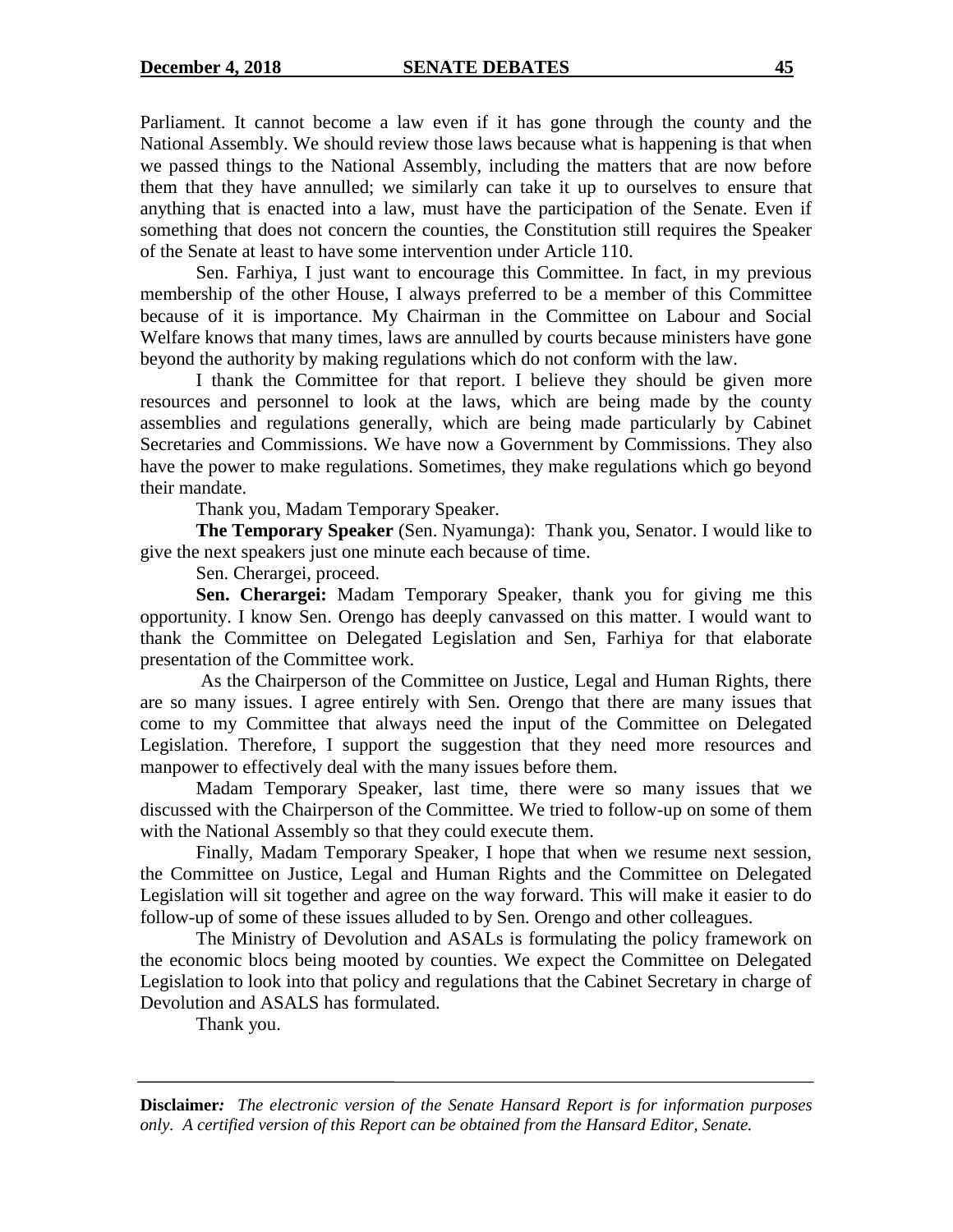**Sen. Halake**: Thank you, Madam Temporary Speaker. I rise to congratulate the Vice-Chairperson of Committee on Delegated Legislation. As Sen. Orengo said, this is a very important Committee. One would be able to facilitate some of the things that have been the peg mind, so to speak, with regard to legislation and statutory instruments.

I had a similar question to the Senator of Homa Bay with regard to what happens in certain cases. For example, what happens when Bills that have been passed in this House are deemed as money Bills? Does the Committee on Delegated Legislation have a role to play in helping in formulation of legal instruments to decipher some of these things? There were 38 Bills that were passed in this House, but they were deemed as money Bills in the 'lower' House.

Madam Temporary Speaker, allow me to congratulate the team for the work and the comprehensive report.

**The Temporary Speaker** (Sen. Nyamunga): Sen. (Eng.) Hargura Godana for Marsabit County, proceed.

**Sen. (Eng.) Hargura:** Thank you, Madam Temporary Speaker. Allow me to congratulate Sen. Farhiya for the detailed report.

Madam Temporary Speaker, the importance of the Committee is in as far as making sure that the regulations in whatever Bills we pass are brought to this House. Last week, we were debating the amendments to the Statutory Instruments Act. It was a pity that the Senate had been left out in the process of checking the regulation.

Madam Temporary Speaker, we pass good laws with very good and clear intentions. However, when we give that responsibility to another body or other office to come up with a regulation and we do not see it, then we are not sure whether that regulation is actually addressing what we had in mind. So, it is good to make sure that the Statutory Instruments Act is amended. I urge the Committee to follow up all the regulations which come up, so that the spirit of what we pass here is not lost.

Thank you.

**Sen. Wetangula**: Thank you, Madam Temporary Speaker. Let me also add my voice to congratulate Sen. Farhiya for a very elaborate and well-thought-out report. I seat in the Committee on Finance and Budget with Sen. Farhiya and she is very thorough in whatever she does.

The report outlines many issues and challenges but I just want to emphasise the point that Sen. Orengo touched on; that we pass laws and many of those laws we say very clearly that regulations shall be promulgated by various ministries or authorities. In many cases, those regulations and rules are never promulgated. Sometimes they are promulgated but never find their way to us.

It will also be good for the Committee to carry out a check on each legislation that we pass. This can be helped by the Clerks-at-the-Table and the research teams, so that where regulations are supposed to be promulgated by any authority under the authority of that law, it must be done and presented to Parliament because the devil is always in the details.

A lot of injustice is done to *wananchi* out there by illegal regulations and by-laws that are always passed and never subjected to the scrutiny of Parliament that has the authority to make law. I want to also encourage that this be done by both the Committee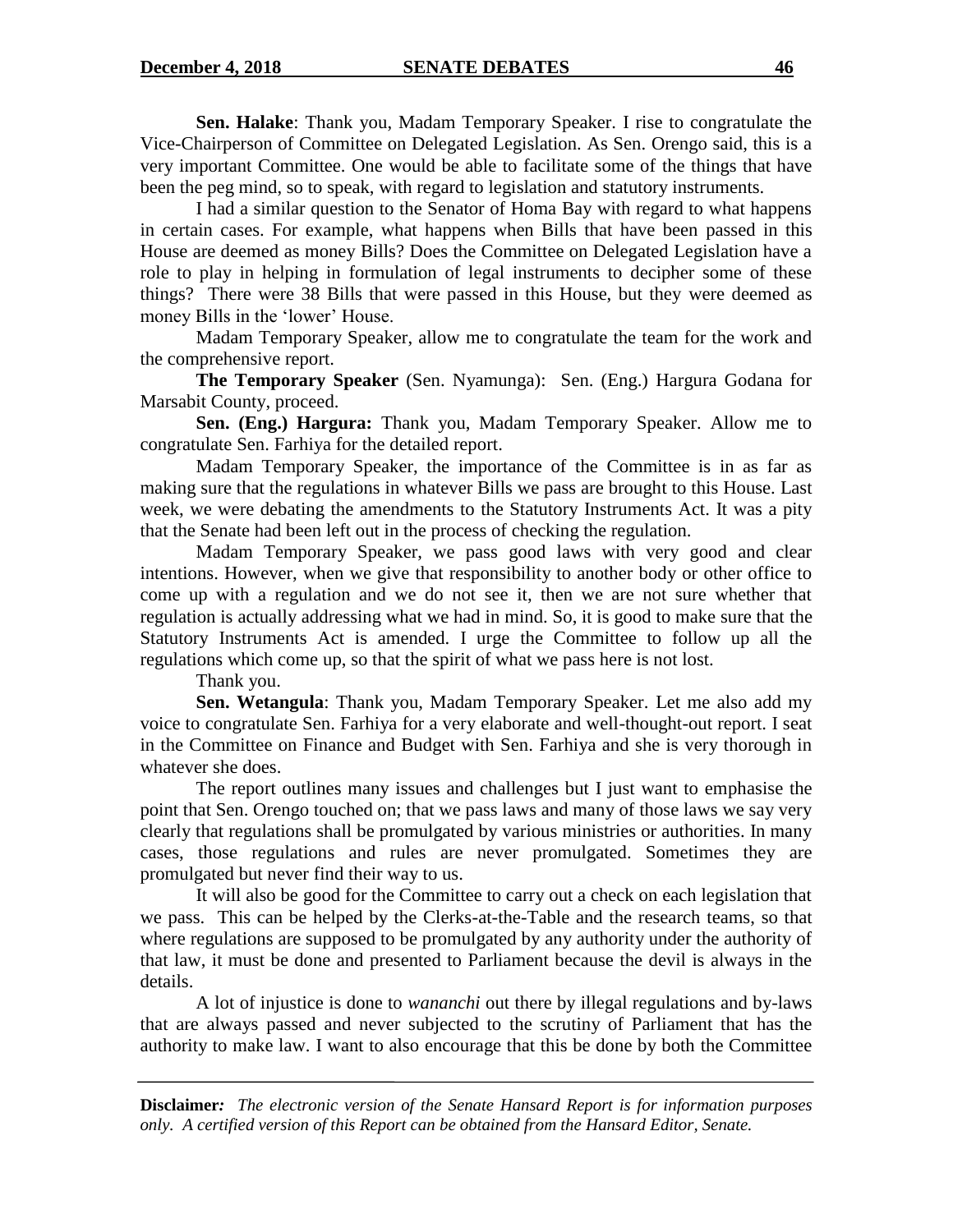on Delegated Legislation and the Committee on Justice, Legal Affairs and Human Rights to help bring up better laws in the country.

**The Temporary Speaker** (Sen. Nyamunga): Sen. (Prof.) Ekal. Do you want to make a comment on the same Statement?

**Sen. (Prof.) Ekal**: I wanted to make a comment and also---

**The Temporary Speaker** (Sen. Nyamunga): Just go ahead and make the Statement first.

**Sen. (Prof.) Ekal**: Do I contribute?

**The Temporary Speaker** (Sen. Nyamunga): Yes, on this Statement and not on your Statement.

**Sen. (Prof.) Ekal**: Thank you, Madam Temporary Speaker, for giving me the chance also to congratulate Sen. Farhiya for work well done. It is clear that a lot of what we do is done by committees. Here we discuss but not much comes to fruition other than being in the newspapers but in committees, we pass laws and those laws are the ones that are effected in the country.

It is the committees that put power to the laws that we pass. In this situation where the Senate committee Members put their heads down on a particular situation, that brings out what we need to bring to the public. If the Committee does not go to work as we have seen now, then not much is going to be accomplished.

In some of our counties such as Turkana now and Wajir---

**The Temporary Speaker** (Sen. Nyamunga): Sen. (Prof.) Ekal your time is up. You may resume your seat.

Hon. Senators, I defer Statement 1(a) to tomorrow.

INVASION AND TAKE-OVER OF KAPETADIYE DAM BY PASTORALISTS FROM A NEIGHBOURING COUNTRY

#### *(Statement deferred)*

We want to proceed with the other business of the House, and that is Order No.14. What is the point of order, Sen. M. Kajwang'?

#### ACTIVITIES OF THE SESSIONAL COMMITTEE ON DELEGATED LEGISLATION

**Sen. M. Kajwang'**: Madam Temporary Speaker, I want to beg your indulgence that Sen. Farhiya, who read the Statement, could also talk to some of the issues that we have raised.

**The Temporary Speaker** (Sen. Nyamunga): That was an oversight. Sen. Farhiya you can reply or make the last comments on your Statement.

**Sen. Farhiya**: Thank you, Madam Speaker. One of the amendments that are on the Floor of this House as mentioned by Sen. (Eng.) Hargura, it is that the National Assembly actually wants to take away our role.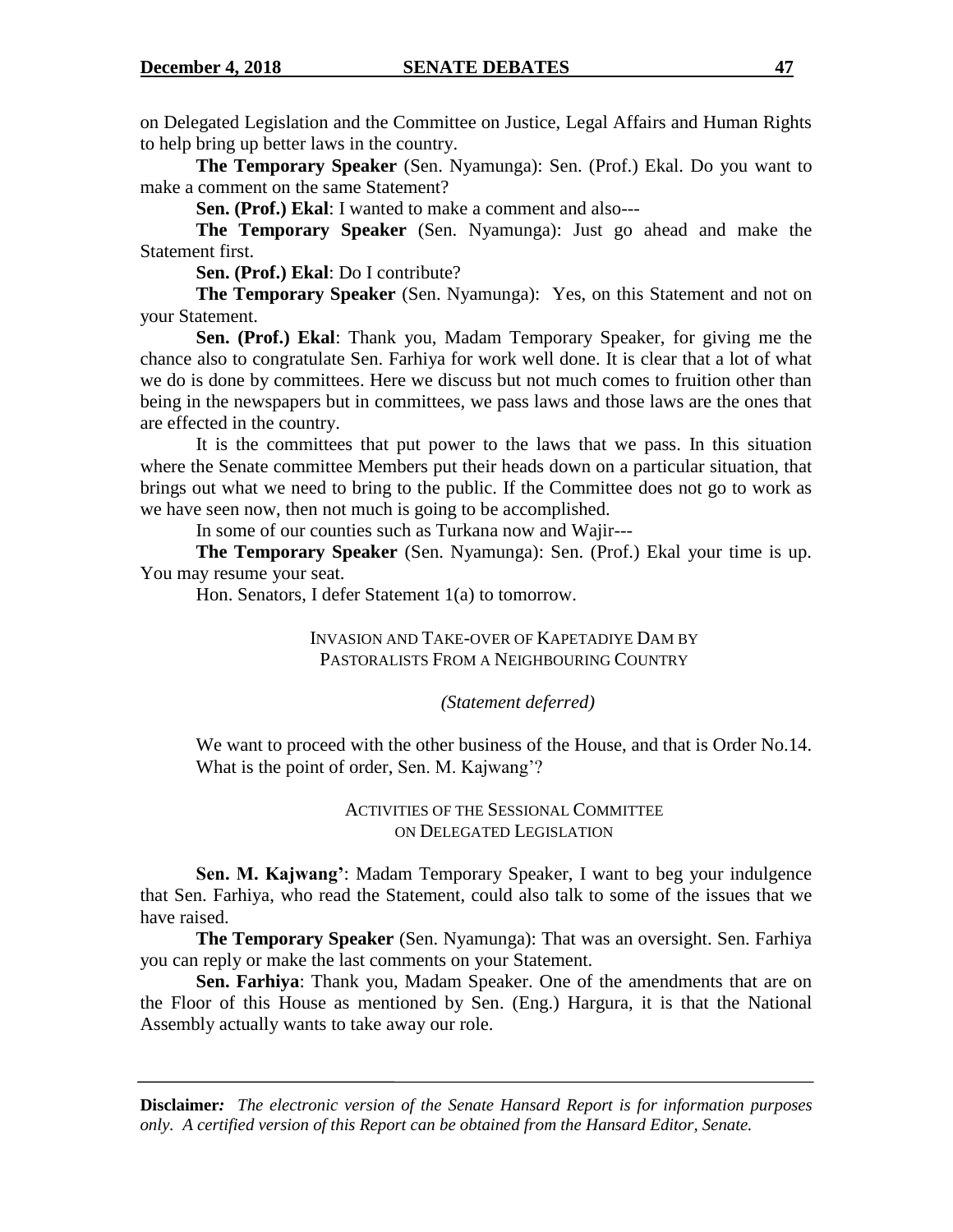The original Bill was that any regulation be tabled in both Houses and then the Clerks of each House decide whether this is for this Committee or not. They have deleted that and only said, the relevant House, but regulations should go to the National Assembly. How will the Senate know that this regulation was meant for the Senate or the National Assembly, if it is not brought to our Clerk? That is one of the things that we are trying to amend.

This Committee initiated two Bills; the Statutory Amendment Act to correct that anomaly and, the County Statutory Instruments Bill, 2018, which is supposed to address the statutory review process for the county assemblies.

One of the issues as you have all mentioned is that, the amendment involved both Houses yet it was assented to even before coming to this House. Those are some of the challenges that the Committee has and that is the anomaly we are trying to address through the Bill that we are again amending, so that we take it back to the original bit.

In terms of the Monitoring and Evaluation Fund that was annulled, we asked that question and it was decided at that point that the House leadership takes over in terms of dealing with the other House, but our Chair tried to reach out to the other Chair even before those regulations were tabled in that other Committee, to speak to them so that they get the way forward. Despite that, they still annulled. This is part of the problem of now trying to make sure that this House is either "dealt with properly" so that we do not have any authority in terms of dealing with that.

In terms of regulation making for all the Bills that have been raised by most of the Senators, that is why we are meeting all those ministries. We have taken all the Bills that were passed in this House that have no regulations. The ministries concerned are the ones we are calling in March to explain to us why they have not made regulations on those ones. We are trying to look for an appropriate date in March that we can meet with them to find out why they have not made those regulations.

This Committee is also trying to empower the county assemblies so that there is a legal framework for them to review and even demand the regulations are also reviewed by the Executive. It is a good idea from the Chairperson of the Judicial Leaders Advisory Council (JLAC) that we have a meeting to discuss a few issues. I have also taken note of the policy on economic blocks. That is something that we will discuss in our Committee since we have not discussed the same before. I hope I have expressed everybody"s concern.

### Thank you.

.

**The Temporary Speaker** (Sen. Nyamunga): Hon. Senators, we now move on to Order No.14.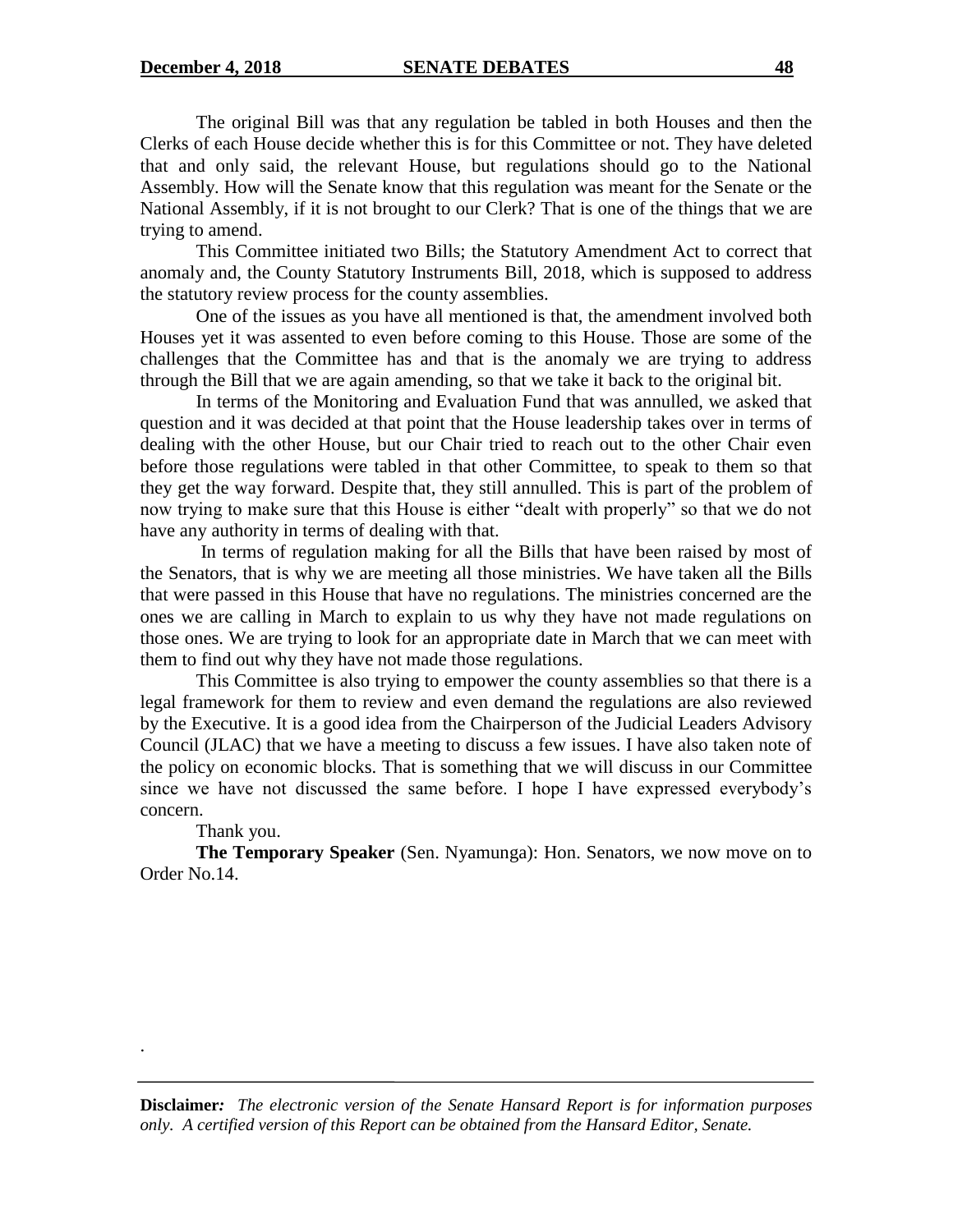#### **BILL**

#### *Second Reading*

THE COUNTY GOVERNMENTS RETIREMENT SCHEME BILL (NATIONAL ASSEMBLY BILLS NO.10 OF 2018

*(Sen. Murkomen on 29.11.2018)*

*(Resumption of debate interrupted on 29.11.2018)*

**The Temporary Speaker** (Sen. Nyamunga): Sen. Irungu Kang"ata had a balance of 13 minutes. I do not see him in the House.

Sen. (Eng.) Mahamud, you may proceed.

**Sen. (Eng.) Mahamud:** Thank you, Madam Temporary Speaker, for giving me a chance to contribute to this Bill; The County Governments Retirement Scheme Bill (National Assembly Bills No.10 of 2018).

This is a Bill to put in place a retirement benefits scheme to establish the County Government Retirement Scheme for employees in the service of the county governments. A number of people working or employed in the county governments were in the Civil Service before, whereas others were from the defunct local authorities. It is important that we have a new retirement benefits scheme for them and, so the Bill addresses that.

Perusing through the Bill shows that the objects and purpose of the Act is to establish the scheme. Clause 4(1) says-

"There is established the County Government Retirement Scheme" The Scheme is a body corporate which will, of course, help in dealing with the retreatment benefits of the employees there.

Madam Temporary Speaker, who are the beneficiaries or what is the membership of this Scheme? Clause 5 of the Bill states that-

"A public officer or any other person approved by the Board may

become a member of the Scheme under the auspices of a sponsor."

Basically, there are others who are approved, but we do not know. However, for now, these are public officers who work in the county government. This does not, of course, include the Members of County Assembly (MCAs). Initially, my worry was that they were going to bring a scheme which has everybody, including the MCAs. That is the reason a lot of concern was being raised by the Council of Governors (CoG); they did not want to be a part of this. Basically this is only for public servants within the county government.

Madam Temporary Speaker, the Bill talks about a Board of Trustees, which is normal. It also proposes to have a Chief Executive Officer (CEO) of the Scheme under Clause 18.There is also a proposal to have a fund manager – because there will be a fund – under Clause 22(1). The first job of that person will be to implement the investment policy of the Scheme as approved by the Board. Clause 18(2) indicates that the CEO shall be an ex-official of the Board. Clause 22(1) introduces another person called the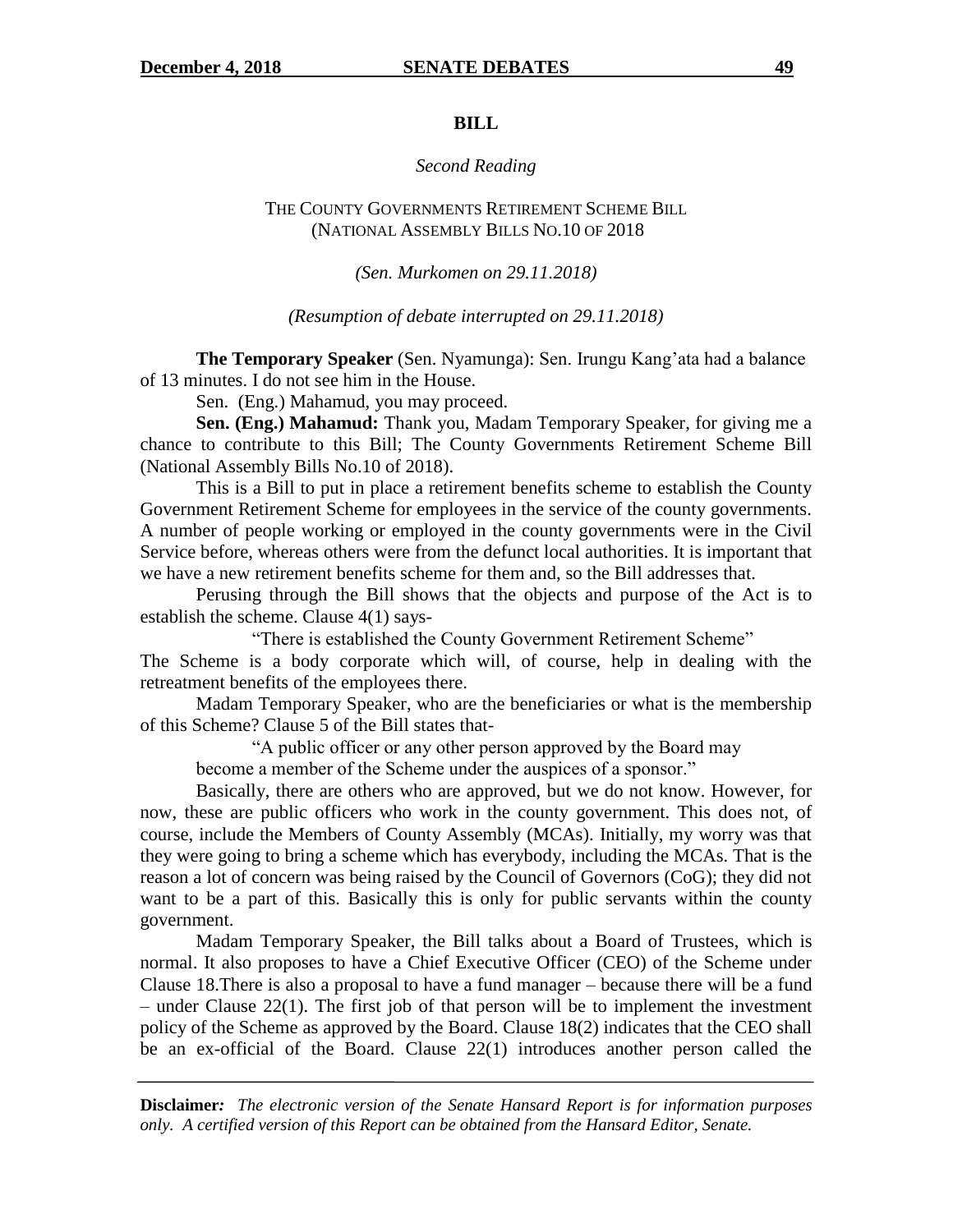Custodian of the Scheme, who, in addition to the duties prescribed under the Retirement Benefits Act, shall also receive all the contributions.

Madam Temporary Speaker, Clause 23 introduces somebody referred to as an Administrator. When the Senate Committee on Labour and Social Welfare will be looking at this Bill, they should look at the relationship between the CEO, Fund Manager, Custodian and also the Administrator. This is because there are quite a number of officials who are involved in this. Maybe this is the nature of retirement benefit schemes. Initially, I was of the view that there are too many officials provided for in this Bill.

Madam Temporary Speaker, the Bill also elaborately details the law and how it works when one retires. It also talks of early retirement benefits and membership. It also explains that if one is an employee of the county government, they can join the Scheme. However, if one is currently on an existing public service pension scheme and who has less than five years to retire, the Bill says one should not join the Scheme. They should wait to be given the benefits through the retirement scheme governing public servants.

Madam Temporary Speaker, Part IV provides for the establishment and management of the County Governments' Retirement Scheme, which shall be administered by the Board in accordance with the Act and other relevant laws. It contains the financial provisions and establishes the County Retirement Scheme Fund. It is a good law because there was no scheme in place earlier and our people who were working in the counties can now have a harmonised scheme. We usually hear a lot of issues outside there because of the existence of the Local Authorities Provident Fund(LAPFUND) and the Local Authorities Pensions Trust (LAPTRUST). This Scheme, therefore, proposes that these are now joined and become part of the Scheme. That is why we can hear some resistance outside there, because schemes that were there before do not want to be swallowed.

Madam Temporary Speaker, Part VI of the Bill contains the Savings and Transitional provisions. Clause 55(3) says-

"A person who, at the commencement date, is an employee of the national government and whose remaining period of service is five years or less, is not eligible to join the Scheme and shall have his or her pension paid out under the provisions of the Pensions Act and the Widows and Children Pension Act or any other relevant legislation."

My only worry here is what will happen to that gap from 2013, when civil servants were seconded to the counties? Will that Scheme take care of them? The same applies to people who have been employees of local governments.

Clause 54(4) states that-

"A person who was an employee of a local authority and was a member of the Local Authorities Pensions Trust and whose remaining period of service is five years or less, is not eligible to join the Scheme and shall have his or her pension paid in accordance with the provisions of the Local Authorities Pensions Trust Rules, 2007 or any other relevant legislation. "

This is in accordance with Legal Notice No. 50. Therefore, if one is remaining with five years or less to retirement, they are not supposed to join, but they should benefit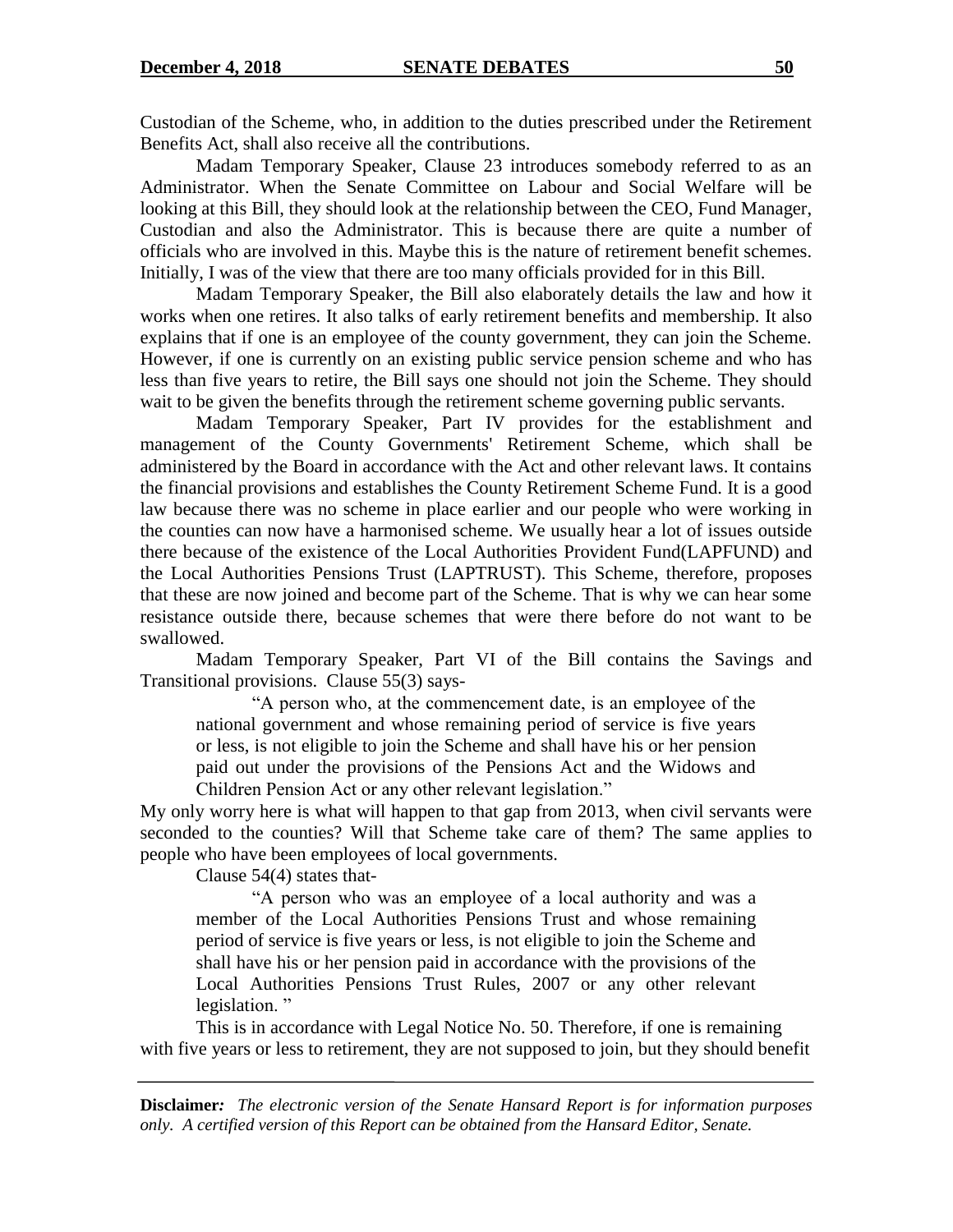from the LAPTRUST. Is that still in place? These are the gaps the Committee is supposed to look at, so that many people are not locked out.

Madam Temporary Speaker, the members of the LAPFUND and the LAPTRUST, as the umbrella retirement funds, shall be transitioned into the Scheme. All the records of the LAPFUND and LAPTRUST retirement funds shall be transferred into the Scheme Administrator.

Finally, Madam Temporary Speaker, Clause 57(1) of the Bill says that any eligible employee who joined the service or a sponsor on permanent and pensionable terms after the first general elections under the Constitution shall be deemed to be a member of the Scheme with effect from the date of employment.

This is actually joining these together and doing away with those other schemes. We await the report of the Committee. This is a very good Bill. This is the first time it is coming here because of what we have in the country. We need to take care of our people who are working in the counties, those who came from the Civil Service, those who were previously working in the local authorities and the new ones who are there now, so that they can have benefits when they retire from the public service.

*[The Temporary Speaker (Sen. Nyamunga) left the Chair]*

*[The Temporary Speaker (Sen. Halake) in the Chair]*

Of course, the Scheme will be contributory by both the employees and the sponsors or the employer.

With those many remarks, Madam Temporary Speaker, I beg to support.

**The Senate Minority Leader** (Sen. Orengo): Thank you, Madam Temporary Speaker. After congratulating you on your election as the Temporary Speaker, it is once again a privilege to speak to this Bill while you are on the Chair on your very first day.

From the outset, I support this Bill. As the distinguished Senator from Mandera has indicated, the Bill brings together the two existing schemes under the LAPFUND and the LAPTRUST, which shall be transitioned into this Scheme. This, in effect, is a mandatory Scheme for county employees, both in the executive and in the county assemblies. It is important that it establishes a uniform retirement scheme for the county governments. This is what it should be because, previously, we did not have a mandatory contributory and uniform retirement benefits scheme.

It is also purported to be brought in pursuance of Article 43 of the Constitution, which has two important parts. One is generally for purposes of giving social protection to citizens; while the other component is under Article 43(3), where for those who are needy and poor, there should be provided a form of social security and so on, and so forth.

There is a tendency of invading these pension funds all over the world. If you look at the cases in South Africa, both in the public and the private sectors, there have been scandals on invasion of pension schemes because it is ready money available for those who can access it. In the United States of America (USA), there have also been some scandals in relation to pension schemes in both the private and public sectors.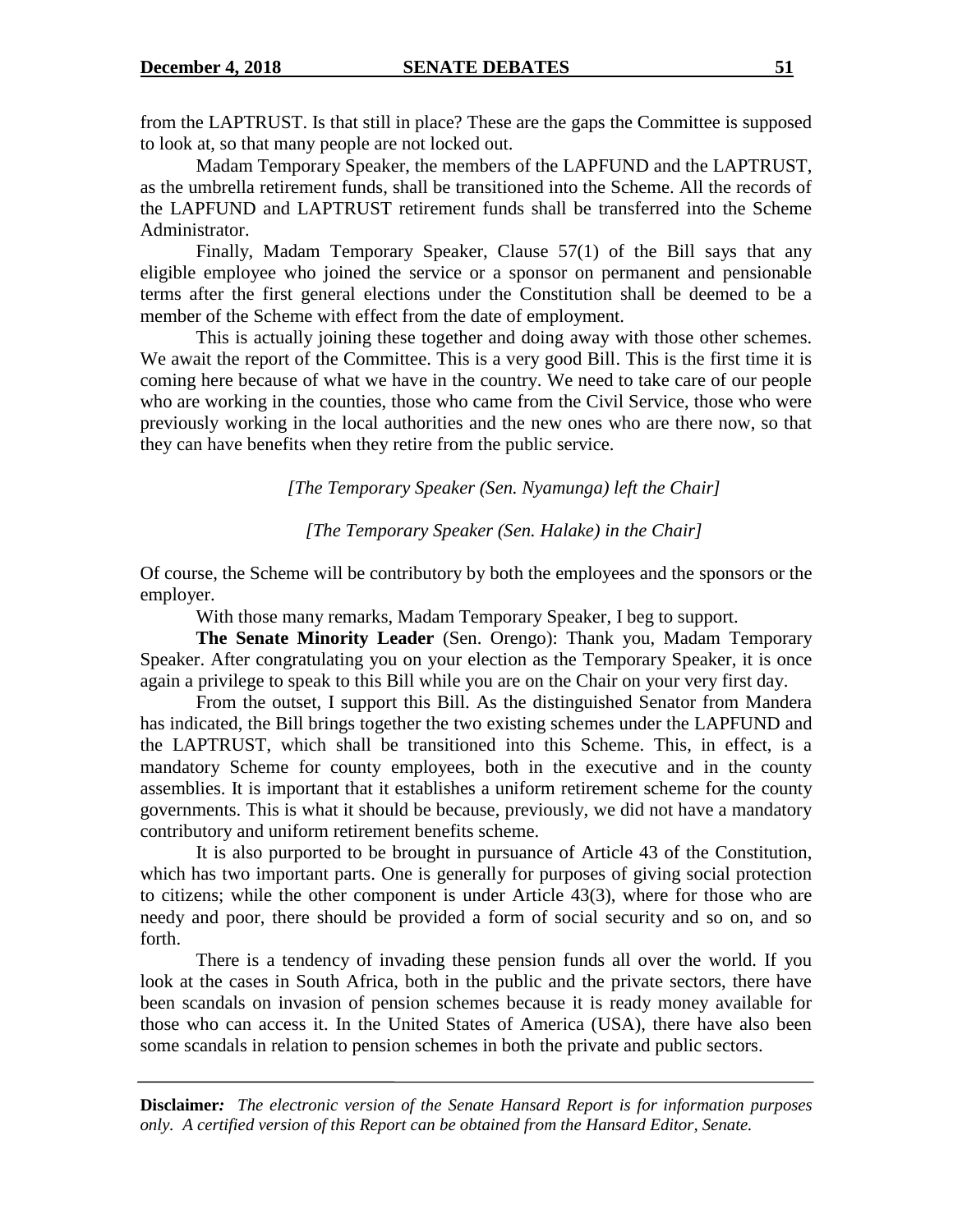Some of you may remember that there was someone who had offered to build the tallest building in the city of Nairobi at Uhuru Park, which Wangari Maathai and her colleagues made impossible. In fact, the President, at that time, had laid a foundation stone. If it had been built, it would have been built on funds which had been stolen from a pension fund belonging to the middle group in the United Kingdom (UK). This gentleman finally committed suicide in the high seas when the law caught up with him. He was called Robert Maxwell and he was described as a crook of the century.

### *(Sen. Wetangula spoke off the record)*

Yes, there is a story about it. It is said that when his body was found, he was naked. The mafias do not strip people, especially when it is Italian mafia but there is a whole story about it. It is in the same Mediterranean Sea where the late Princess Diana used to go sailing with a tycoon of Egyptian descent but that is another story.

Our friend, the former Chief Justice talked about Kenya being a bandit economy and to some extent, pension funds always have bandits waiting to plunder those funds. I am not being abstract. It has happened. If you look at the reports of the Public Accounts Committee in the National Assembly in the past years and the reports on the National Social Security Fund (NSSF) or the National Hospital Insurance Fund (NHIF), you will find that a lot of the money that was made by some individuals in this country was made through invasion of these kinds of funds.

Right now, there is competition as to whether we should have a private administrator or a fund manager from outside managing this Scheme. It is not in the Bill but previously, there were people who were advocating for that to happen. We had those who were saying that this should be purely in the public domain. I think that the debate is still out there on what is the right thing to do. I am saying all these before I go into the specific provisions of the Bill. For this occasion, I will refer to the Engineer as a learned friend because we are going through this Bill clause by clause.

In a country like Kenya, we have to make sure that funds which are generated by the public, whether they are part of the Consolidated Fund, those that go to the National Treasury, a public fund or into a fund like the one being created under this Scheme, are properly protected. There are people out there who are always waiting for this kind of funds or other public funds to make quick bucks. I will dare say that in this country, a lot of the rich people around have raided funds like this be it from the NSSF or the NHIF.

Of course, I have no evidence in regards to the two funds which are being amalgamated. If we did a scrutiny of the richest people in this country, you will find that a lot of them have either made money from public institutions or they have done business with public institutions. Therefore, the fight for the control of this Scheme is a fight that would sometimes find itself in this Chamber or this House or even beyond. Most obviously, it is taking place beyond this Chamber.

I want to persuade us that Kenya will not grow unless we protect these funds. Other than getting money through tax revenue, investment from foreign countries and direct foreign investment as a component of available cash to spur growth, investment through saving is an important component of a national base for spurring development.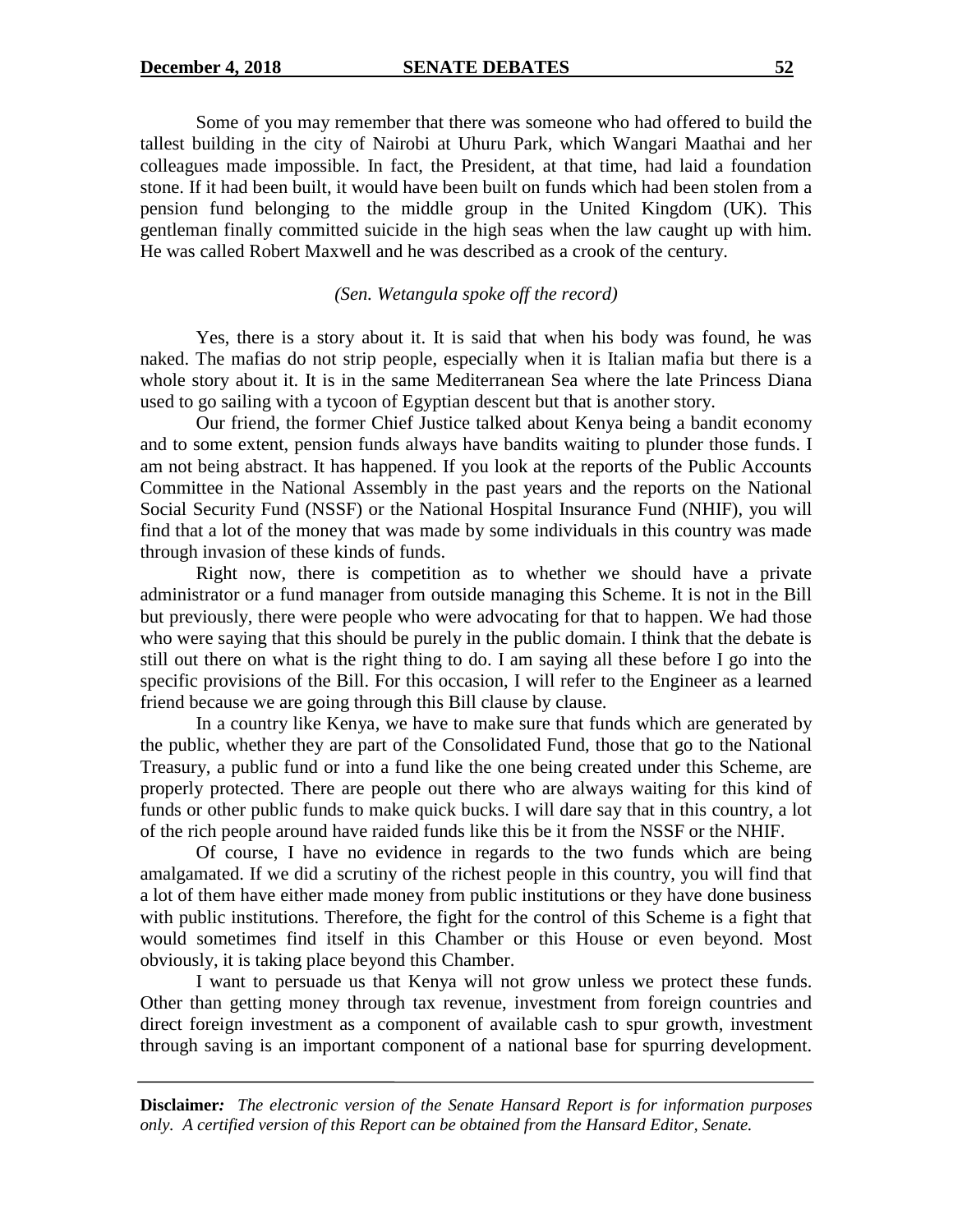Therefore, investments like this through savings are not only important for the national economy but also important for individual citizens who contribute to these funds. It is critical, especially in Kenya where we are borrowing, because we cannot raise enough revenue. We borrow locally. We are now going to borrow from China under some very strenuous circumstances; borrowing under the instruments of sovereign bonds which put the country and the economy through a lot of stress. The cheapest money that the Government could have made access to and it is competing for this money with the business sector is such pension funds.

I want to say this without fear of contradiction that in Kenya today, there are people who are making money through plundering such funds, having access to the National Treasury and doing businesses through procurements that are done in a very unsavory way. If you look at South Africa and the fall of the former President, if he was still the President - I would not cite his name because that would go against the Standing Orders - a lot of things being said about the deep state in South Africa are about raiding funds and assets of public institutions. The President and the President's men in South Africa were once such a lot.

South Africa, even under the old apartheid regime, inherited some strong institutions such as the power generating company, the Electricity Supply Commission (ESKOM), which is almost coming down. The South African Airways was one big giant and it is also going under. In Kenya, if you look at the way institutions that we have across the board are falling apart or experiencing problems, you will realise that it is a function of the economic bandits invading funds which are otherwise established under the law like the one we are trying to have or in the private sector.

In the case of the United Kingdom (UK), the gentleman known as Robert Maxwell actually stole more than £400 million which was workers contribution. Sometimes he was so cocky that he said that the fund belonging to the workers, the mirror group pension fund, belonged to him because the company was his.

Therefore, under this law that we are trying to promulgate, we have to be very careful how it is structured. This is to make sure that there are no loopholes for people to have access to this fund, which should go towards the benefit of, first, as a saving for particular members, second, as a saving which is available for the country as a whole for purposes of economic growth. It also provides availability of money and revenue for growth and third, for purposes of retirement.

My colleague who spoke earlier took us through Clause 3 where the issues that I am speaking to are well set out in the objectives and purpose of the Bill. I am talking about how to avoid having people who have so much power and authority to manipulate such a Fund. My starting point is the powers given to the Cabinet Secretary(CS). This is a Fund contributed to by employees of county governments both in the executive and the assembly. Also, to some extent it will be contributed to by the county governments. It is an offshoot of devolution or an auxiliary structure of the system of Government that we have adopted. To that extent, I do not see why the CS should be the one to appoint the Chairperson, although he or she is appointed amongst the trustees as provided for under Clause 6. However, he who pays the piper calls the tune.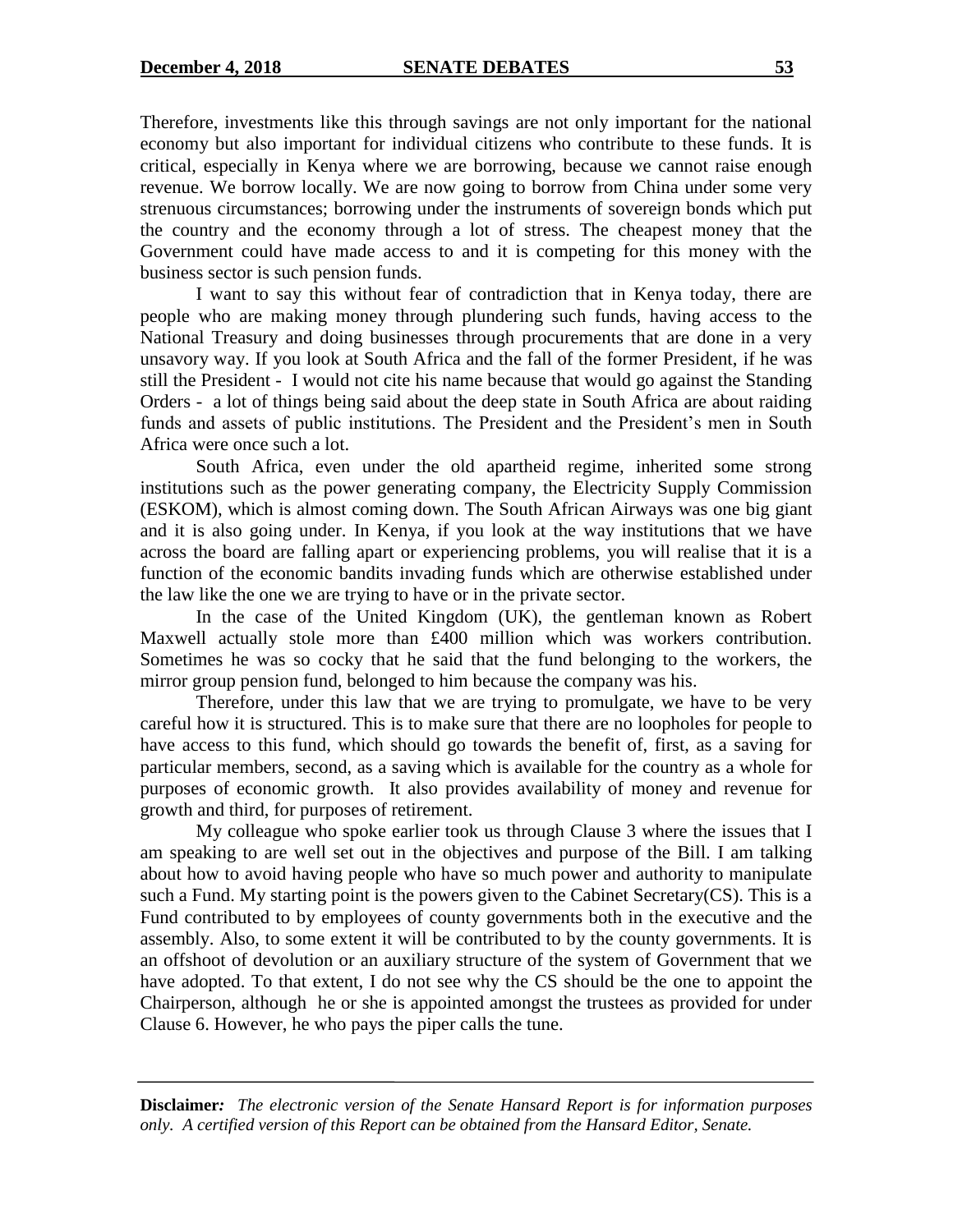Therefore, I urge that at the amendment stage, the appropriate procedure should be for the trustee to appoint the Chairperson from amongst themselves. Then, for purposes of executing that appointment, the CS would gazette the appointment. However, the appointment should not be made by the CS. He or she is an officer of the national Government while this Fund largely belongs to the employees of the county governments.

To that extent, we have trustees that come from the national Government, that is, the Principal Secretary for Finance and Principal Secretary (PS) in charge of Devolution. All these put together with the appointing authority or power of the CS will, to some extent, give unnecessary control to the national Government. It could be a way of frustrating particular county governments indirectly through a Fund like this.

The persons nominated as trustees by trade unions should be more than two. We should specify the relevant trade union to which the workers of the county executive and assembly belong to. This is also for purposes of clarity because at the time of appointing or nominating the appointees, if it left generally that it should be nominated by the trade unions representing County Public Service Boards (CPSB)--- Again, even the way it is crafted in Clause 6 is not good enough.

On the question of appointments, I would say that the convening of the meeting of the nominating body should be clearer. If it is said that it is just the Council of Governors (CoG), I think there should be an appropriate person and not just a body. Probably for this purpose, it would be better to say the serving Chairman of the CoG.

Clause 7 is on qualifications. Our Constitution talks about meritocracy both in the public service and even we, as Senators, although there is no educational requirements. Parliament is required to make a law providing for educational requirements. I think in the next phase of elections, we will have those qualification requirements even for Members for Parliament.

It would be my prayer that in requiring people to have degrees, so to speak, because it states that one should hold a degree from a recognized university in Kenya. Right now out there, there are many people who are receiving degrees from all over, and they are said to be recognized. I think somewhere in the regulations, there should be provisions that would require somebody who has a degree from a recognized university to have some documentation showing that actually they had been to that university.

It looks like it is possible now for people to go all over the world or even internally and in the neighborhoods, to get all manner of degrees for purposes of qualifying for jobs, including elective ones. I hope that when we come to the Committee of the Whole stage that would be cleared.

The final point that I want to deal with in terms of these appointments is on the Chief Executive Officer (CEO). It looks like so long as he or she is not removed for cause, he or she can serve for as long as he or she has got the goodwill of the board. The board of trustees is required to serve for a term of three years, which is renewable for another term of three years. That second term is not renewable. Sometimes when CEOs stay for too long, they can become the institution.

So, I suggest that where there is a requirement for trustees to serve for a term, maybe for the CEO we could have a term of four years, which is renewable for another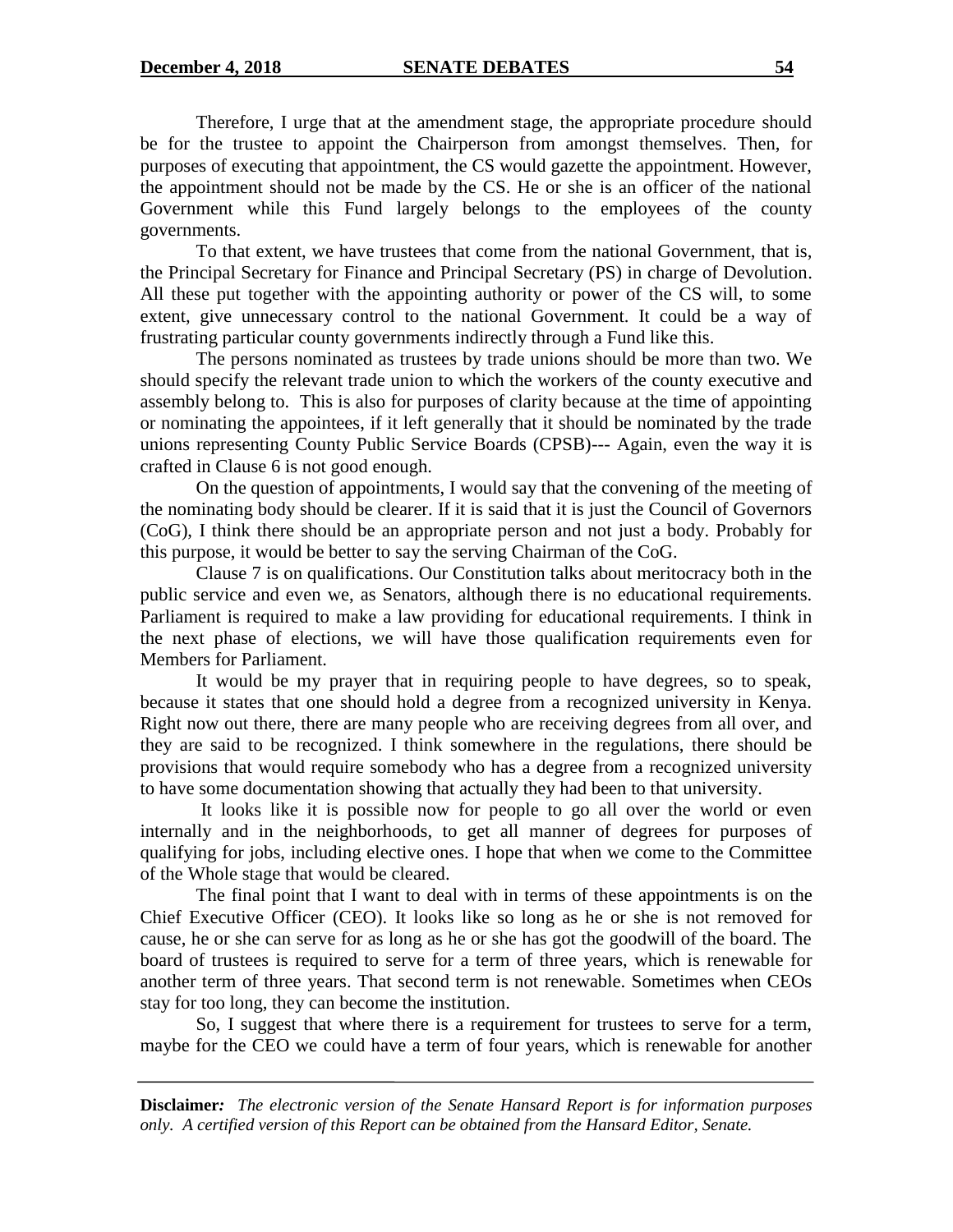four years. He or she should not be in a position to overstay, because then, with the kind of structure that I see in this board, quite easily the board will become the CEO. Every time a new board comes in, the CEO will know all the tricks in the system and may at the end of the day, make it very difficult for the institution to operate.

The most important positions in this old structure are three; the Fund Manager, the Custodian of the Scheme and the Administrator. I like the idea because internally within the management, there are three officers who have got various responsibilities. There is one whose duty is just to receive the funds. The other one becomes the custodian of the funds and, thirdly, there is the administrator, who then opens and maintains accounts for each member and, of course, keeps records. When it comes to payments on retirement, it is the administrator who will be dealing with the many problems that come when somebody is claiming his or her money, when he or she is entitled.

I hope in this new age of technology we will not have a situation like the National Social Security Fund (NSSF) where you had somebody coming from Kapsabet Town claiming his funds here in Nairobi County from NSSF for 10 or 20 years and eventually he dies before receiving his benefits. It is very sad. By the time he gets paid, probably, he would have spent more than what he had saved.

Madam Temporary Speaker, I hope this administrator, who is very important official, will not frustrate the members of this Fund. I hope he or she will work efficiently, so that the concept of mandatory membership would then make sense. When you want to get your benefits and, you again go through such suffering, then it should not become a mandatory scheme. I hope the experience of others under the NSSF in this regard would not arise with this Scheme.

The other provisions that I am very uncomfortable with is Clause 48 which deals with offences. I am not quite comfortable when the punishment attracted under Clause 48 goes up to a sum not in excess of Kshs4 million, or to an imprisonment for a term not exceeding two years. When that relates to an administrator, manager or director in a company which is a sponsor or in relation to the directors of the Scheme itself, I would be comfortable with this particular clause. However, my reading of this provision would also cover even a member who for some reason, would want to frame a charge. Sometimes in the criminal justice system, we come into situations where it is so easy to craft a charge under which somebody can be frustrated.

Those of you who have been charged under the "hate speech" clauses of the Ethics and Anti-corruption Commission Act, you find that sometimes the law can be read so broadly that those who should not be charged in the first place are charged. Similarly, I hope that the provisions that relate to these offences would be looked at more carefully or scrutinized, so that an ordinary member does not find themselves punished to this extent, Kshs5 million or imprisonment for two years, for something which would, probably, have been created by a manager or director in a position to do so. I hope that when the appropriate time comes, we will draw that distinction so that people are not made to suffer.

Madam Temporary Speaker, I support this Bill. However, those who have tried to make a case against this Bill have not convinced me that it should not find favour with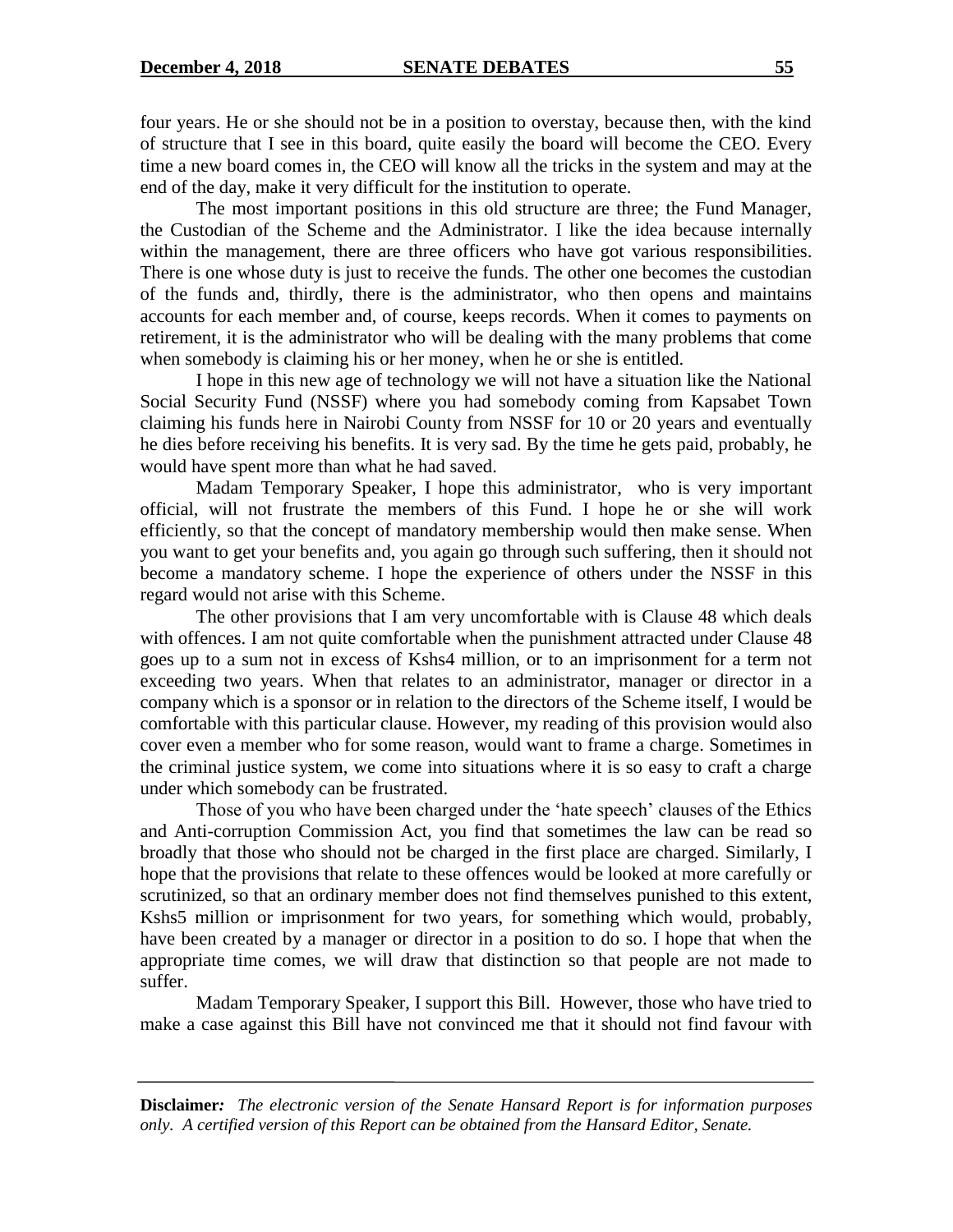this Senate. I have stated my position with regards to certain provisions of this Bill that would require some re-consideration and amendment.

After the year 2013, we really thought Kenya was going in the right direction because the current Constitution had created a new Republic. In fact, when the current Constitution was promulgated, the Grand Coalition Government of former President Kibaki was at that time being referred to as the "Third Republic". Many people felt that we had crossed the Rubicon. We were creating a new country and a new Kenya where we would live by new standards and where we would give our people hope. Unfortunately, there are things that are happening out there that make people think whether having a new Constitution helps at all. There are other people who are thinking that change of leadership, whether through the ballot makes things any better.

There are those who are asking that the debate between the analogue and the digital; who have won? This is because the degree of corruption under the purveyors of the new technological world – although I think at that time characterisation of the other weighing or the competing forces was being digital, it was campaign posturing. However, with those new instruments that were given under the new Constitution, and under the new chapter dealing with leadership and integrity, Kenya should have been a better country than what it is today.

With this, where it goes wrong is when public servants, including the people who we are going to give this responsibility to manage this Fund, begin to create or take these funds into personal treasuries. You know what happened in Congo; what Mobutu did with a rich country like Congo. We have seen South Africa struggling with the effects of a corrupt Government. At least in South Africa, the political forces were in a position to make change happen without a major upheaval and without going to an election.

So, in Kenya, I am really worried the way we are showing Kenyans how the Kenyan leader lives in comparative terms to other leaders in other parts of the world. We are trying to give a very bad example to our people. We were just being told the other day that – the distinguished Senator for Nairobi was saying – somebody could say that I am paying for beautification in Nairobi from my personal funds and we accept it as a country without questioning.

This is the same thing which Mobutu used to do. He could write one cheque to pay civil servants but the national Treasury would be unable to pay for months, yet one person would be able to do it and he would be praised for it. In Kenya we are reaching a level where we are worshipping money. We must restart with our leaders, including myself. We are worshipping money to the extent that people out there say that if this is what power entails, then if you create a fund like this and you want to go to State House, you must invade that fund or saving.

I must say even the distinguished Senator from Bungoma; the only thing that would stop his journey to State House is that probably he has not stolen enough.

### *(Laughter)*

Let me paraphrase that. He has not stolen at all. If I say that he has not stolen enough, it shows that he has probably stolen and yet he has not stolen at all. However,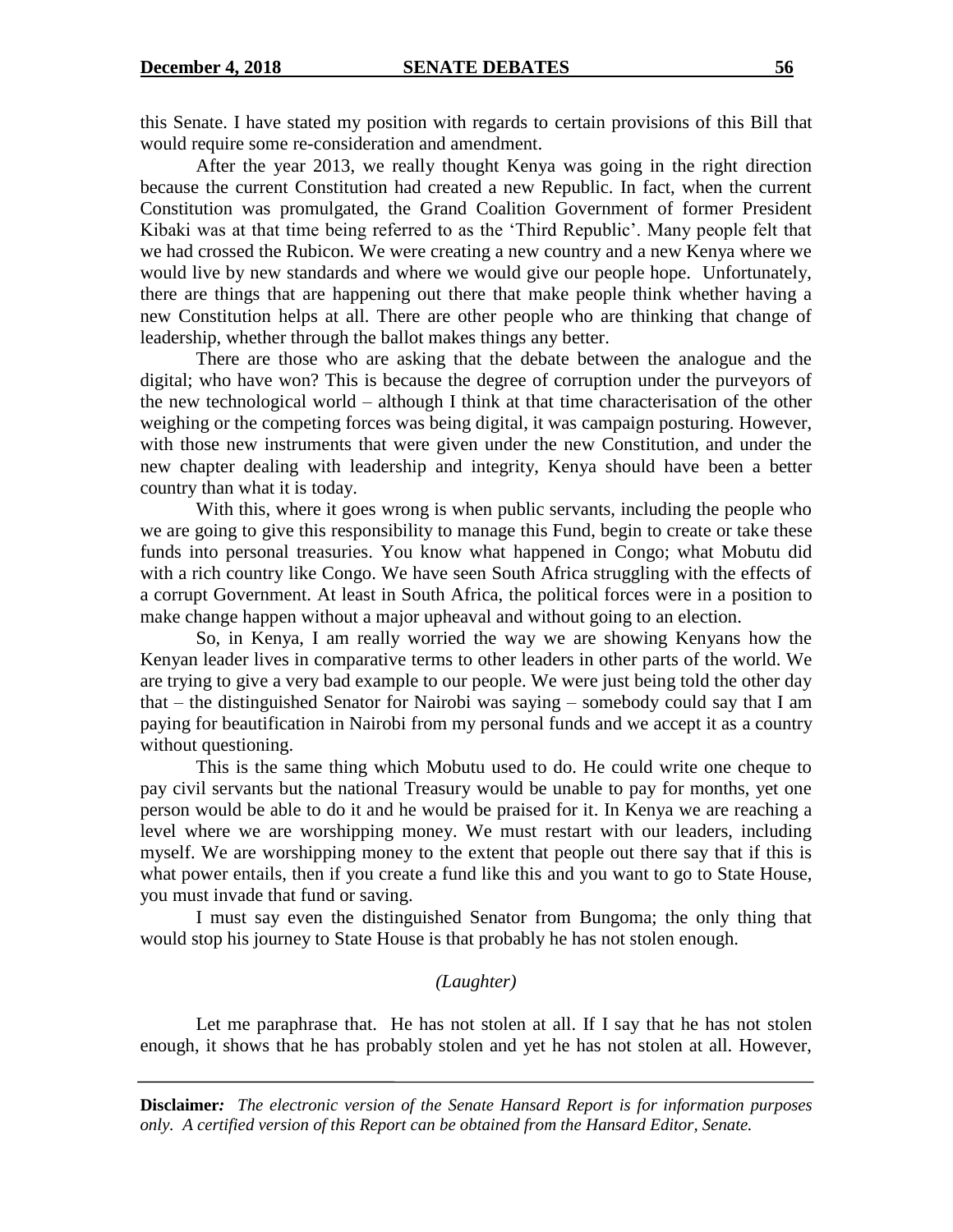sometimes even with the race to State House, if you look at all these countries in the Continent of Africa, those who can have a proper contest of power are those who have made money out of the State and from funds like this one.

Therefore, Madam Temporary Speaker, I am hoping that we will one day create a nation that runs the government the way you used to run the Red Cross. If we take anyone to run the Red Cross, he will disappear within one week because there will be nothing to eat. I hope that we could run the Government on the basis that you will sacrifice. The leadership in some of these countries like Singapore and Malaysia, which have made these countries great, is because they have been run as a personal commitment to do justice and good to those countries.

In those countries, those who have not toed the line have found themselves in a lot of problems. I am, therefore, very happy with the punishment that is set out here for those who try to do anything unbecoming. This should be translated to the country as a whole, so that we can build a nation that is true to the ideals that we set out for ourselves in this new Constitution.

Madam Temporary Speaker, with those few remarks, I beg to support and commend this Bill to the Senate.

Thank you very much.

**Sen. Wetangula**: Thank you, Madam Temporary Speaker, for an opportunity to contribute to this important Bill. We have had a serious state of confusion with two competing pension funds, the LAPTRUST and the LAPFUND to the extent that they have been competing in supporting activities of the Senate with the hope that they get favor in some legislative structure of sorts. This Bill seeks to sort out this confusion. It is important because the most downtrodden people in this country are the pensioners. I am a son of a pensioner; my father is 88 years old and he earns a small pension of about Kshs2,000. However, even to get that money is difficult and they sometimes go for six months without seeing it.

Madam Temporary Speaker, when you look at the people who sit on the National Social Security Fund (NSSF) Board, which is the biggest pension fund in the country, they go around wearing gold around their necks; gold rings on each finger; golden watches and even boast of buying watches worth Kshs5 million. These are funds of those who toil and moil from morning until evening; those who walk from Kibera to Industrial Area and do everything to turn the wheel of our economy. At the end of the day, they are taxed at source and they cannot access their money. Those who wine, dine and boast are those who do nothing, except the fact that they sit in positions of influence; which is very unfortunate. That is why it is important that we have a water tight law that will protect the worker.

Madam Temporary Speaker, the world over, workers who contribute money be it in Australia, New Zealand and in mature economies and democracies, retire happier and live longer. This is because upon retirement, they can access healthcare and they have money with which they can afford a holiday once a year. Quite often, we meet elderly couple on flights and when you ask them where they are going, they tell you they are pensioners in Australia and are going to Canada for a holiday.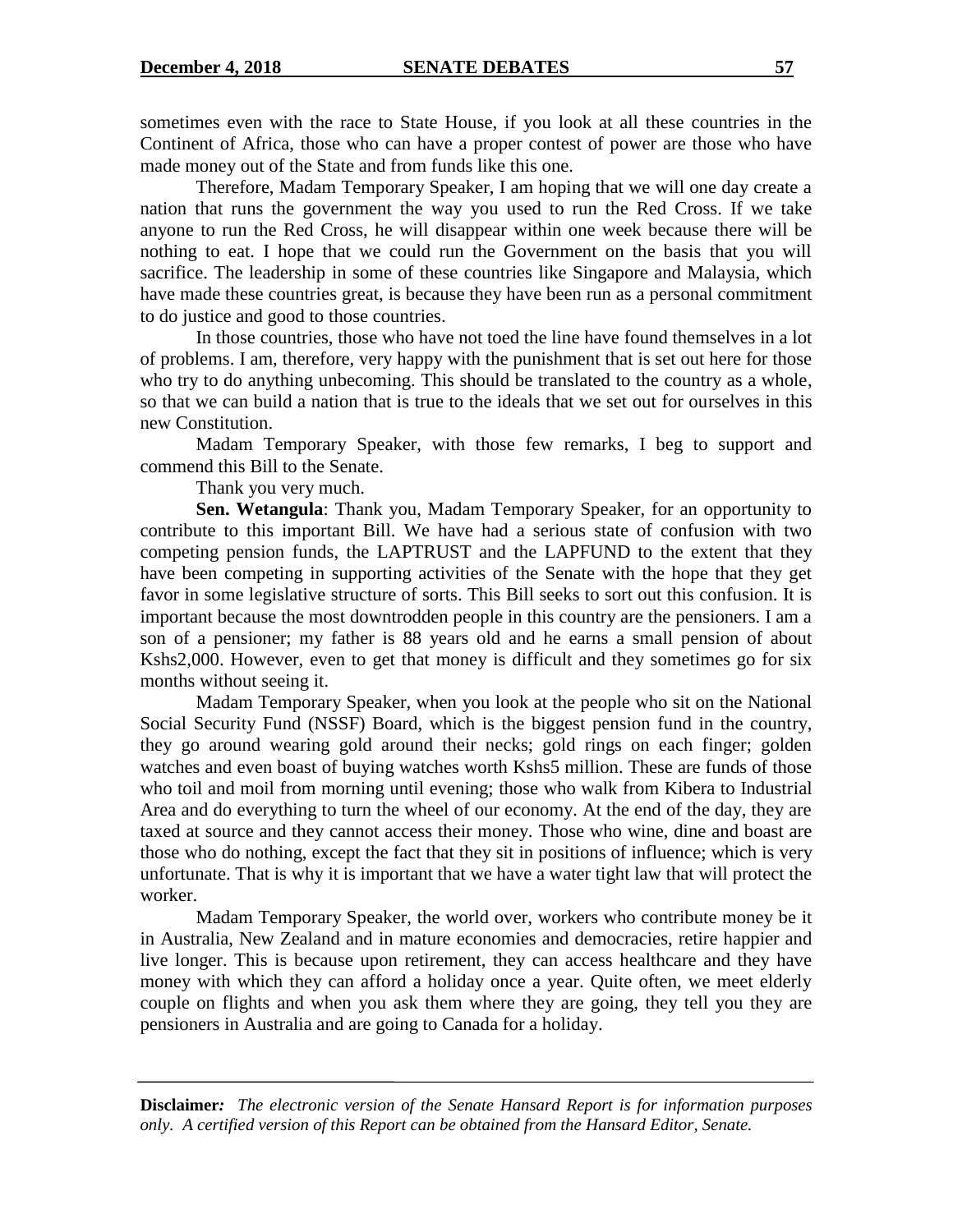How many pensioners in Kenya can travel even from Isiolo to Nairobi or Bungoma to West Pokot, just on a trip to see the country side as a retired person? Those who have been entrusted to look after their money are the ones who boast that they have offices in Geneva, Accra, Abidjan and everywhere else on workers" money.

This Bill comes at a time when devolution is just setting in and taking route. It is important that employees of the county governments also have a structure of pension that will help them upon retirement, knowing that some transitioned from the local authorities to the current employment. In doing this, we must avoid the mistakes of the past.

Madam Temporary Speaker, if you look at our history, the Ministry of Labour and Social Protection should, in fact, be called the Ministry of National Social Security Fund (NSSF). This is because the Cabinet Secretary for Labour and Social Protection does nothing, except paying keen interest on the NSSF and how they share money from it. Today, the NSSF has over 49 per cent of the shares of the National Bank of Kenya (NBK), which is a public bank. However, it is routinely raided by anybody and everybody of influence, and the workers' money just disappears.

Madam Temporary Speaker, sitting in this House as a representative of the people, I am sure you are not an exception. Every other day, you have one or two people asking you to assist them to access their right, which is their pension. My office is next to my distinguished colleague from Tana River, and quite often, his constituents stray into my office to tell me: "We missed our Senator; we are not looking for fare back home, but help to access our pension." When you ask one of them when he retired, he tells you that it was ten years ago. You can imagine having retired ten years ago and have not accessed your money, and those who are enjoying the largesse are different people.

Madam Temporary Speaker, we come into a new dawn where this law must serve and assist people. I agree with Sen. Orengo that we should not have the stranglehold on these pension funds by the national Government, because these are contributions by employees of the county governments. We should not have the Cabinet Secretary for the National Treasury and his or her representatives appearing to lord it over the Scheme and calling the shots at the expense of the real contributors and sponsors of the Scheme.

In fact, under Clause 6, the chairperson of the board of this Scheme should be elected by members of the trusteeship, other than being appointed by the Cabinet Secretary. This is because what will happen – and we live in this country – is that the Cabinet Secretary will always appoint somebody compliant. It will be somebody who will preside over the looting of the money and always be reporting back to his or her appointing authority. In fact, the person appointed by the Cabinet Secretary as the chair of the board will not be championing the interests of the contributors and sponsors, who are the county governments. That person will be championing the interests of the national Government that is doing nothing in boosting this Fund.

Madam Temporary Speaker, if we really want to protect the workers' money--- I look at this Bill and we are creating four very senior positions that will all gobble the money. We have a CEO, Fund Manager, Custodian of the Scheme and Administrator. All these are top-heavy appointments. I do not why we need this. If we have a managing trustee of the Fund and is properly---